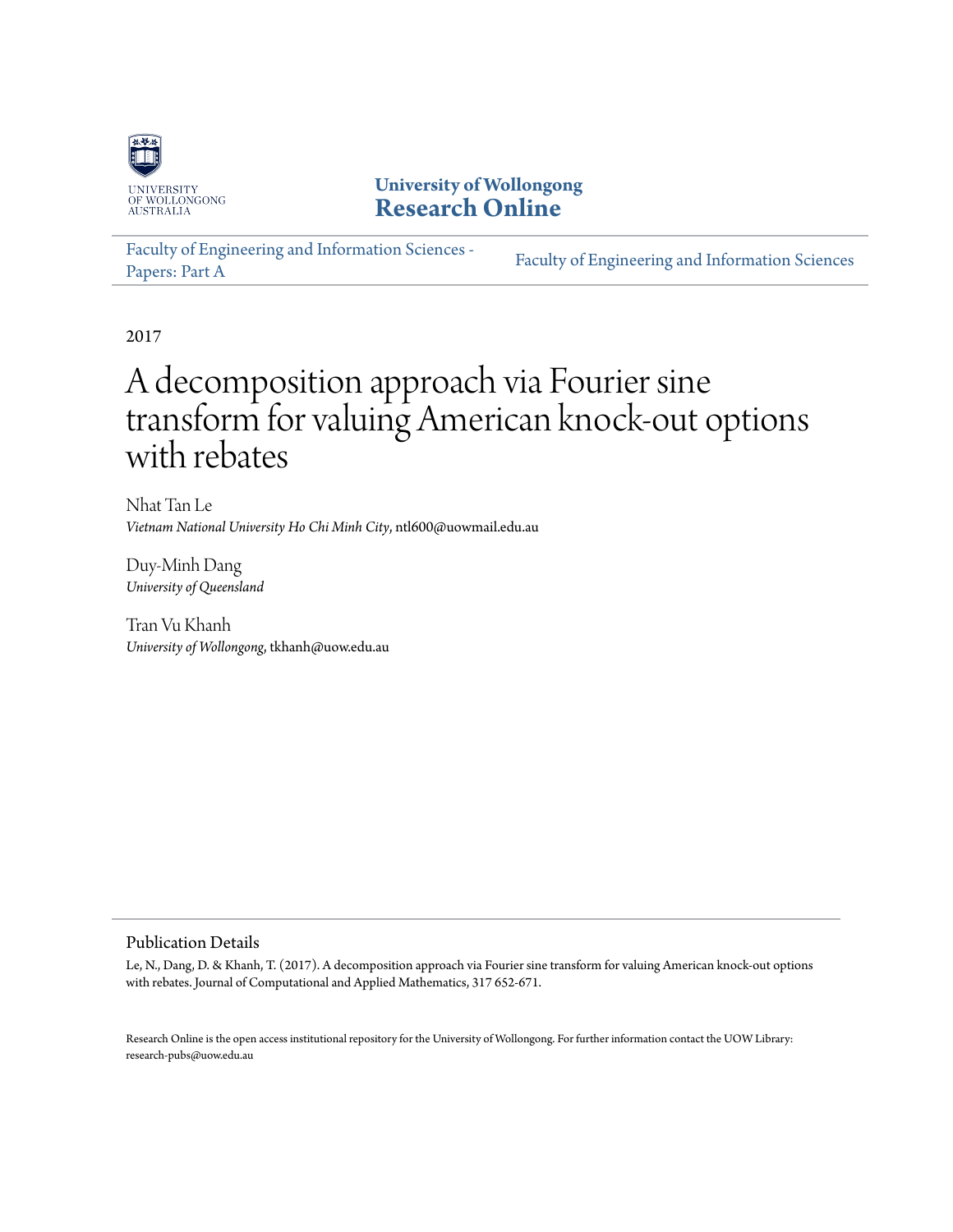## A decomposition approach via Fourier sine transform for valuing American knock-out options with rebates

#### **Abstract**

We present an innovative decomposition approach for computing the price and the hedging parameters of American knock-out options with a time-dependent rebate. Our approach is built upon: (i) the Fourier sine transform applied to the partial differential equation with a finite time-dependent spatial domain that governs the option price, and (ii) the decomposition technique that partitions the price of the option into that of the European counterpart and an early exercise premium. Our analytic representations can generalize a number of existing decomposition formulas for some European-style and American-style options. A complexity analysis of the method, together with numerical results, show that the proposed approach is significantly more efficient than the state-of-the-art adaptive finite difference methods, especially in dealing with spot prices near the barrier. Numerical results are also examined in order to provide new insight into the significant effects of the rebate on the option price, the hedging parameters, and the optimal exercise boundary.

#### **Keywords**

transform, sine, rebates, fourier, options, via, approach, decomposition, knock-out, american, valuing

#### **Disciplines**

Engineering | Science and Technology Studies

#### **Publication Details**

Le, N., Dang, D. & Khanh, T. (2017). A decomposition approach via Fourier sine transform for valuing American knock-out options with rebates. Journal of Computational and Applied Mathematics, 317 652-671.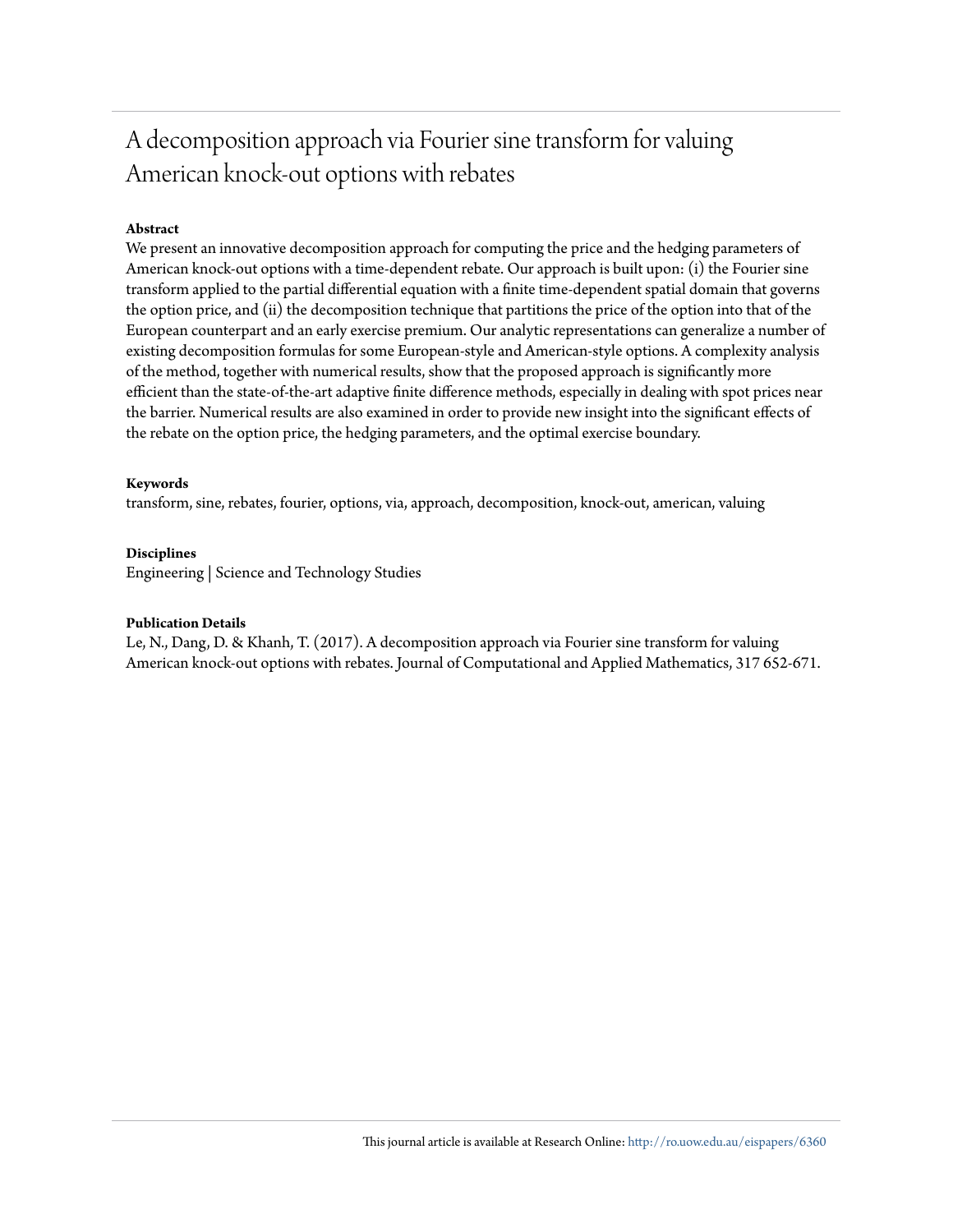# A decomposition approach via Fourier sine transform for valuing American knock-out options with rebates

Nhat-Tan Le Duy-Minh Dang Tran-Vu Khanh <sup>∗</sup>

December 23, 2016

#### Abstract

We present an innovative decomposition approach for computing the price and the hedging parameters of American knock-out options with a time-dependent rebate. Our approach is built upon: (i) the Fourier sine transform applied to the partial differential equation with a finite time-dependent spatial domain that governs the option price, and (ii) the decomposition technique that partitions the price of the option into that of the European counterpart and an early exercise premium. Our analytic representations can generalize a number of existing decomposition formulas for some European-style and American-style options. A complexity analysis of the method, together with numerical results, show that the proposed approach is significantly more efficient than the state-of-the-art adaptive finite difference methods, especially in dealing with spot prices near the barrier. Numerical results are also examined in order to provide new insight into the significant effects of the rebate on the option price, the hedging parameters, and the optimal exercise boundary.

Keywords. American barrier options, decomposition, Fourier sine transform, rebate, optimal exercise boundary, heat equation, time-dependent spatial domain.

### 1 Introduction

American vanilla options give the option holders the right to trade an underlying asset for a pre-determined strike price at anytime before and up to a pre-determined expiry date. American knock-out options are very similar to their vanilla counterparts, except that they are immediately terminated, i.e. knocked-out, as soon as the price of the underlying asset

<sup>∗</sup>This research was supported in part by a University of Queensland Early Career Researcher Grant (grant number 1006301-01-298-21-609775) and by the Australian Research Council Grant DE160100173.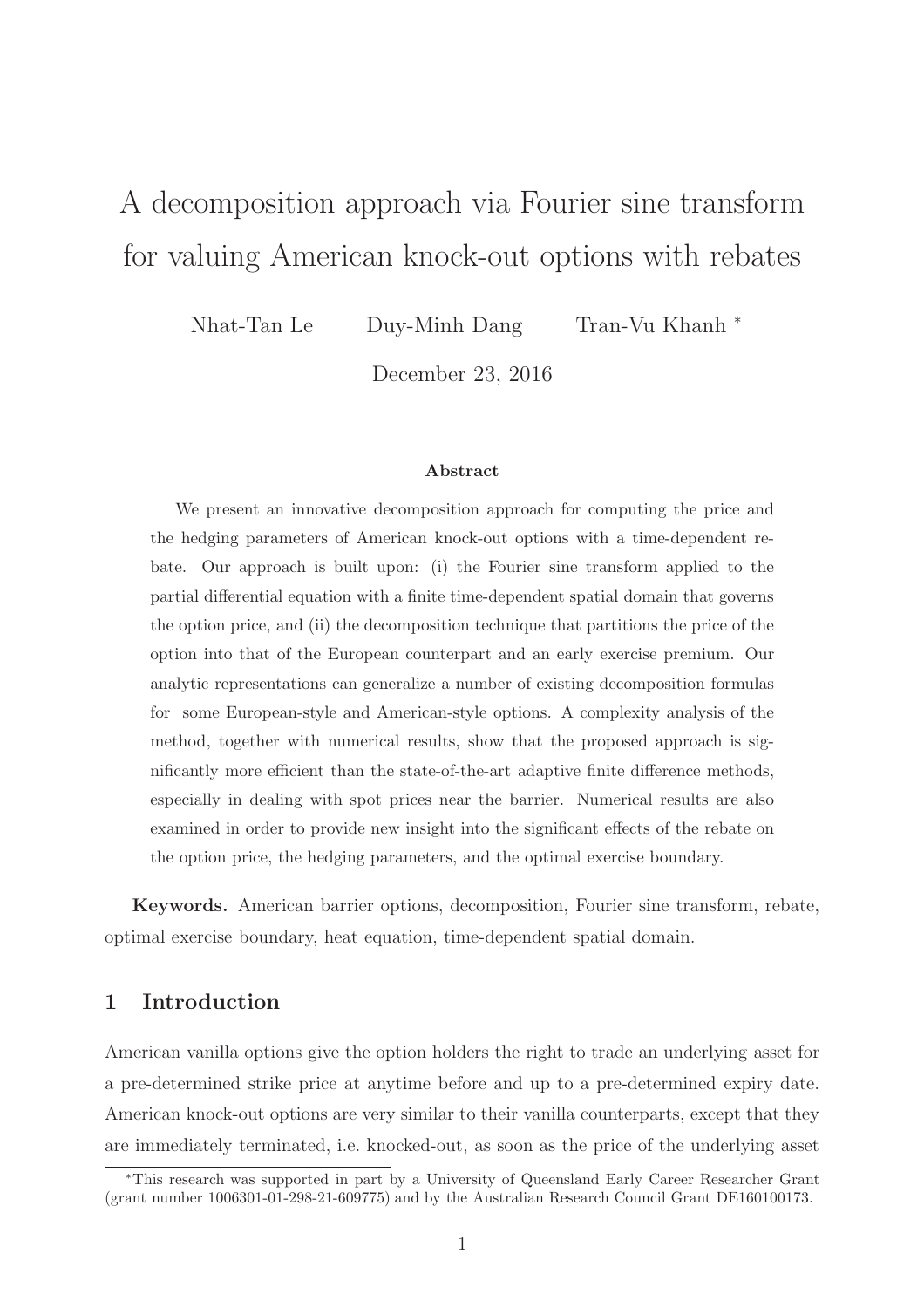breaches a particular level, referred to as the barrier. In other words, the holder of an American knock-out option starts with a vanilla option, but will lose this, once the knockout feature is activated. To compensate for this potential risk, the knock-out feature is usually accompanied by a rebate, which is cash paid out to the option holder at if the option is terminated early. In this paper, we assume the rebate be a decreasing function of time rather than be a constant over time because the rebate is usually set as a portion of the value of the embedded option, which decreases with time.

It is well-known that the pricing of an American option, even a vanilla one, is a challenging task, due to the "early exercise" feature of the option (Chen et al., 2008; Mitchell et al., 2014). Typically, at each time during the life of the option, there exists an unknown value of the underlying asset, referred to as the optimal exercise price, that divides the pricing domain into two subdomains: (i) the early exercise region, where the option should be exercised immediately, and (ii) the continuation region, where the option should be held. The existence of these time-dependent unknown optimal exercise prices prevents an explicit closed form solution for an American option in most cases. Consequently, numerical methods must be used.

For American knock-out options, the pricing and hedging is even more challenging, due to the existence of the barrier. There are two major approaches used to price American knock-out options without rebate. The first approach is essentially lattice/grid-based methods, such as binomial/trinomial tree methods (Boyle and Lau, 1994; Cheuk and Vorst, 1996; Figlewski and Gao, 1999; Ritchken, 1995), and numerical partial differential equation (PDE) methods, such as the finite difference method (Boyle and Tian, 1999; Zhu et al., 2013; Zvan et al., 2000). However, it is well-known that the lattice/grid-based methods cannot handle the knock-out feature very well, especially for asset prices near the barrier. This is because the option payoff is discontinuous at the barrier, and hence results in a high sensitivity of the option price and the hedging parameters in the region near the barrier. This issue has been dealt with, to some extent, in, for example, Cheuk and Vorst (1996); Figlewski and Gao (1999); Gao et al. (2000), and indeed forms the main motivation for the second approach, namely the decomposition approach. The work of Gao et al. (2000) is possibly the first published work that discusses the decomposition approach for American knock-out options. In this approach, using probabilistic techniques, the price of an American knock-out option without rebate can be decomposed into two components: (i) the price of the European counterpart and (ii) an exercise premium associated with the early exercise right, which involves the unknown "optimal exercise boundary". This optimal exercise boundary has been formulated as the solution to an integral equation, which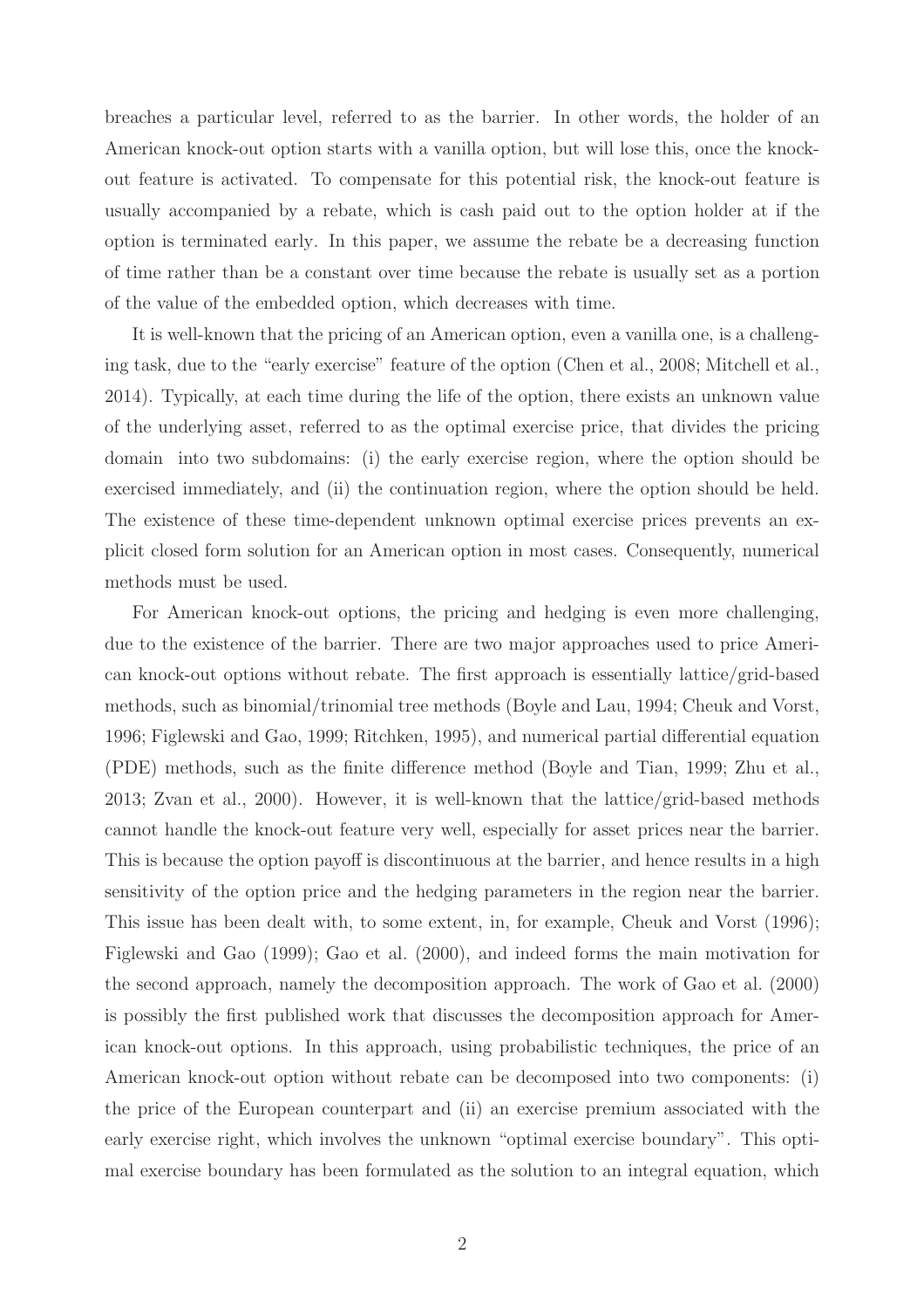needs to be solved before the option price and the hedging parameters can be obtained. This solution procedure, i.e. identifying the optimal early exercise boundary before setting the option price, is similar to those taken by Kallast and Kivinukk (2003); Mitchell et al. (2014). The decomposition approach developed in Gao et al. (2000) has been extended in a number of works, such as Detemple (2010); Farid et al. (2003); Kwok (2008).

While American knock-out options without rebate have been studied extensively, to the best of our knowledge, there has been no published work that comprehensively studies the rebate counterparts, despite the importance of the subject. It is also not clear whether the probabilistic-based decomposition approach pioneered by Gao et al. (2000) can be easily extended to price American-style knock-out options with time-dependent rebates. Therefore, there is a need for a new and efficient computational method that can examine carefully the effects of rebates on the options prices, the hedging parameters, and the optimal exercise boundaries. This is the main motivation for our work.

In this paper, we propose an innovative decomposition approach for valuing American knock-out options with time-dependent rebates. The continuous Fourier sine transform (FST) method, instead of a probabilistic method as adopted by Detemple (2010); Farid et al. (2003); Gao et al. (2000); Kwok (2008), is used in our decomposition approach. More specifically, the FST method is employed to solve the governing PDE on a finite timedependent spatial domain, between the moving optimal exercise boundary and the fixed barrier. Applying FST to the PDE results in an ordinary differential equation (ODE), whose solution can be straightforwardly obtained (in the Fourier sine space) and analytically converted back to the original space. As a result, our decomposition technique can be used to partition the price of an American knock-out option with a time-dependent rebate into that of the European counterpart and an exercise premium. In our formulation, the optimal exercise boundary is governed by an integral equation. A striking feature of this integral equation is its independence from the current spot asset price. Therefore, the "near-barrier" issue faced by grid-based methods is eliminated from our formulation. Similar results can be obtained for the hedging parameters as well. Our decomposition results also include, as a special case, a number of existing decomposition formulas for some European-style and American-style options. In addition, our decomposition formulas allow us to compute both the option price and the hedging parameters significantly more efficiently than adaptive finite difference (FD) methods, which are among the most efficient FD methods currently available.

The remainder of this paper is organized as follows. In Section 2, we introduce the PDE system that governs the price of an American up-and-out put option with a time-dependent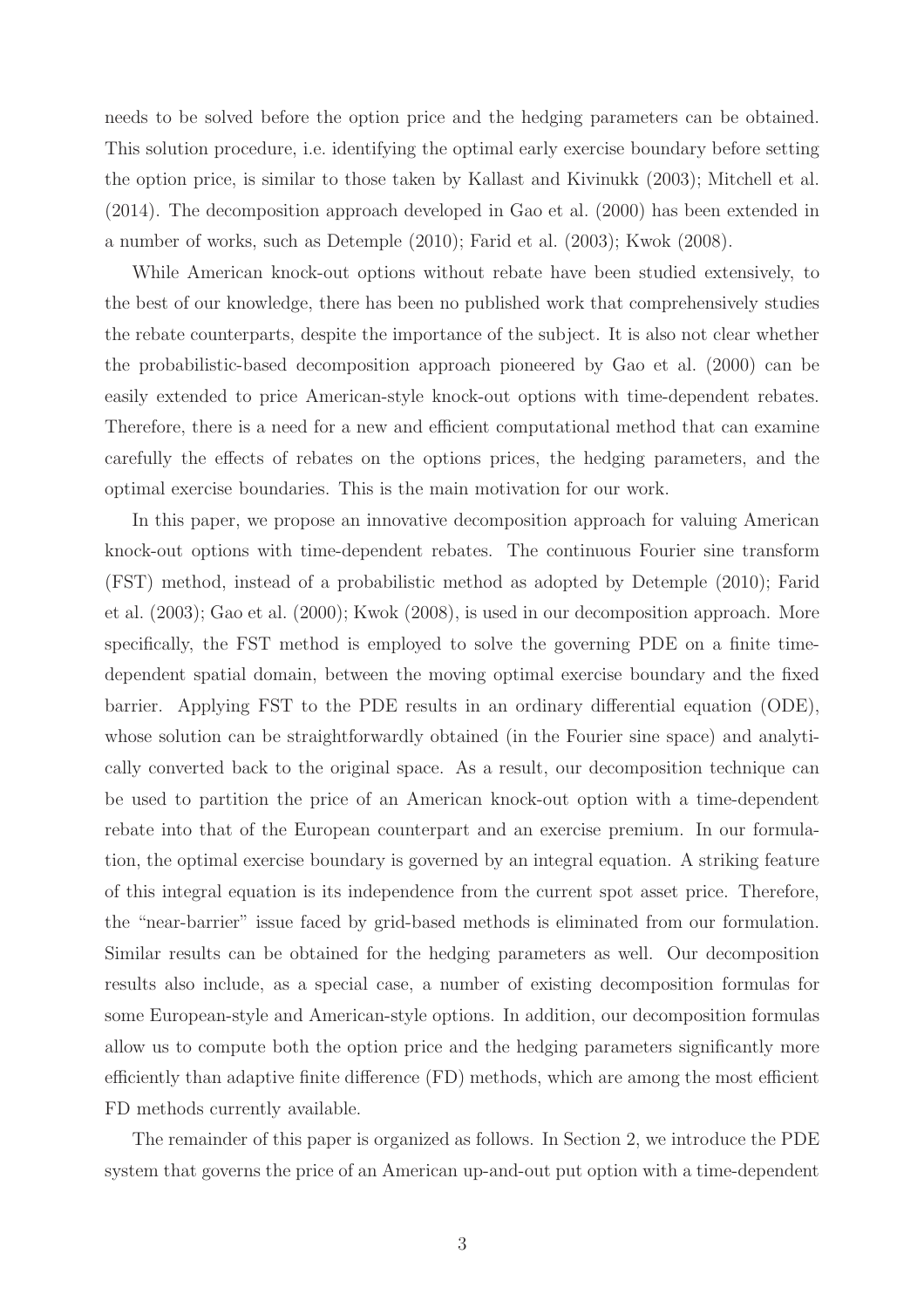rebate. In Section 3, a decomposition method based on the FST technique is presented. We discuss a numerical implementation of the decomposition formula in Section 4. In Section 5, we present numerical results to illustrate the efficiency of this method and to provide insight into the significant effects of the rebate on the option price, the hedging parameters and the optimal exercise boundary.

### 2 Formulation

We assume that the underlying asset price, denoted by S, follows a geometric Brownian motion given by:

$$
\frac{dS(t)}{S(t)} = (r - \delta)dt + \sigma dZ.
$$
\n(2.1)

Here, r and  $\sigma$  denote the risk-free interest rate and the instantaneous volatility, respectively;  $\delta$  is a constant continuous dividend yield; Z is a standard one-dimensional Brownian motion. We are interested in the valuation problem of American up-and-out put options with a time-dependent rebate written on  $S$ , with maturity  $T$  and strike  $E$ . The knockout barrier and the time-dependent rebate are respectively specified by the constant  $\overline{S}$  and the deterministic time-dependent function R. We now make the usual assumption:  $E < \bar{S}$  in the contract of an up-and-out put option because the holder often accepts the loss of his/her option only when the option is out-of-money.

For the rest of the paper, we will with the variable  $\tau = T - t$  which represents the time to maturity. We denote by  $V(S, \tau)$  the value of an American up-and-out put option with a time-dependent rebate  $R(\tau)$ . To derive the PDE system governing  $V(S, \tau)$ , we note the following. First, by definition,  $V(S, \tau)$  is the associated value of the rebate when the asset price hits the barrier. As a result, we have:

$$
V(\bar{S}, \tau) = R(\tau). \tag{2.2}
$$

It should be noted that after the asset price hits the barrier, the option expires. In addition, if S is below the unknown optimal exercise boundary, denoted by  $S_b(\tau)$ , the option should be exercised immediately. In this case, the option value is equal to the payoff of a put option. It is well-known that the two necessary conditions for determining  $S_b(\tau)$  are (Chen et al., 2008):

$$
V(S_b(\tau), \tau) = E - S_b(\tau), \qquad \frac{\partial V}{\partial S}(S_b(\tau), \tau) = -1.
$$
 (2.3)

It is also known that for an American put,  $S_b(\tau) \leq E$ , and thus  $S_b(\tau) < \overline{S}$ , which follows from the natural assumption that  $E < \overline{S}$ . For  $S_b(\tau) < S < \overline{S}$ ,  $0 < \tau \le T$ , under the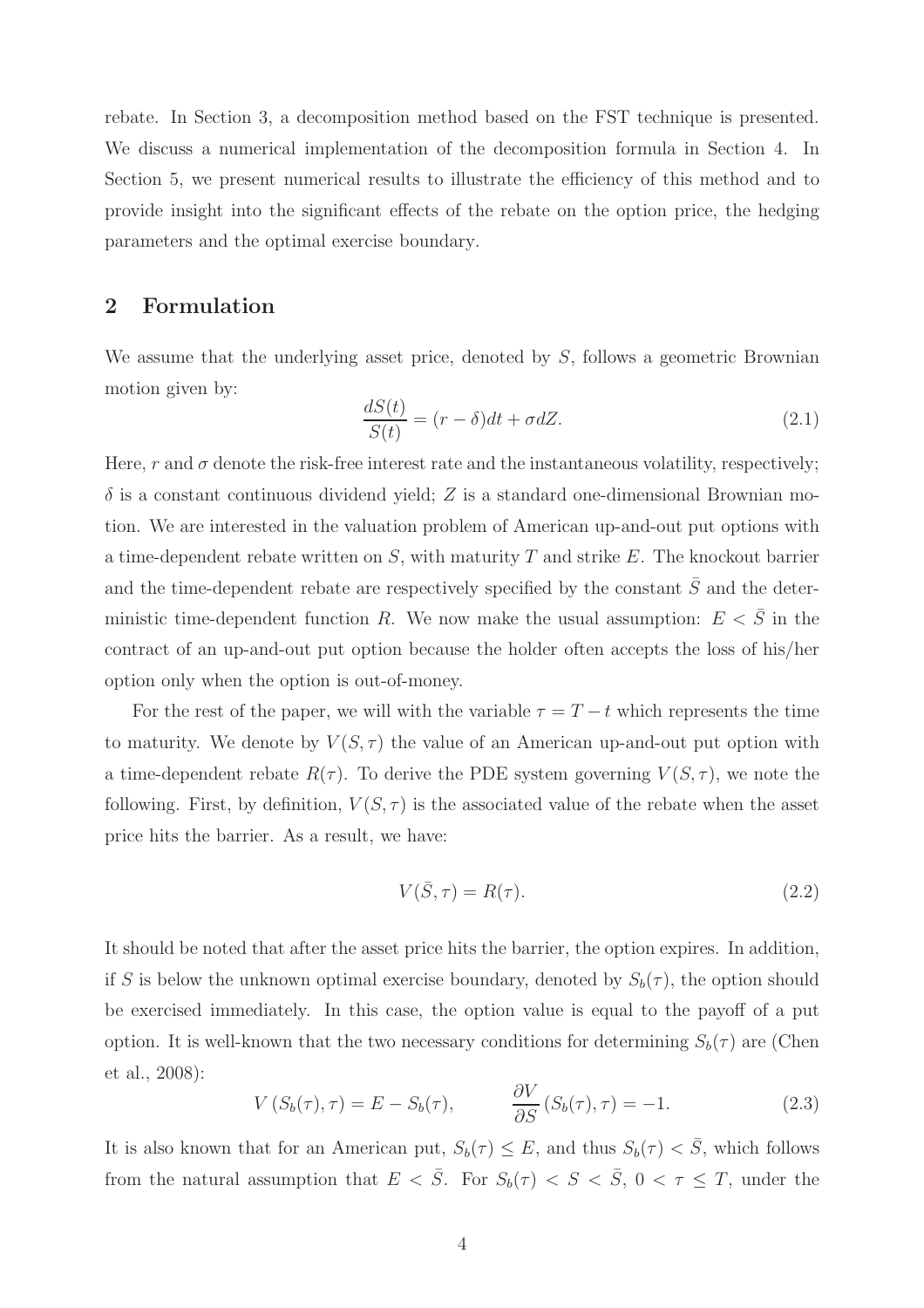Black-Scholes framework,  $V(S, \tau)$  satisfies the classical Black-Scholes PDE:

$$
\frac{\partial V}{\partial \tau} = \frac{\sigma^2 S^2}{2} \frac{\partial^2 V}{\partial S^2} + (r - \delta) S \frac{\partial V}{\partial S} - rV,\tag{2.4}
$$

subject to the terminal condition:

$$
V(S,0) = \max(E - S, 0). \tag{2.5}
$$

Putting everything together, the PDE system that governs  $V(S, \tau)$  is given by:

$$
\begin{cases}\n\frac{\partial V}{\partial \tau} = \frac{\sigma^2 S^2}{2} \frac{\partial^2 V}{\partial S^2} + (r - \delta) S \frac{\partial V}{\partial S} - rV, \\
V(S, 0) = \max(E - S, 0), \\
V(S_b(\tau), \tau) = E - S_b(\tau), \\
\frac{\partial V}{\partial S} (S_b(\tau), \tau) = -1, \\
V(\bar{S}, \tau) = R(\tau).\n\end{cases} (2.6)
$$

for any  $(S, \tau) \in (S_b(\tau), \bar{S}) \times (0, T]$ . It should be emphasized that in this paper,  $R(\tau)$  is assumed to be a *smooth* and *monotonically increasing* function of  $\tau$ , with the property  $R(0) = 0$ , for two main reasons. First, in finance practice, the purpose of providing rebates is to partly compensate for the loss of the option in the event that the knock-out feature is activated before expiry, but not at expiry. The earlier the knock-out feature is activated, the more loss the holder suffers, and thereby the more amount of rebate should be paid to the holder. As a result, the rebate function  $R(\tau)$  should be chosen as a monotonically increasing function of  $\tau$ , with the property  $R(0) = 0$ . Second, under the Black-Scholes model,  $V(S,\tau)$  is assumed to be a smooth function with respect to  $\tau$ , for all values of S. Therefore, from the condition (2.2), it is necessary to assume  $R(\tau)$  be a smooth function with respect to  $\tau$  in order to guarantee the existence and uniqueness of the solution of the PDE system (2.6).

### 3 A Fourier sine decomposition approach

To derive a decomposition for  $V(S, \tau)$  amendable to computation, we solve the pricing system (2.6) by using the continuous FST. More specifically, the PDE system (2.6) is first reduced to a dimensionless heat equation in a finite time-dependent domain. Then by using FST, the resulting heat equation can be further reduced to an initial value ODE in the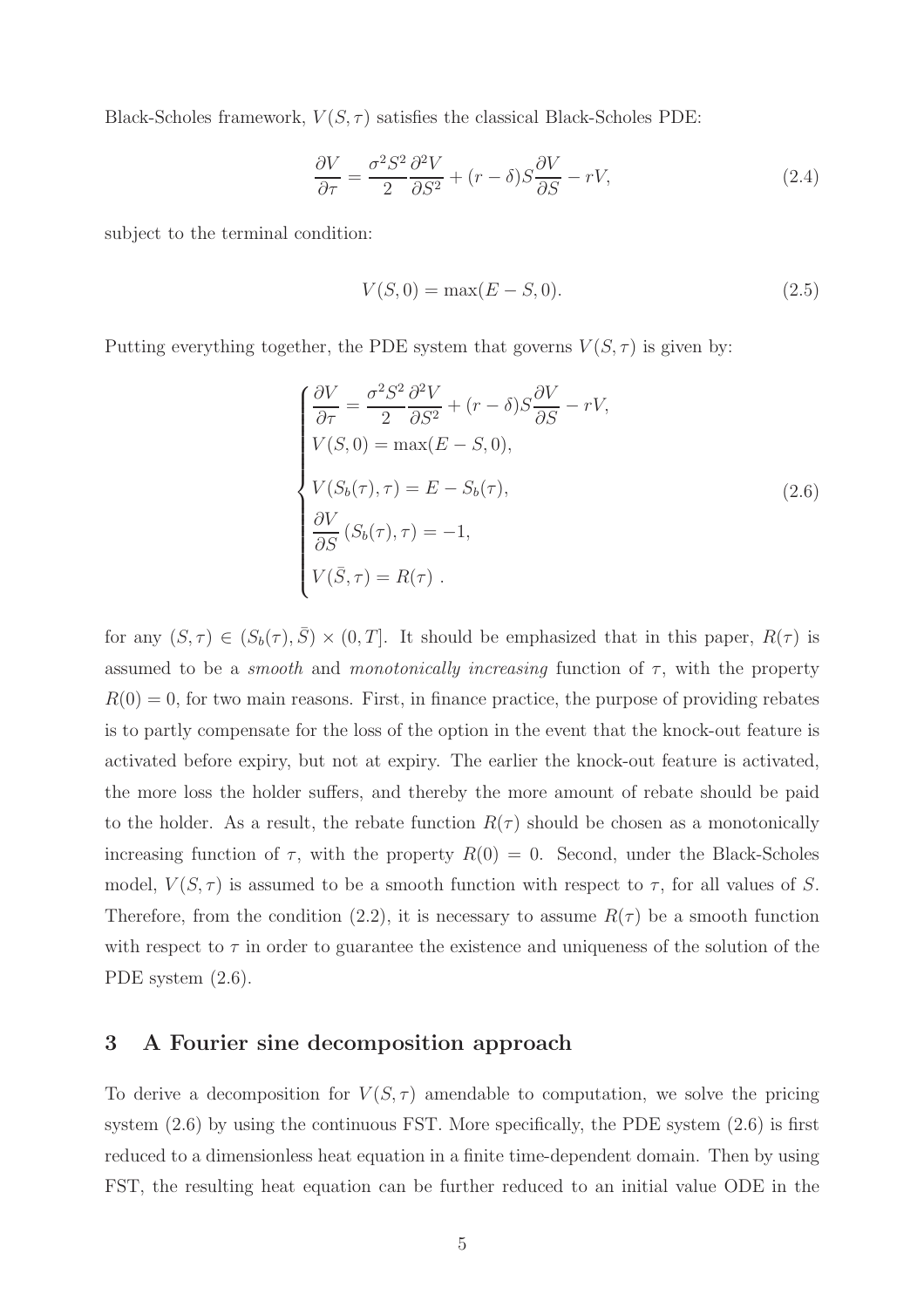Fourier sine space, the solution of which is readily obtainable.

We shall first non-dimensionalize by introducing variables:

$$
x = \ln \frac{\bar{S}}{S}, \quad l = \tau \frac{\sigma^2}{2};
$$

and constants:

$$
L = T\frac{\sigma^2}{2}
$$
,  $\gamma = \frac{2r}{\sigma^2}$ ,  $q = \frac{2\delta}{\sigma^2}$ ,  $\lambda = 1 + q - \gamma$ ,  $\alpha = -\frac{\lambda}{2}$ ,  $\beta = -\alpha^2 - \gamma$ ;

and unknown functions  $u(x, l)$ ,  $x<sub>b</sub>(l)$  defined by:

$$
V(S,\tau) = \bar{S}e^{\alpha x + \beta l}u(x,l), \quad x_b(l) = \ln \frac{\bar{S}}{S_b(\tau)}
$$

Using this change of variable, the system (2.6) becomes dimensionless, and is given by:

$$
\begin{cases}\n\frac{\partial u}{\partial l}(x, l) = \frac{\partial^2 u}{\partial x^2}(x, l), \nu(x, 0) = f(x), \nu(0, l) = g_1(l), \nu(x_b(l), l) = g_2(x_b(l), l), \n\frac{\partial u}{\partial x}(x_b(l), l) = g_3(x_b(l), l),\n\end{cases}
$$
\n(3.7)

.

for any  $(x, l) \in [0, x_b(l)] \times [0, L]$ . Here, the datum  $f(x), g_1(l), g_2(x_b(l), l)$  and  $g_3(x_b(l), l)$ are given by:

$$
f(x) = \max\left(\frac{E}{\overline{S}}e^{-\alpha x} - e^{-(\alpha+1)x}, 0\right),
$$
  
\n
$$
g_1(l) = \frac{1}{\overline{S}}e^{-\beta l}R\left(\frac{2}{\sigma^2}l\right),
$$
  
\n
$$
g_2(x_b(l), l) = \frac{E}{\overline{S}}e^{-\alpha x_b(l) - \beta l} - e^{-(\alpha+1)x_b(l) - \beta l},
$$
  
\n
$$
g_3(x_b(l), l) = (\alpha+1)e^{-(\alpha+1)x_b(l) - \beta l} - \alpha\frac{E}{\overline{S}}e^{-\alpha x_b(l) - \beta l}.
$$
\n(3.8)

Although the PDE system (3.7) is somewhat simpler than (2.6), it is still difficult to directly solve. In fact, it is a heat equation in a finite time-dependent domain a non-classical PDE. The existence and uniqueness of the solution of the heat equation in time-dependent domains has been studied in (Burdzy et al., 2003, 2004a,b; Chiarella et al., 2004). Especially, Chiarella et al. (2004) have successfully solved a heat equation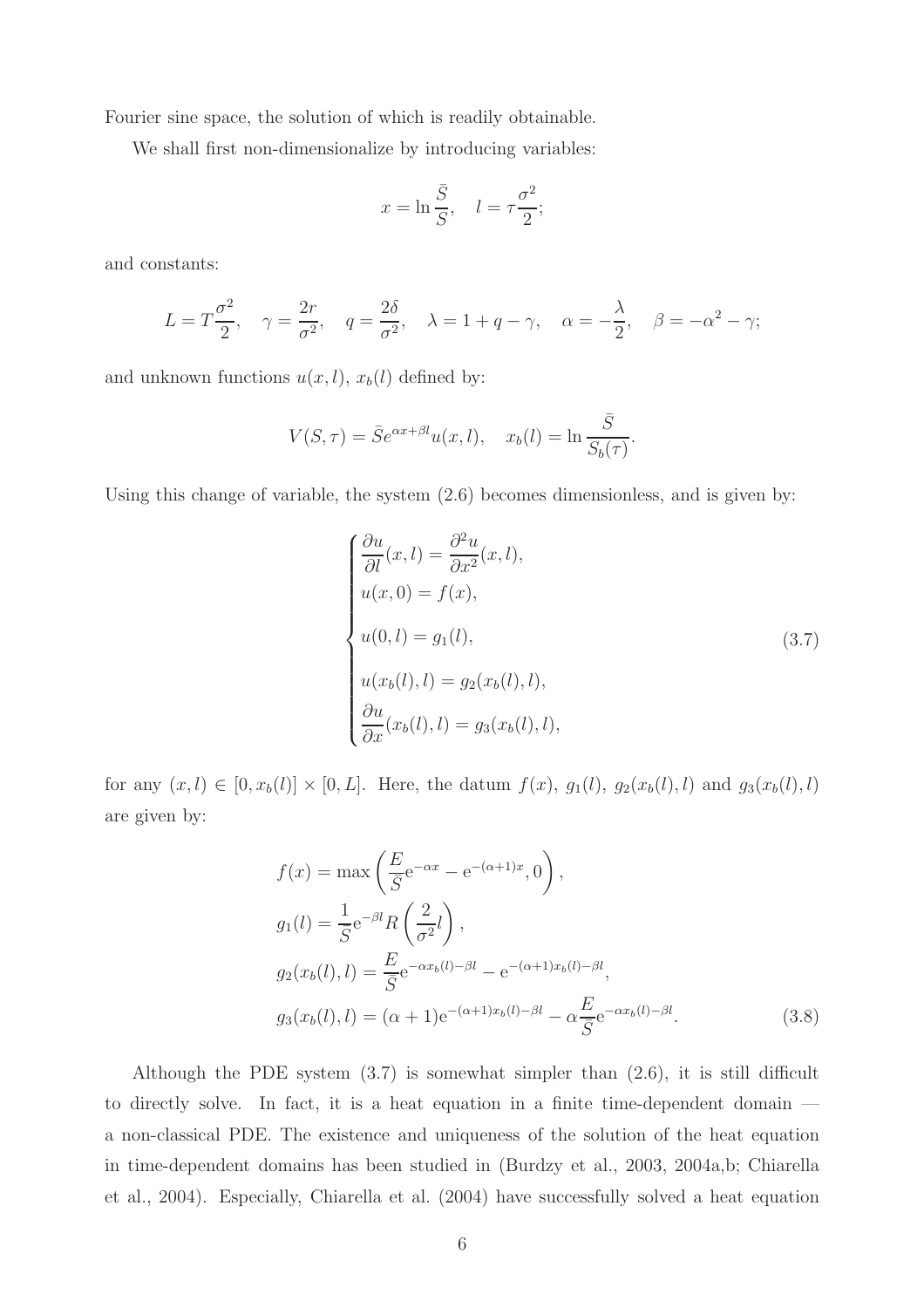in a semi-infinite time-dependent domain by using the Fourier transform. However, their method would be difficult to be extended to solve  $(3.7)$  because the x-domain here is a finite time-dependent one. To the best of our knowledge, there has been no published work that uses a comprehensive process to simultaneously obtain the unknown pair  $u(x, l)$  and  $x_b(l)$  in (3.7). This is the focus of our work. In next subsection, we use the continuous FST to formulate  $u(x, l)$  in terms of  $x<sub>b</sub>(l)$ , where  $x<sub>b</sub>(l)$  is the solution of an explicit integral equation. A numerical method to approximate  $V(S, \tau)$  and  $S_b(\tau)$  (respectively equivalent to  $u(x, l)$  and  $x<sub>b</sub>(l)$  is given in Section 4.

### 3.1 Fourier sine transform

For reader's convenience, we recall that the continuous FST and its inversion are defined as:

$$
F_s \{\Phi(x)\} = \hat{\Phi}(\omega) = \int_0^\infty \Phi(x) \sin(\omega x) dx, \quad \Phi(x) = \mathcal{F}_s^{-1} \{\hat{\Phi}(\omega)\} = \frac{2}{\pi} \int_0^\infty \hat{\Phi}(\omega) \sin(\omega x) d\omega,
$$

respectively. As we will use the continuous Fourier cosine transform (FCT) in our solution procedure later, we also recall here the definition of FCT and its inversion as:

$$
F_c\{\Phi(x)\} = \hat{\Phi}(\omega) = \int_0^\infty \Phi(x) \cos(\omega x) dx, \quad \Phi(x) = \mathcal{F}_s^{-1}\left\{\hat{\Phi}(\omega)\right\} = \frac{2}{\pi} \int_0^\infty \hat{\Phi}(\omega) \cos(\omega x) d\omega,
$$

respectively. Here  $\Phi$  is defined on  $[0, \infty)$ .

In order to apply the FST to  $(3.7)$ , we first need to extend the finite x-domain, i.e.  $[0, x_b(l)]$ , to a semi-infinite one. This finite domain can be extended to  $0 \leq x < \infty$  by multiplying the first equation of (3.7) with  $H(x_b(l) - x)$ , where  $H(x)$  is the Heaviside function defined as:

$$
H(x) = \begin{cases} 1 & \text{if } x > 0, \\ 1/2 & \text{if } x = 0, \\ 0 & \text{if } x < 0. \end{cases}
$$
 (3.9)

We then can apply the FST, the PDE in  $(3.7)$  becomes:

$$
\mathcal{F}_s\left\{H(x_b(l)-x)\frac{\partial u}{\partial l}(x,l)\right\} = \mathcal{F}_s\left\{H(x_b(l)-x)\frac{\partial^2 u}{\partial x^2}(x,l)\right\}.
$$
 (3.10)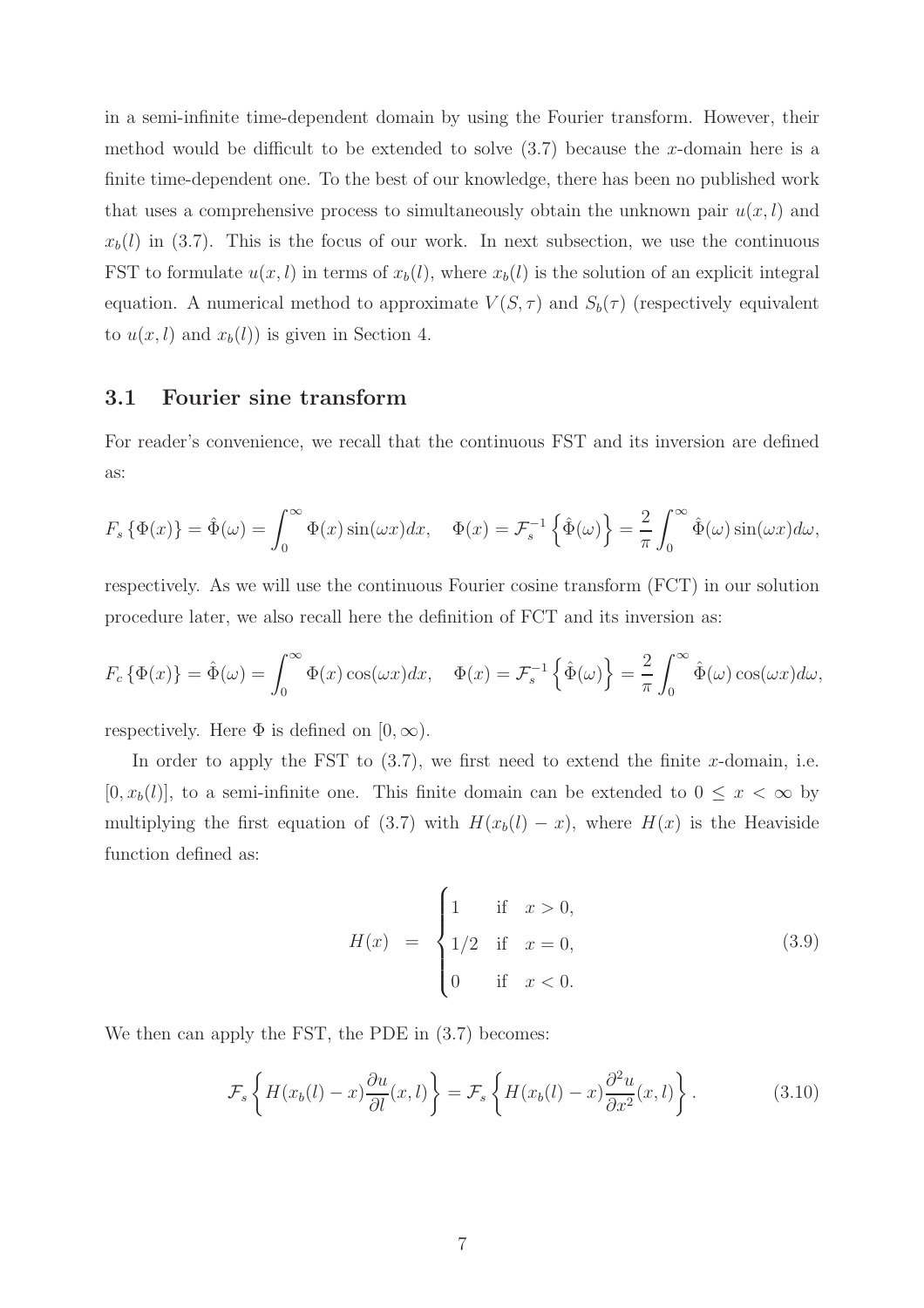Let  $\hat{u}(\omega, l)$  denote the FST of the product  $H(x_b(l) - x)u(x, l)$ . We have:

$$
\hat{u}(\omega, l) = \int_0^\infty H(x_b(l) - x)u(x, l)\sin(\omega x)dx = \int_0^{x_b(l)} u(x, l)\sin(\omega x)dx.
$$
 (3.11)

Direct calculation shows that:

$$
\mathcal{F}_s\left\{H(x_b(l)-x)\frac{\partial u}{\partial l}(x,l)\right\} = \frac{\partial \hat{u}}{\partial l}(\omega,l) - x'_b(l)g_2(x_b(l),l)\sin(\omega x_b(l)),\tag{3.12}
$$

and

$$
\mathcal{F}_s \left\{ H(x_b(l) - x) \frac{\partial^2 u}{\partial x^2}(x, l) \right\} = \sin(\omega x) \frac{\partial u}{\partial x}(x, l) \Big|_0^{x_b(l)} - \int_0^{x_b(l)} \omega \frac{\partial u}{\partial x}(x, l) \cos(\omega x) dx
$$
  
=  $\sin(\omega x_b(l)) g_3(x_b(l), l) - \omega \cos(\omega x_b(l)) g_2(x_b(l), l) + \omega g_1(l) - \omega^2 \hat{u}(\omega, l),$  (3.13)

and

$$
\mathcal{F}_c \left\{ H(x_b(l) - x) \frac{\partial^2 u}{\partial x^2}(x, l) \right\} = \cos(\omega x) \frac{\partial u}{\partial x}(x, l) \Big|_0^{x_b(l)} + \int_0^{x_b(l)} \omega \frac{\partial u}{\partial x}(x, l) \sin(\omega x) dx
$$
  
=  $\cos(\omega x_b(l)) g_3(x_b(l), l) - \frac{\partial u}{\partial x}(0, l) + \omega \sin(\omega x_b(l)) g_2(x_b(l), l) - \omega^2 \mathcal{F}_c \left\{ H(x_b(l) - x) u(x, l) \right\}.$  (3.14)

We emphasize the importance of choosing FST over FCT in solving  $(3.7)$ . It can be seen from the formulas (3.13) and (3.14) that while the term  $\frac{\partial u}{\partial x}$  $\frac{\partial}{\partial x}(0, l)$  vanishes from

 ${\cal F}_s$  $\sqrt{ }$  $H(x_b(l) - x)$  $\partial^2 u$  $\frac{\partial}{\partial x^2}(x,l)$  $\mathcal{L}$ , it does appear in  $\mathcal{F}_c$  $\sqrt{ }$  $H(x_b(l) - x)$  $\partial^2 u$  $\frac{\partial}{\partial x^2}(x,l)$  $\mathcal{L}$ . Therefore, if the FCT is used to solve the PDE (3.7), the term  $\frac{\partial u}{\partial x}$  $\frac{\partial}{\partial x}(0, l)$  must be eliminated during the solution procedure, because it is also unknown. Since this complicates the solution procedure unnecessarily, to effectively solve the system (3.7), FST is a better choice than FCT.

Using  $(3.12)$  and  $(3.13)$ ,  $(3.10)$  can now be written as a linear first-order ODE:

$$
\frac{\partial \hat{u}}{\partial l}(\omega, l) + \omega^2 \hat{u}(\omega, l) = g(\omega, l)
$$
\n(3.15)

with initial condition  $\hat{u}(\omega, 0) = \mathcal{F}_s\{H(x_b(0) - x)f(x)\}\.$  Here,

$$
g(\omega, l) = \sin(\omega x_b(l)) [g_3(x_b(l), l) + x'_b(l)g_2(x_b(l), l)] - \omega \cos(\omega x_b(l))g_2(x_b(l), l) + \omega g_1(l).
$$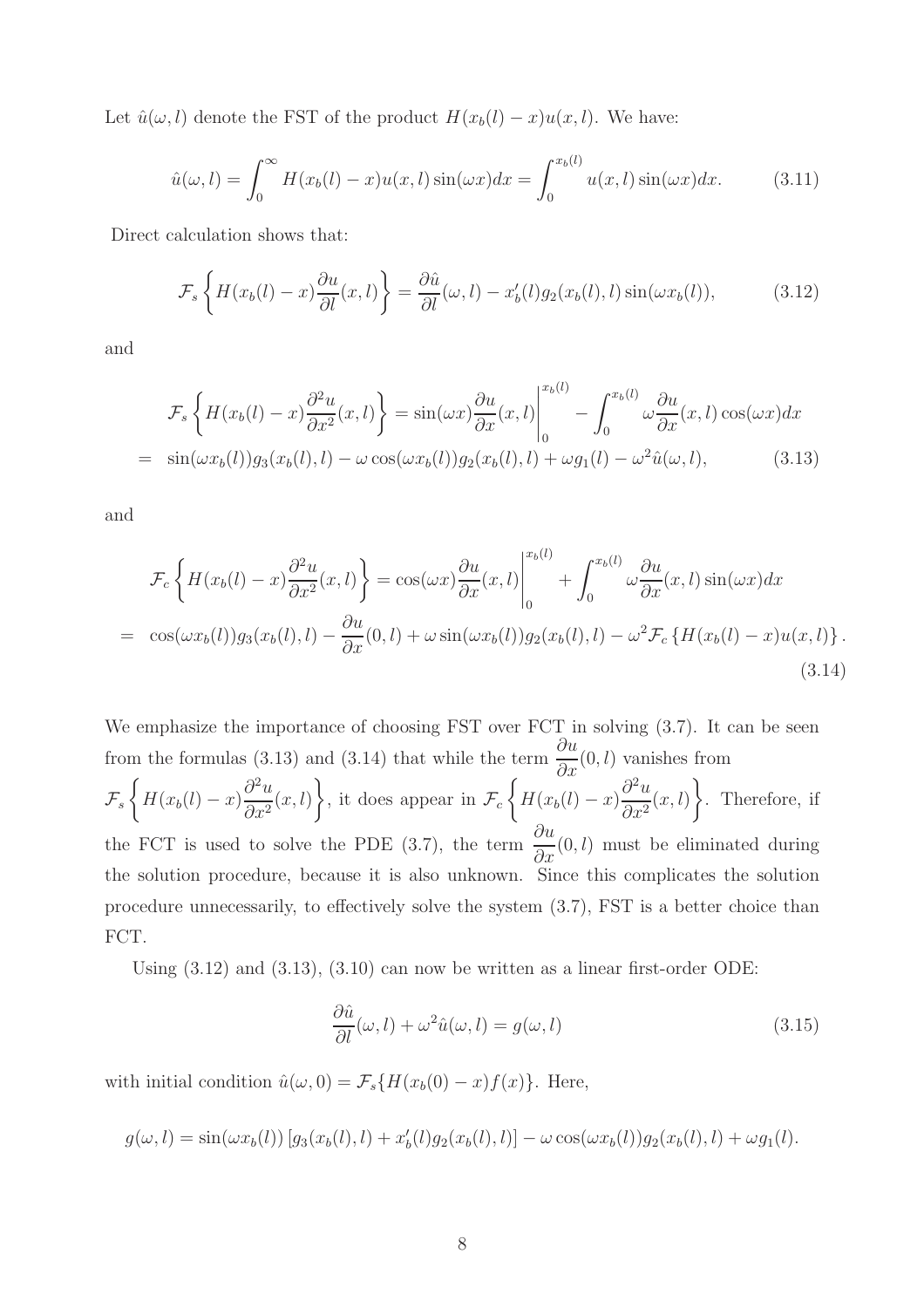Solving the ODE (3.15), we obtain:

$$
\hat{u}(\omega, l) = \int_0^l e^{-\omega^2(l-\xi)} g(\omega, \xi) d\xi + \hat{u}(\omega, 0) e^{-\omega^2 l}.
$$
\n(3.16)

Our two next steps are to analytically solve the inverse FST of (3.16) and then convert the dimensionless variables to the original variables S and  $\tau$ . As a result, we obtain important results, which will be presented in the next section.

### 3.2 Main results

**Proposition 3.1.** The value  $V(S,\tau)$  of the American up-and-out put satisfies the following integral equation:

$$
V(S,\tau) = -(E-S)\mathbb{I}_{S=S_b(\tau)}(S) + M(S,\tau,E) + \int_0^{\tau} Q(S,\tau,s,S_b(s))ds
$$
 (3.17)

for any  $(S, \tau) \in [S_b(\tau), \overline{S}] \times [0, T]$ , where:

$$
M(x, y, z) = M_1(x, y, z) - \left(\frac{x}{\overline{S}}\right)^{\lambda} M_1\left(\frac{\overline{S}^2}{x}, y, z\right),\tag{3.18a}
$$

$$
Q(x, y, z, w) = Q_1(x, y, z, w) - \left(\frac{x}{\overline{S}}\right)^{\lambda} Q_1 \left(\frac{\overline{S}^2}{x}, y, z, w\right) + \left(\frac{x}{\overline{S}}\right)^{\frac{\lambda}{2}} K(x, y, z).
$$
 (3.18b)

Here,  $M_1$ ,  $Q_1$  and K are defined by:

$$
M_1(x, y, z) = E e^{-ry} N(-d_2(x, y, z)) - x e^{-\delta y} N(-d_1(x, y, z)),
$$
\n(3.19a)

$$
Q_1(x, y, z, w) = Ere^{-r(y-z)}N(-d_2(x, y-z, w)) - x\delta e^{-\delta(y-z)}N(-d_1(x, y-z, w)), \quad (3.19b)
$$

$$
K(x, y, z) = \frac{\ln \bar{S} - \ln x}{\sigma \sqrt{2\pi} \sqrt{(y - z)^3}} e^{-\frac{(\ln x - \ln \bar{S})^2}{2\sigma^2 (y - z)} + \beta \frac{\sigma^2}{2}(y - z)} R(z),
$$
(3.19c)

with

$$
d_1(x, y, z) = \frac{\ln x - \ln z + (r - \delta + \sigma^2/2)y}{\sigma \sqrt{y}}, \quad d_2(x, y, z) = \frac{\ln x - \ln z + (r - \delta - \sigma^2/2)y}{\sigma \sqrt{y}}.
$$

 $\Box$ 

Proof. See Appendix A.

It is interesting to note that several existing decomposition formulas for some Europeanstyle options are special cases of formulas developed in Proposition 3.1. First, it should be noted that the quantities  $M_1(S, \tau, E)$ , defined in (3.19a), and  $(S/\bar{S})^{\lambda} M_1(\bar{S}^2/S, \tau, E)$ are the values of the E-strike and T-maturity European vanilla and European up-and-in put options written on S, respectively. Thus, the quantity  $M(S, \tau, E)$ , defined in (3.18a) is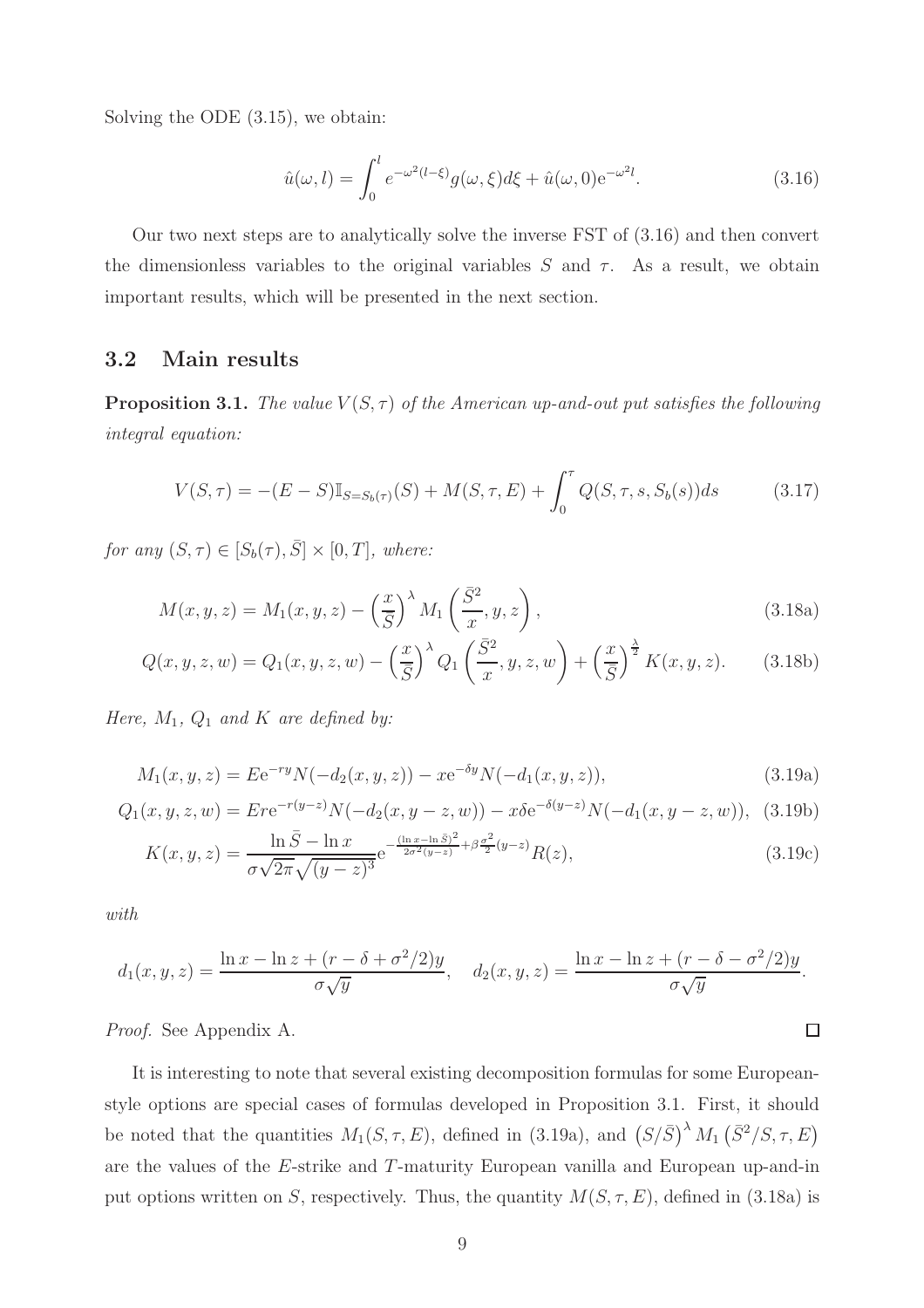indeed the price of European up-and-out put options without rebate. In other words, the decomposition formula (3.18a) is the well-known formula given in Hull (2009)[Chapter 22] for the value of a European up-and-out put option without rebate. Second, formula (3.17) also covers, as a special case, the decomposition formula developed in Kwok (2008) for European up-and-out put options with a time-dependent rebate. More specifically, by substituting  $S_b(t) = +\infty$  in (3.17), in which case the option is no longer of American-style and becomes a European-style option, we obtain the following decomposition formula of Kwok (2008):

$$
U(S,\tau) = M(S,\tau,E) + \int_0^{\tau} \left(\frac{S}{\overline{S}}\right)^{\frac{\lambda}{2}} K(S,\tau,s)ds,\tag{3.20}
$$

where  $U(S,\tau)$  denotes the price of the European up-and-out put option with a timedependent rebate  $R(\tau)$ . In (3.20), as noted above, the quantity  $M(S, \tau, E)$  is the value of the no-rebate counterpart and the quantity  $\int_0^{\tau}$ 0  $\sqrt{S}$  $\bar{S}$  $\int_{0}^{\frac{\lambda}{2}} K(S,\tau,s)ds$  represents the extra value due to the time-dependent rebate.

We now show that several well-known decomposition formulas for the price of Americanstyle options are also special cases of Proposition 3.1. First, when there is no barrier, i.e. barrier tends to infinity, the formula (3.17) reduces to Kim (1990)'s well-known decomposition formula for American vanilla options: the value of a live American put can be expressed as a sum of its European counterpart and an early-exercise premium. More specifically, by using the L'Hospital rule, we can show that:

$$
\lim_{\bar{S}\to+\infty} \left(\frac{S}{\bar{S}}\right)^{\lambda} M_1\left(\frac{\bar{S}^2}{S}, \tau, E\right) = 0,
$$
\n
$$
\lim_{\bar{S}\to+\infty} \int_0^{\tau} \left(\frac{S}{\bar{S}}\right)^{\lambda} Q_1\left(\frac{\bar{S}^2}{S}, \tau, s, S_b(s)\right) ds = 0,
$$
\n
$$
\lim_{\bar{S}\to+\infty} \int_0^{\tau} \left(\frac{S}{\bar{S}}\right)^{\frac{\lambda}{2}} K(S, \tau, s) ds = 0.
$$

As a result, we obtain Kim (1990)'s formula:

$$
\lim_{\bar{S}\to+\infty} V(S,\tau) = M_1(S,\tau,E) + \int_0^{\tau} Q_1(S,\tau,s,S_b(s)) ds,
$$

where, as noted previously,  $M_1(S, t, E)$ , is the value of the European counterpart, and the integral quantity  $\int_0^{\tau}$  $\overline{0}$  $Q_1(S, t, s, S_b(s))$  ds represents the associated early-exercise premium. Second, the well-known decomposition formula of Gao et al. (2000) for the price of an

American up-and-out put options *without* rebate is also covered in  $(3.17)$ . More precisely,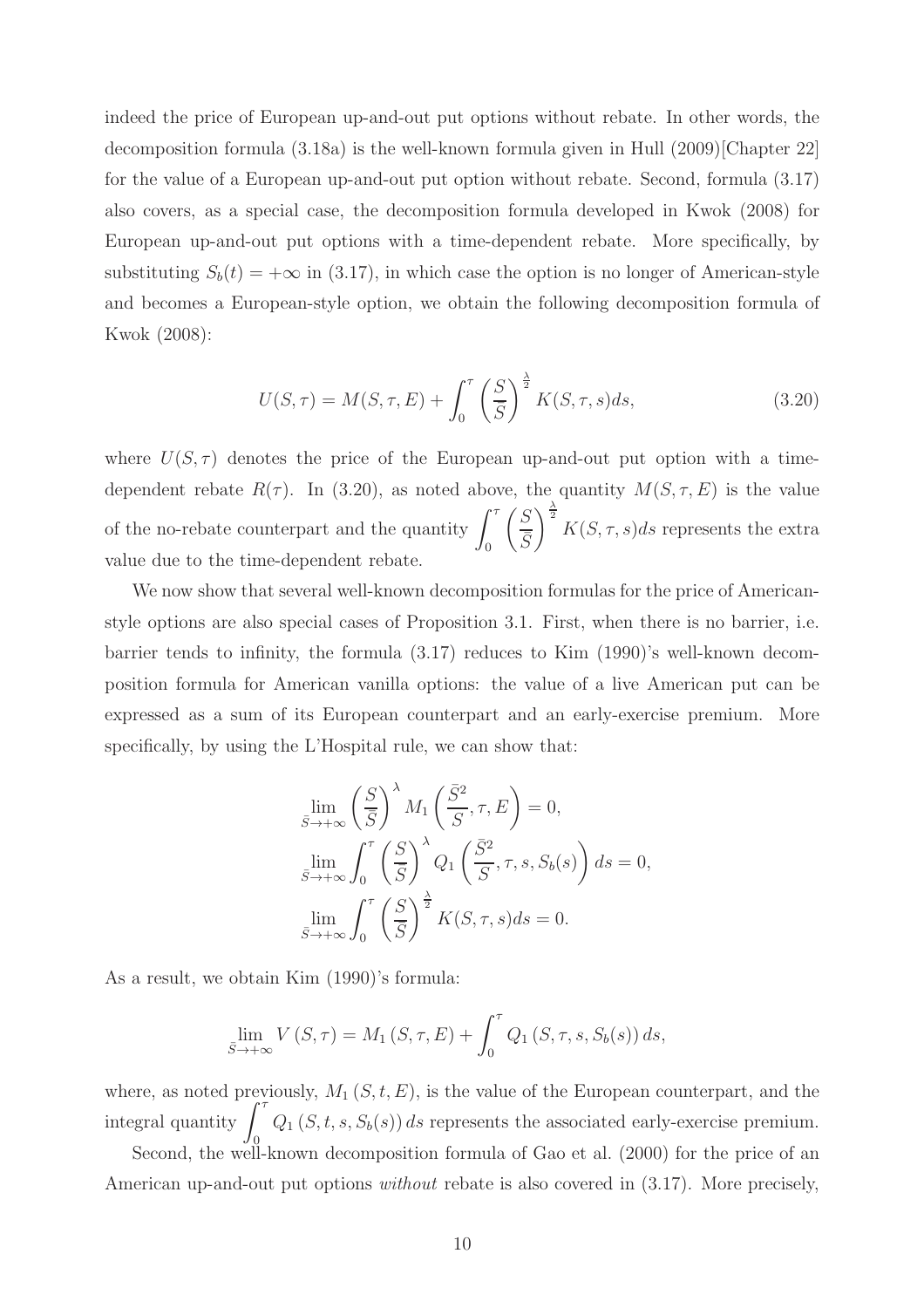when  $R(\tau) = 0$  for all  $\tau$ , we have:

$$
\int_0^\tau \left(\frac{S}{\bar{S}}\right)^{\frac{\lambda}{2}} K(S,\tau,s) ds = 0, \ \forall \tau.
$$

This implies that the decomposition formula (3.17) reduces to the formula of Gao et al. (2000):

$$
V(S,\tau) = M(S,\tau,E) + X(S,\tau;S_b(\tau)), \ \forall S > S_b(\tau), \tag{3.21}
$$

where  $M(S, \tau, E)$ , as previously mentioned, is the value of the European up-and-out put option without rebate counterpart and  $X(S, \tau; S_b(\tau))$  is defined as:

$$
X(S,\tau;S_b(\tau)) = \int_0^\tau \left[ Q_1(S,\tau,s,S_b(s)) - \left(\frac{S}{\overline{S}}\right)^\lambda Q_1\left(\frac{\overline{S}^2}{S},\tau,s,S_b(s)\right) \right] ds, \qquad (3.22)
$$

which is the early exercise premium.

More importantly, the result of Proposition 3.1 allows us to easily derive a composition for  $V(S,\tau)$  amendable to computation. The main result of the paper is presented the following theorem.

**Theorem 3.1.** The value  $V(S,\tau)$  of an American up-and-out put with a time-dependent rebate can be decomposed into two components: the value  $U(S, \tau)$  of its European counterpart and the early exercise premium,  $X(S, \tau; S_b(\tau))$ , as follows.

$$
V(S,\tau) = U(S,\tau) + X(S,\tau; S_b(\tau)), \ \forall S > S_b(\tau)
$$
\n(3.23)

where  $U(S,\tau)$  and  $X(S,\tau; S_b(\tau))$  are defined in (3.20) and (3.22), respectively. Moreover, the optimal exercise boundary  $S_b(\tau)$  satisfies the equation:

$$
E - S_b(\tau) = U(S_b(\tau), \tau) + X(S_b(\tau), \tau; S_b(\tau)).
$$
\n(3.24)

We note that, intuitively, a positive rebate can be viewed as an insurance for possible adverse movements of the asset price which can lead to the loss of the embedded option. Therefore, we expect the price of an American up-and-out put option with a rebate to be an increasing function of the rebate. Formula (3.23) clearly verifies this expectation. More specifically, if the amount of rebate increases, the value of the quantity  $\int_0^{\tau}$ 0  $\sqrt{S}$  $\bar{S}$  $\int_{0}^{\frac{\lambda}{2}} K(S,\tau,s)ds$ , which is embedded in  $U(S,\tau)$ , defined in (3.20), is the only term in the formula (3.23) related to the amount of rebate, also increases. Consequently, the value of an American up-and-out put option is an increasing function of the amount of rebate.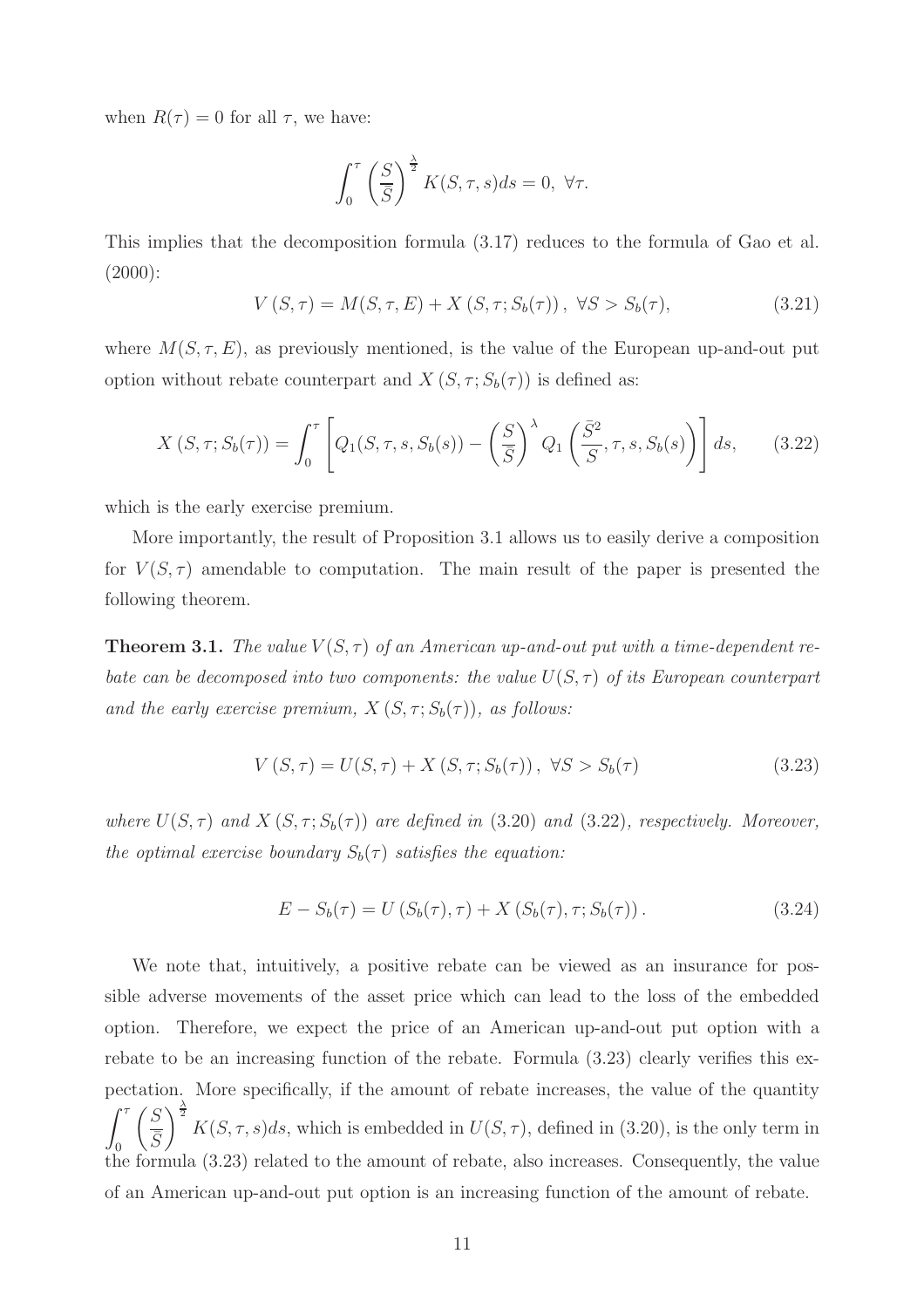### 3.3 Hedging parameters

It should also be stressed that the hedging parameters, or Greeks, such as Delta, Gamma, Theta, Vega and Rho, can also be readily obtained by differentiating the decomposition formula (3.23) with respect to the relevant parameter(s). As an illustrative example, we calculate explicitly Delta below. Other hedging parameters can be calculated in a similar manner.

**Proposition 3.2.** The hedging parameter Delta  $(\Delta)$  can be calculated as:

$$
\frac{\partial}{\partial S}V(S,\tau) = \tilde{U}(S,\tau) + \tilde{X}(S,\tau;S_b(\tau)), \quad \forall S > S_b(\tau). \tag{3.25}
$$

Here,  $\tilde{U}(S,\tau)$  and  $\tilde{X}(S,\tau;S_b(\tau))$  are explicitly expressed as:

$$
\tilde{U}(S,\tau) = \tilde{K}_1(S,\tau) + \tilde{M}(S,\tau,E),
$$
  

$$
\tilde{X}(S,\tau;S_b(\tau)) = \int_0^{\tau} L(S,\tau,s,S_b(s))ds,
$$

where

$$
\tilde{K}_{1}(x,y) = \frac{\lambda x^{\frac{\lambda}{2}-1}}{\sqrt{2\pi}\bar{S}^{\frac{\lambda}{2}}} \int_{0}^{+\infty} \left\{ -\frac{1}{2} \left( u + \frac{\ln \bar{S} - \ln x}{\sigma\sqrt{y}} \right)^{2} + \frac{\beta}{2} \left( \frac{\ln \bar{S} - \ln x}{u + \frac{\ln S - \ln x}{\sigma\sqrt{y}}} \right)^{2} \right\} R \left( y - \left( \frac{\ln \bar{S} - \ln x}{\sigma(u + \frac{\ln \bar{S} - \ln x}{\sigma\sqrt{y}})} \right)^{2} \right) du \n+ \left( \frac{x}{\bar{S}} \right)^{\frac{\lambda}{2}} \frac{\sqrt{2}\sigma}{\sqrt{\pi}x} \int_{0}^{\sqrt{y}} e^{-\frac{(\ln \bar{S} - \ln x)^{2}}{2\sigma^{2}v^{2}} + \frac{\beta}{2}\sigma^{2}v^{2}} \left[ (-\beta)R(y - v^{2}) + \frac{2}{\sigma^{2}}R'(y - v^{2}) \right] dv, \n\tilde{M}(x, y, z) = \tilde{M}_{1}(x, y, z) - \frac{\lambda x^{\lambda - 1}}{\bar{S}^{\lambda}} M_{1} \left( \frac{\bar{S}^{2}}{x}, y, z \right) + \left( \frac{x}{\bar{S}} \right)^{\lambda - 2} \tilde{M}_{1} \left( \frac{\bar{S}^{2}}{x}, y, z \right), \n\tilde{M}_{1}(x, y, z) = -e^{-\delta y} N(-d_{1}(x, y, z)), \qquad \tilde{N}(x) = \frac{1}{\sqrt{2\pi}} e^{-\frac{x^{2}}{2}}, \nL(x, y, z, w) = \tilde{Q}_{1}(x, y, z, w) - \frac{\lambda x^{\lambda - 1}}{\bar{S}^{\lambda}} Q_{1} \left( \frac{\bar{S}^{2}}{x}, y, z, w \right) + \left( \frac{x}{\bar{S}} \right)^{\lambda - 2} \tilde{Q}_{1} \left( \frac{\bar{S}^{2}}{x}, y, z, w \right), \n\tilde{Q}_{1}(x, y, z, w) = e^{-\delta(y - z)} \left[ -\delta N(-d_{1}(x, y - z, w)) + \frac{\tilde{N}(-d_{1}(x, y - z, w
$$

 $\Box$ 

Proof. See Appendix B.

It should be noted that  $\tilde{U}(S, \tau)$  is the Delta of the European counterpart.

### 4 Numerical implementation

In order to apply the results of Theorem 3.1 to compute the option value  $V(S,\tau)$ , when  $\tau = T$ , we need to find  $U(S, T)$ , and  $X(S, T; S_b(T))$ , which both involves integrals from 0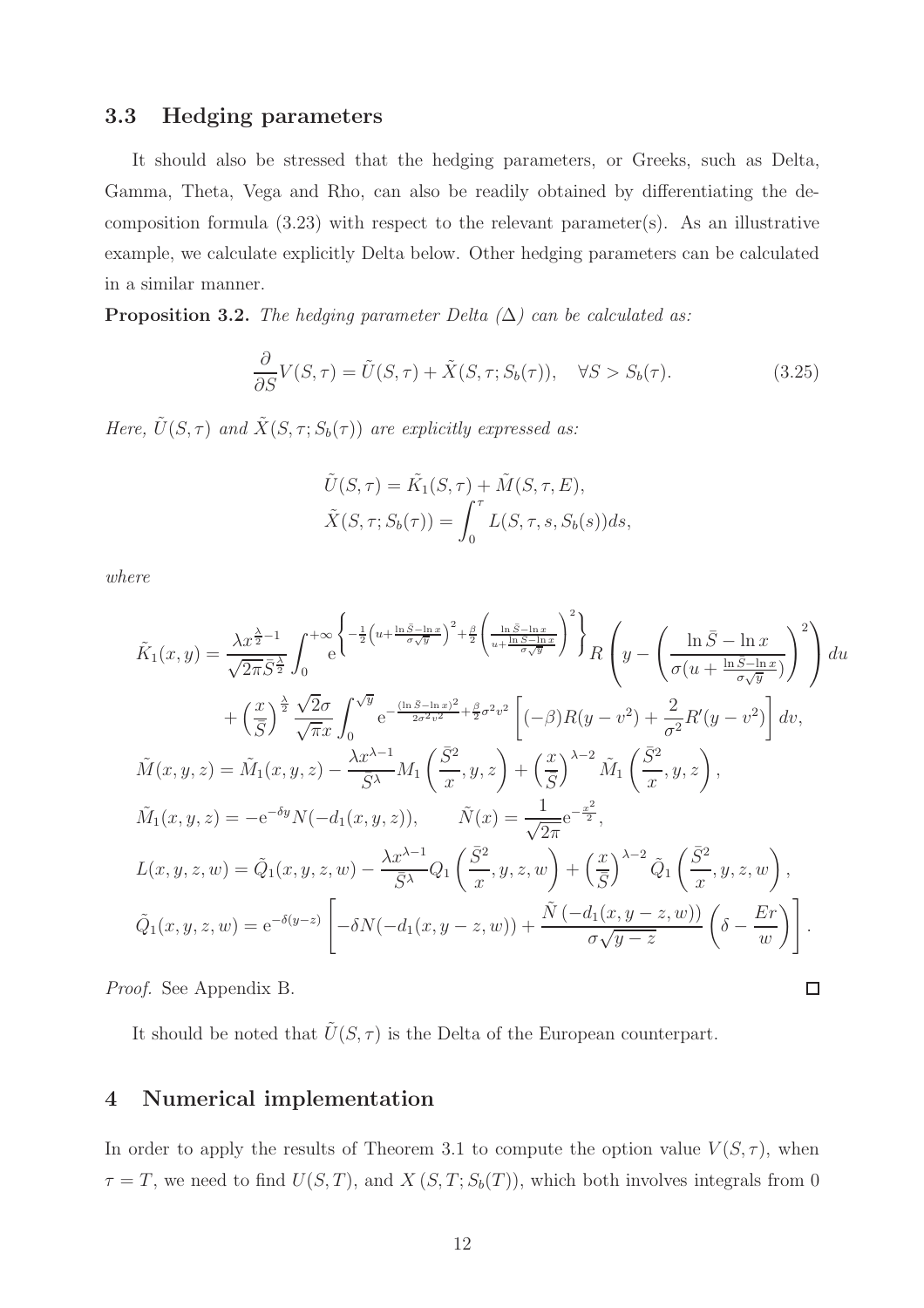to T, with the integrands being functions of the unknown optimal exercise boundary  $S_b(\tau)$ . As a result, we resort to numerical techniques to first approximate  $S_b(\tau)$  at discrete points in time, via a Newton iteration, and then apply composite quadrature rules to compute these integrals.

### 4.1 A result on  $S_b(0^+)$

As input to the numerical techniques, the value of the optimal exercise price just prior to expiry, i.e. at  $\tau = 0^+$ . is needed.

Corollary 4.1. The value of the optimal exercise price of an American up-and-out put option with a time-dependent rebate just prior to expiry, i.e.  $S_b(0^+)$ , is given by:

$$
S_b(0^+) = \min\left(E, \frac{rE}{\delta}\right). \tag{4.26}
$$

 $\Box$ 

Proof. See appendix C.

### 4.2 Numerical procedure

We now describe a numerical procedure to approximate  $S_b(\tau)$  from  $\tau = 0^+$  to  $\tau = T$ , with  $S_b(0^+)$  given by (4.26) (Corollary 4.1). From (3.24), we define:

$$
F(S_b(\tau), \tau) = S_b(\tau) + U(S_b(\tau), \tau) + X(S_b(\tau), \tau; S_b(\tau)) - E.
$$
 (4.27)

Let  ${\{\tau_n\}}_{n=0}^p$ ,  $\tau_{n+1} - \tau_n = \Delta t = \frac{T}{p}$  $\frac{T}{p}$ , be an uniform partition of the interval  $[0, T]$ . Denote by  $S_h^{n,(k)}$ <sup>n</sup>,<sup> $k$ </sup> the approximation to  $S_b(\tau_n)$  at the k-th Newton iteration. At each time  $\tau_n$ , given  $S_h^{n,(k)}$  $b_b^{(n)}$ , the Newton iteration computes  $S_b^{(n)}$  $b^{n,(\kappa+1)}$  as follows:

$$
S_b^{n,(k+1)} = S_b^{n,(k)} - \frac{F\left(S_b^{n,(k)}, \tau_n\right)}{F'\left(S_b^{n,(k)}, \tau_n\right)},\tag{4.28}
$$

where F' denotes the derivative of F with respect to  $S_b(\tau)$ . The stopping criteria, tol, is a user-defined tolerance.

$$
\left| \frac{S_b^{n,(k+1)} - S_b^{n,(k)}}{S_b^{n,(k+1)}} \right| < \text{tol},\tag{4.29}
$$

In our numerical experiments, we observe that only a few iterations, namely 2-3 iterations, is needed to reach  $\text{tol} = 10^{-7}$ . We denote by  $S_b^n$  the numerical optimal exercise price to  $S_b(\tau_n)$  produced by the above Newton iteration. The initial guess for the Newton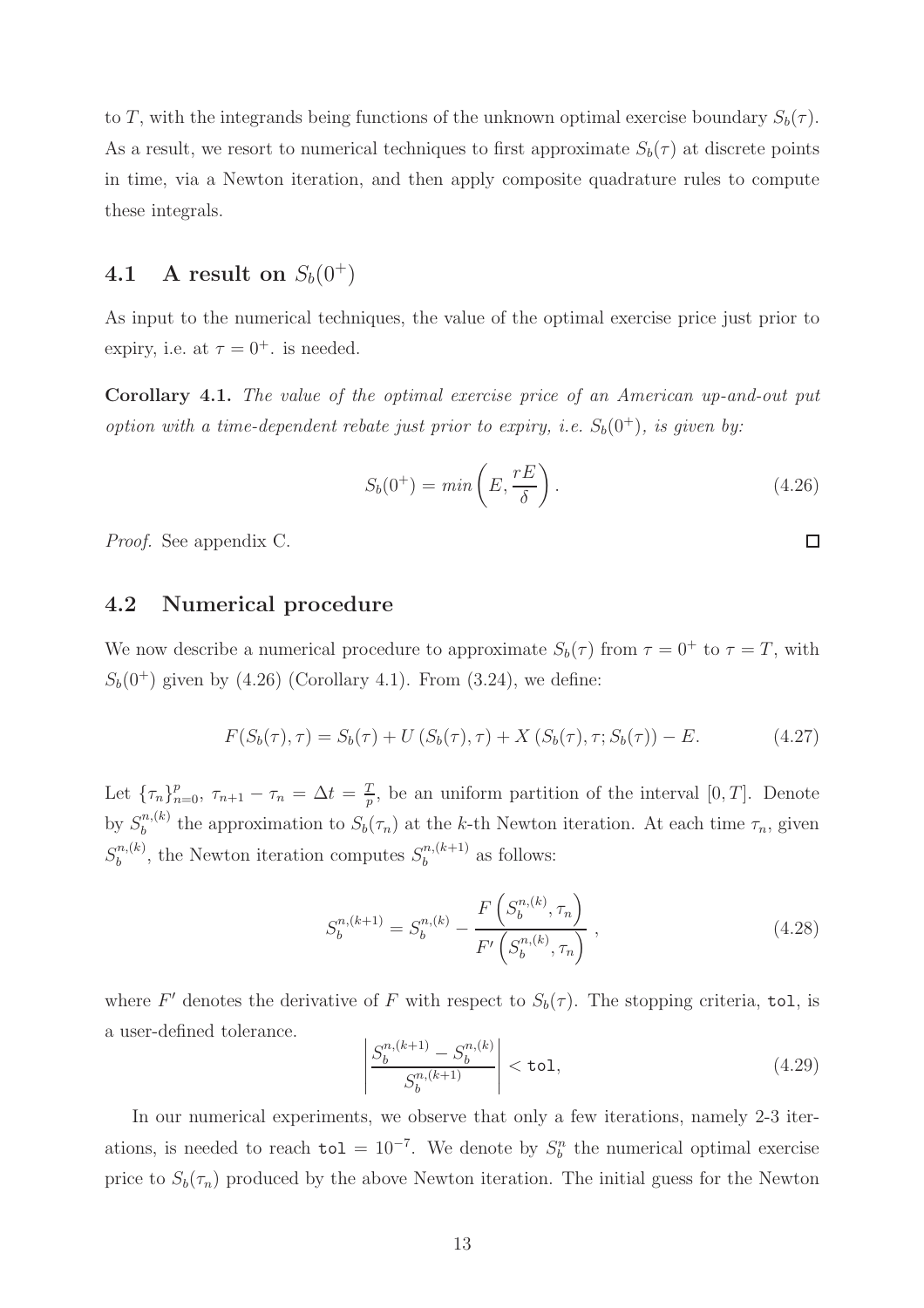scheme (4.28) is

$$
S_b^{n, (0)} = \begin{cases} S_b(0^+) & \text{if } \tau_n = \tau_{0^+}, \\ S_b^{n-1} & \text{if } \tau_n = \tau_1, \\ 2S_b^{n-1} - S_b^{n-2} & \text{if } \tau_n = \tau_i, \quad i = 2, \dots, p. \end{cases}
$$
(4.30)

Here,  $S_b(0^+)$  is defined in (4.26) (Corollary (4.1)). When  $\tau \geq \tau_2$ , the initial guess for each time step is based on linear extrapolation of the numerical optimal exercise prices from the two previous time steps.

In approximating  $F\left(S_h^{n,(k)}\right)$  $\binom{n(k)}{b}, \tau_n$  and  $F'\left(S_b^{n,(k)}\right)$  $\binom{n(k)}{b}, \tau_n$ , we will need to evaluate several integrals from 0 to  $\tau_n$ . For example, to approximate  $F\left(S_b^{n,(k)}\right)$  $\binom{n(k)}{b}, \tau_n$  we need to compute  $U(S_h^{n,(k)}$  $\binom{n(k)}{b}, \tau_n$ , defined in (3.20), and  $X\left(S_b^{n(k)}\right)$  $b^{(n,(k)}, \tau_n; S_b^{n,(k)}$  $\binom{n(k)}{b}$ , defined in (3.22). Most of the integrals in these quantities are of smooth functions on finite domains and can be approximated by using the composite Gauss–Legendre rule (Kythe and Schaferkotter, 2014). The only one term that needs special attention is the second term of  $U(S_h^{n,(k)})$  $b^{(n,(\kappa))}$ , which is

$$
\int_0^{\tau_n} \left(\frac{S_b^{n,(k)}}{\bar{S}}\right)^{\frac{\lambda}{2}} K\left(S_b^{n,(k)}, \tau_n, s\right) ds. \tag{4.31}
$$

Here, as defined in (3.18),

$$
K(x, y, z) = \frac{\ln \bar{S} - \ln x}{\sigma \sqrt{2\pi} \sqrt{(y - z)^3}} e^{\left\{ -\frac{(\ln x - \ln \bar{S})^2}{2\sigma^2 (y - z)} + \beta \frac{\sigma^2}{2} (y - z) \right\}} R(z).
$$

It should be noted that the above integral has a singularity at  $v = \tau_n$ . To deal with the singularity, we first to transform (4.31) into an integral on a semi-infinite domain by using the following variable transformation:

$$
w = \frac{\ln \bar{S} - \ln S_b^{n,(k)}}{\sigma \sqrt{2(\tau_n - v)}} - \frac{\ln \bar{S} - \ln S_b^{n,(k)}}{\sigma \sqrt{2\tau_n}}.
$$

The integral (4.31) becomes:

$$
\frac{2}{\sqrt{\pi}}\int_0^{+\infty}\!\!\left(\frac{S_b^{n,(k)}}{\bar{S}}\right)^{\frac{\lambda}{2}}\!\!\left(\!\!\!- \!\!\left(w+\frac{\ln\bar{S}-\ln S_b^{n,(k)}}{\sigma\sqrt{2\tau_n}}\!\right)^{\!\!\!2} \!\!\!+\!\frac{\beta(\ln\bar{S}-\ln S_b^{n,(k)})^2}{4\!\left(w+\frac{\ln\bar{S}-\ln S_b^{n,(k)}}{\sigma\sqrt{2\tau_n}}\right)^2}\right)_R\!\!\left(\tau_n-\frac{\left(\ln\bar{S}-\ln S_b^{n,(k)}\right)^2}{2\sigma^2\left(w+\frac{\ln\bar{S}-\ln S_b^{n,(k)}}{\sigma\sqrt{2\tau_n}}\right)^2}\right)dw.
$$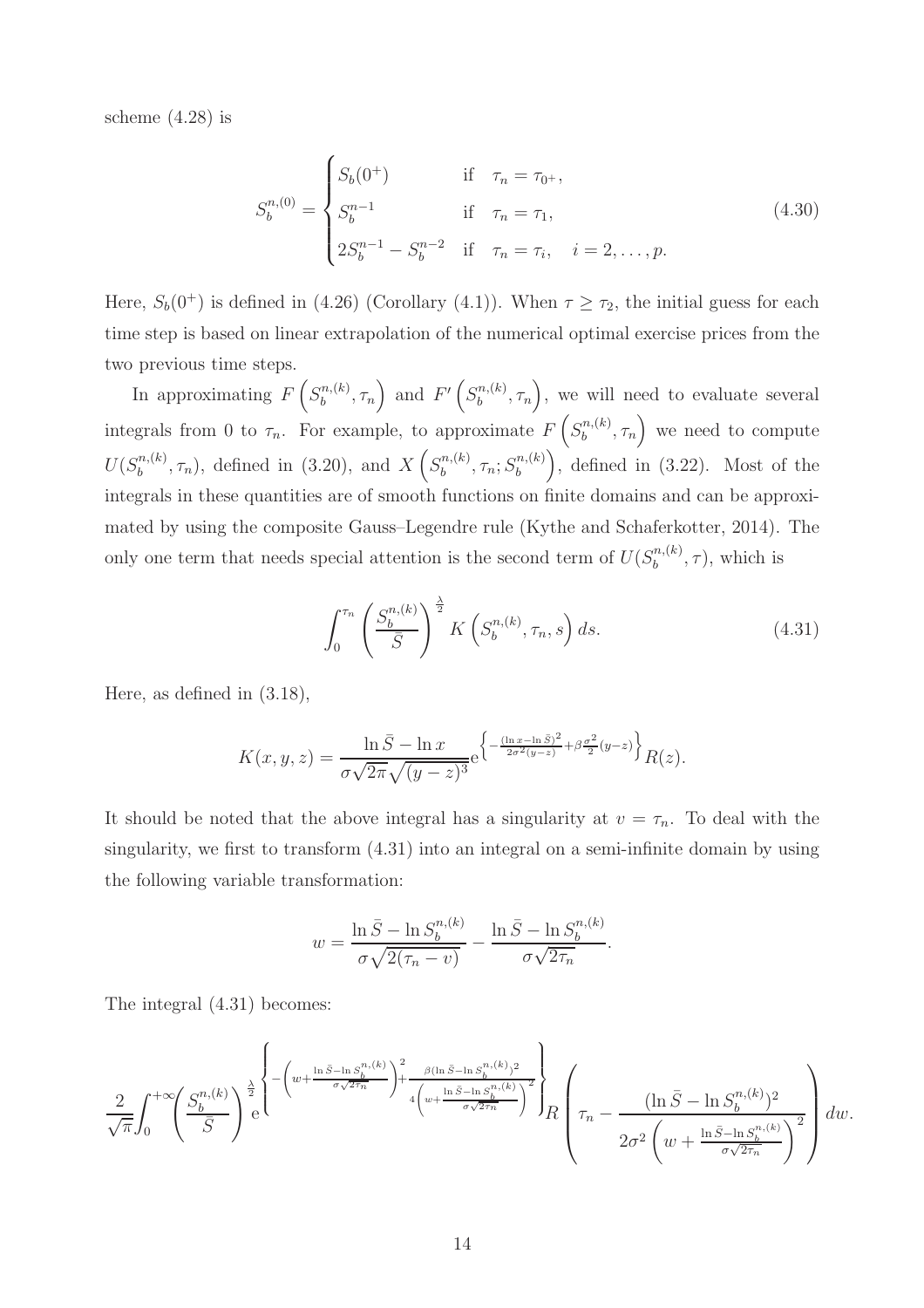The Gauss-Laguerre quadrature rule, which is an efficient way to evaluate integrals on semiinfinite domains, is then applied to handle the above integral (Kythe and Schaferkotter, 2014). In Algorithm 1, we present an algorithm to compute  $V(S, \tau)$ .

**Algorithm 1** Algorithm to approximate V using  $p$  time steps, and the  $q$ -point Gauss quadrature rules.

1: set  $\mathcal{E} = \emptyset$ ; 2: compute  $S_b(0^+)$  using Corollary 4.1; set  $\mathcal{E} = \mathcal{E} \bigcup S_b(0^+)$ ; 3: compute abscissae and weights for the g-point Gauss–Legendre and Laguerre rules; 4: for  $n = 1, 2, ..., p$  do 5: set  $S_h^{n,(0)}$  $b^{(n,(0))}$  according to (4.30); 6: for  $k = 0, 1, \ldots$ , until convergence do 7: apply g-point Gauss quadrature rules to compute  $U(S_h^{n,(k)})$  $b^{(n,(k)}, \tau_n), \; \; U'(S_b^{n,(k)})$  $\binom{n,(\kappa)}{b}, \tau_n$  $X\left(S_b^{n,(k)}\right)$  $b^{(n,(k)}, \tau_n; S_b^{n,(k)}$  $\binom{n(k)}{b}$ , and  $X'$   $\left(S_b^{n,(k)}\right)$  $b^{(n,(k)}, \tau_n; S_b^{n,(k)}$  $\binom{n,(k)}{b};$ 8: compute  $F\left(S_b^{n,(k)}\right)$  $\binom{n,(k)}{b}\tau_n$  and  $F'\left(S_b^{n,(k)}\right)$  $\binom{n,(k)}{b},\tau_n$  ; 9: apply (4.28) to compute  $S_h^{n,(k+1)}$  $\stackrel{(n,(k+1)}{b}$ 10: **if**  $k > 0$  and  $\begin{matrix} \phantom{-} \end{matrix}$  $S_b^{n,(k+1)} - S_b^{n,(k)}$  $S_b^{n,(k+1)}$   $<$  tol, then 11:  $\mathcal{E} = \mathcal{E} \bigcup S_b^{n,(k+1)}$  $\binom{n,(\kappa+1)}{b}$ ; 12: break from the iteration; 13: end if 14: end for 15: end for 16: compute  $U(S,T)$  and  $X(S,T; S_b(T))$  using g-point Gauss rules with  $\mathcal E$  and  $\{\tau_n\}_{n=0}^p$ ; 17: return  $V(S,T) = U(S,T) + X(S,T; S_b(T));$ 

### 4.3 Computational complexity

For use later in comparison of the efficiency of numerical PDE methods, we discuss the computational complexity of Algorithm 1. A breakdown of the major costs required by the algorithm is as follows:

1. Step 3: A construction of abscissae and weights for the g-point Gauss–Legendre and Laguerre rules entails a cost of approximately  $2g^2$  (flops)<sup>1</sup>.

2. Steps 6-14 (Construction of  $\mathcal{E}$ ): These are for computing numerical approximation to each  $S_b(\tau_n)$ ,  $\tau = 1, \ldots, p$  via (4.28). At each time  $\tau_n$ , these steps involves a cost of:

 $\cos t$ -per-iteration  $\times$  total number of iterations (flops).

At each iteration (4.28), to compute  $F\left(S_h^{n,(k)}\right)$  $\binom{n(k)}{b}\tau_n$ , 3 integrals need to be evaluated using the  $g$ -points Gauss rules. For each integral evaluation, there are approximately  $g$  additions, and

 ${}^{1}$ A flop is one addition, or one multiplication, or one division of two floating-point numbers.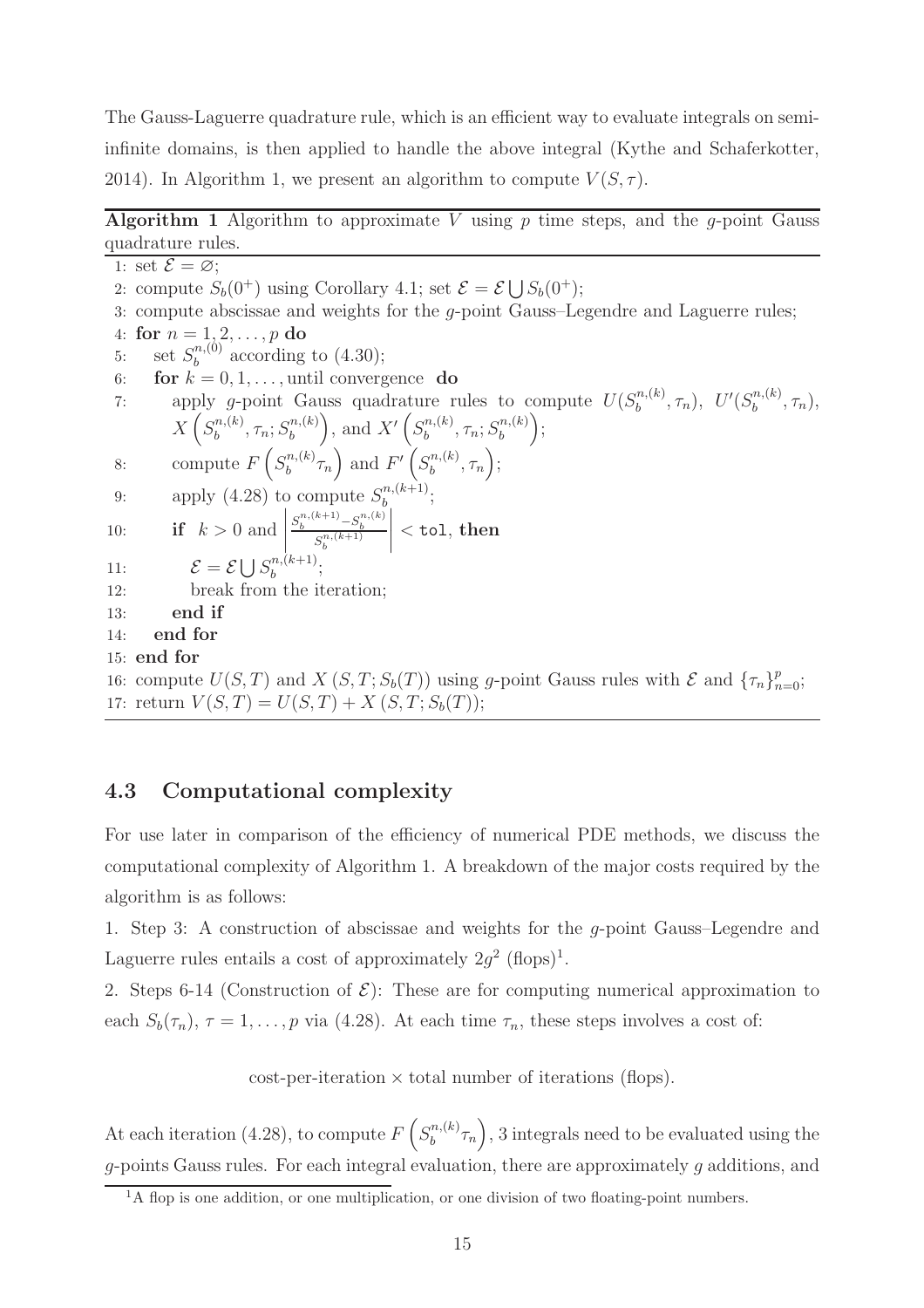g multiplications between the Gauss weights and the values of the integrand evaluated at the Gauss points. By examining the integrands in (3.18), the average cost for evaluating an integrand at a Gauss point at each time  $\tau_n$  is about 8 (flops). Thus the cost for evaluating  $F\left(S_b^{n,(k)}\right)$  $\binom{n(k)}{b}\tau_n$  is about  $3 \times (10g) = 30g$  (flops). Approximately, the same cost is needed for evaluating  $F'$   $\left(S_h^{n,(k)}\right)$  $\binom{n(k)}{b}\tau_n$ . Thus the cost-per-iteration is approximately 60g (flops). 3. Step 16: approximately requires  $30pg$  (flops), taking into account that there are p time steps, and the cost per time step is  $30q$  (flops) (3 integrals to evaluate at the cost  $10q$  (flops) each).

Thus, the total cost can be approximated by

total cost  $\approx 2g^2 + (60g)(\text{total number of iterations}) + 30pg (\text{flops}).$ 

We conclude by highlighting that, as illustrated later in Section 5, the average number of iterations per time step required for achieving the stopping criterion (4.29) is relatively small, only 2-3 iterations, and is independent of the time step size used, which is a desirable property. In addition, we emphasize that no computational grids are required for S as in finite difference.

### 5 Numerical results

In this section, we provide selected examples to validate our proposed approach. We then also compare our numerical method with an adaptive method in term of efficiency. In addition, the significant effects of rebates on the price, the Delta and the optimal exercise boundary of American up-and-out put options with time-dependent rebates are also examined through numerical examples.

### 5.1 Validation examples on no-rebate case

We now provide selected examples to validate our proposed approach. Since the valuation of American up-and-out put options with a time-dependent rebate has not previously been studied, we only consider validation examples on American up-and-out put options without rebate, which have been studied extensively in the literature. For this test, we compare the results obtained by our <u>Fourier Sine decomposition</u> (FSD) method, with those obtained by the trinomial tree method developed by Ritchken (1995), and employed in in Gao et al.  $(2000).$ 

As a further check, these results are also compared with those obtained by an adaptive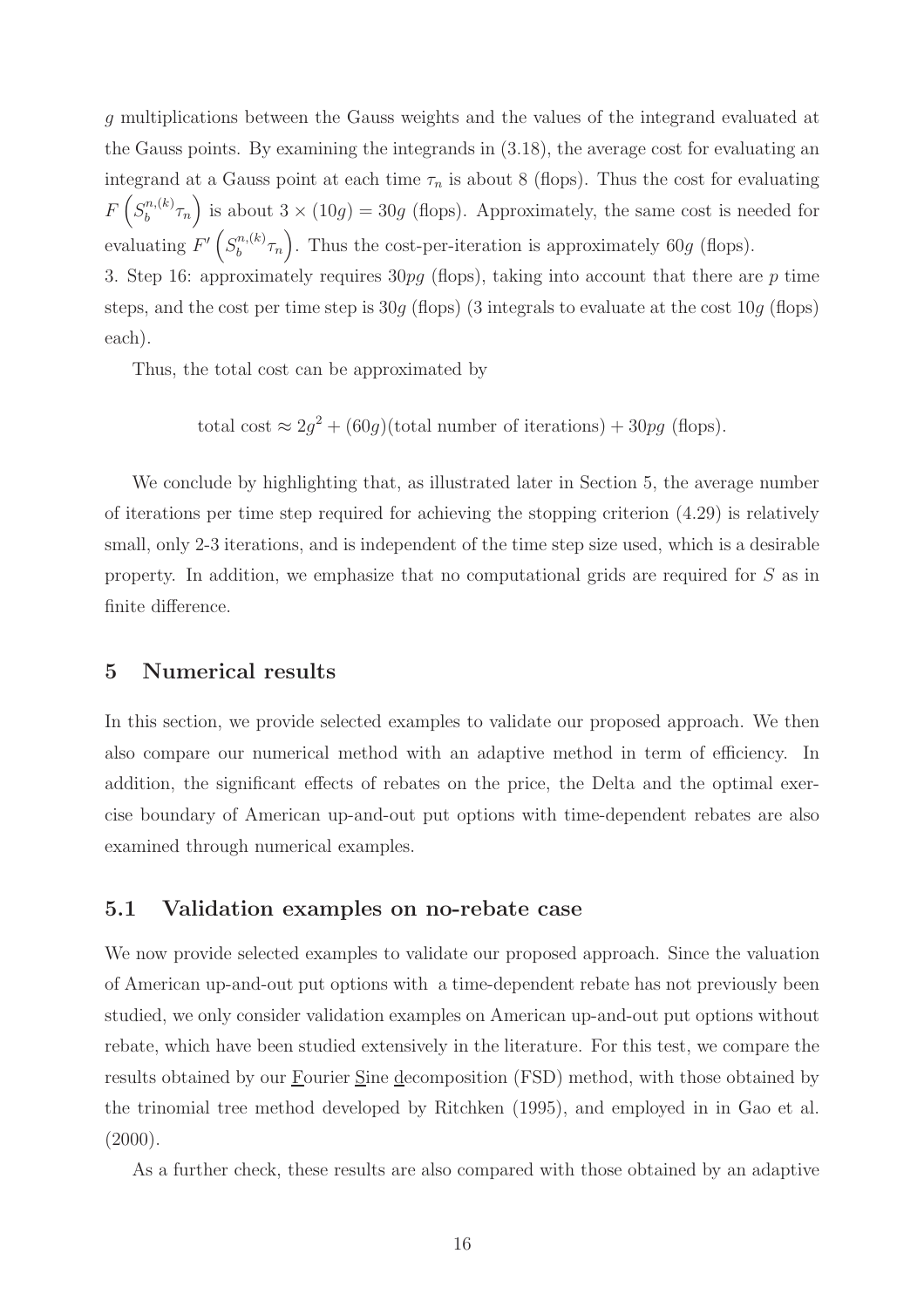finite difference ("adaptiveFD") method. This adaptiveFD method is built upon the highly efficient adaptive techniques developed in Christara and Dang (2011) for American vanilla options. In the adaptiveFD, the penalty method of Forsyth and Vetzal (2002) is employed to handle the non-linear PDE that arises.<sup>2</sup> To control the space error given a fixed number of spatial grid points, an adaptive grid point distribution based on an error equidistribution principle is employed. Essentially, more points are automatically distributed to regions that the option price lacks regularity, such as those around the optimal exercise prices and the barrier, to minimize the error. As shown in Christara and Dang (2011), the adaptive FD technique is significantly more efficient than both the uniform and pre-determined nonuniform FD methods.

For validation tests, we consider three different volatility values, namely  $\sigma = \{0.2, 0.3, 0.4\},\$ and two different maturities, namely  $T = \{0.25, 1\}$  (years), along with other parameters  $E = $45, \overline{S} = 50, r = 4.88\%,$  and the dividend  $\delta = 0\%$ . These are the parameters used in Gao et al. (2000). Table 1 presents selected prices and Deltas for the American up-and-out put options without rebate. The results of the trinomial tree method, reported in Gao et al.  $(2000)$ , were obtained by using  $10<sup>4</sup>$  time steps. We implemented the adaptive FD method using 640 spatial grid points (in the S-direction) and 320 time steps (in the  $\tau$ direction). We emphasize that the FSD method only uses 40 time steps and 57-points for Gauss–Legendre and Laguerre rules. Here, uniform timestep sizes are used. All of our experiments were performed using Matlab R2014b on an Intel Core i7, 3.40 GHZ machine. For both FSD and adaptiveFD, a tolerance  $tol = 10^{-6}$  is used.

From the result in Table 1, it is clear that our analytic results agree well with those reported in Gao et al. (2000) as well as with those obtained by using the adaptiveFD method. It should be mentioned that the point-wise relative errors are less than 0.2% for both prices and Deltas.

### 5.2 Time-dependent rebate case

In this section, we first compare the FSD with the adaptiveFD method in term of efficiency, i.e. accuracy per unit of cost. We then study the effects of rebates on the price, the Delta and the optimal exercise boundary of American up-and-out put options with time-dependent rebates.

We use the following parameters  $E = $45, T = 1, \sigma = 0.4, r = 0.0488, \delta = 0$ , which also come from Gao et al. (2000). In addition, we choose three different time-dependent

<sup>&</sup>lt;sup>2</sup>The penalty iteration described in Forsyth and Vetzal  $(2002)$  is essentially a Newton iteration, but, to be consistent with Forsyth and Vetzal (2002), we use the term "penalty iteration".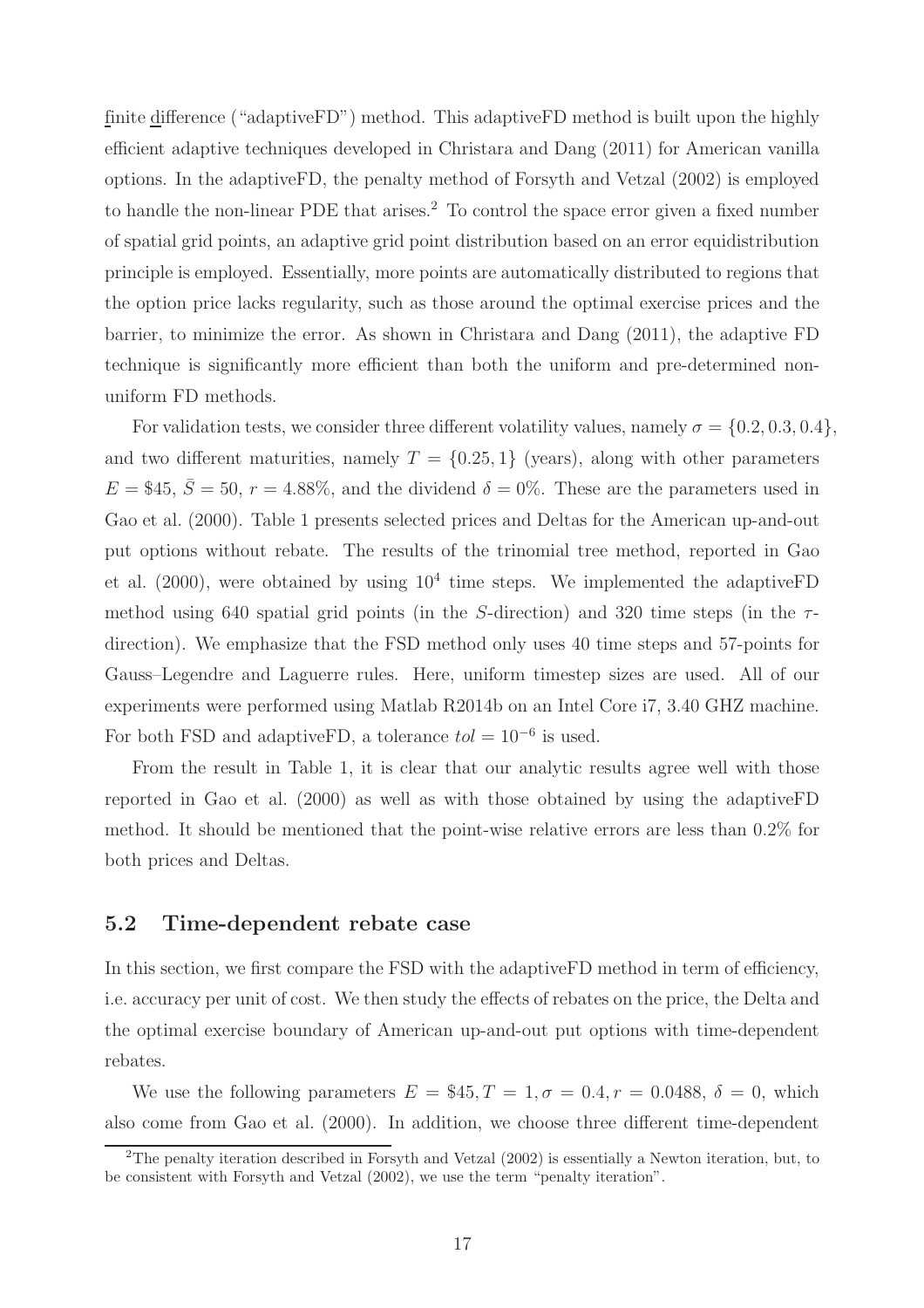Table 1: Validation tests. Prices and Deltas at time  $\tau = T$  (i.e.  $t = 0$ ) for American up-and-out put options without rebate.  $E = $45, \overline{S} = $50, r = 4.88\%, \delta = 0\%$ . Method of Gao et al. (2000): 10<sup>4</sup> time steps are used. adaptiveFD: 640 spatial grid points and 320 time steps. FSD: 40 time steps and 57-point Gauss–Legendre and Laguerre rules. For both adaptiveFD and FSD, uniform timestep sizes are used.

|                     |                 |                      | $T = 0.25$ |            | $T=1$                |            |            |  |  |  |  |  |  |
|---------------------|-----------------|----------------------|------------|------------|----------------------|------------|------------|--|--|--|--|--|--|
| $\sigma$            | S               | Gao et al.<br>(2000) | adaptiveFD | <b>FSD</b> | (2000)<br>Gao et al. | adaptiveFD | <b>FSD</b> |  |  |  |  |  |  |
| (V)<br>price        |                 |                      |            |            |                      |            |            |  |  |  |  |  |  |
| 0.2                 | 40              | 5.0357               | 5.0357     | 5.0359     | 5.3861               | 5.3862     | 5.3863     |  |  |  |  |  |  |
|                     | $\overline{45}$ | 1.5445               | 1.5445     | 1.5446     | 2.2151               | 2.2153     | 2.2153     |  |  |  |  |  |  |
|                     | 49.5            | 0.1103               | 0.1103     | 0.1103     | 0.1936               | 0.1936     | 0.1936     |  |  |  |  |  |  |
| 0.3                 | 40              | 5.4639               | 5.4640     | 5.4642     | 6.1455               | 6.1460     | 6.1458     |  |  |  |  |  |  |
|                     | $\overline{45}$ | 2.2250               | 2.2252     | 2.2252     | 2.8399               | 2.8402     | 2.8401     |  |  |  |  |  |  |
|                     | 49.5            | 0.1990               | 0.1990     | 0.1990     | 0.2684               | 0.2684     | 0.2684     |  |  |  |  |  |  |
| 0.4                 | 40              | 5.9773               | 5.9774     | 5.9776     | 6.7054               | 6.7060     | 6.7058     |  |  |  |  |  |  |
|                     | 45              | 2.7007               | 2.7009     | 2.7009     | 3.2145               | 3.2148     | 3.2147     |  |  |  |  |  |  |
|                     | 49.5            | 0.2563               | 0.2563     | 0.2563     | 0.3117               | 0.3117     | 0.3117     |  |  |  |  |  |  |
| Delta<br>$(\Delta)$ |                 |                      |            |            |                      |            |            |  |  |  |  |  |  |
| 0.2                 | 40              | $-0.9253$            | $-0.9255$  | $-0.9252$  | $-0.7696$            | $-0.7695$  | $-0.7695$  |  |  |  |  |  |  |
|                     | 45              | $-0.4657$            | $-0.4657$  | $-0.4657$  | $-0.5197$            | $-0.5197$  | $-0.5197$  |  |  |  |  |  |  |
|                     | 49.5            | $-0.2244$            | $-0.2245$  | $-0.2245$  | $-0.3920$            | $-0.3921$  | $-0.3921$  |  |  |  |  |  |  |
| 0.3                 | 40              | $-0.7828$            | $-0.7829$  | $-0.7827$  | $-0.7223$            | $-0.7223$  | $-0.7223$  |  |  |  |  |  |  |
|                     | 45              | $-0.5233$            | $-0.5233$  | $-0.5234$  | $-0.6078$            | $-0.6078$  | $-0.6078$  |  |  |  |  |  |  |
|                     | 49.5            | $-0.4006$            | $-0.4007$  | $-0.4007$  | $-0.5398$            | $-0.5399$  | $-0.5399$  |  |  |  |  |  |  |
| 0.4                 | 40              | $-0.7372$            | $-0.7372$  | $-0.7372$  | $-0.7331$            | $-0.7331$  | $-0.7331$  |  |  |  |  |  |  |
|                     | $\overline{45}$ | $-0.5839$            | $-0.5840$  | $-0.5840$  | $-0.6672$            | $-0.6672$  | $-0.6672$  |  |  |  |  |  |  |
|                     | 49.5            | $-0.5144$            | $-0.5144$  | $-0.5144$  | $-0.6253$            | $-0.6254$  | $-0.6253$  |  |  |  |  |  |  |

rebate functions  $R_i(\tau)$ ,  $i = 1, \ldots, 3$ , that are: (i) smoothly increasing functions of  $\tau$ , and (ii) satisfy the property that  $R_i(0) = 0, i = 1, \ldots, 3$ . Note that any smoothly increasing function of  $\tau$  satisfying (i) and (ii) can be a legitimate rebate function, and the choice is typically depends on the contract specification. For illustration purposes, we choose linear functions of time:  $R_1(\tau) = 100\sigma^3\tau$ ,  $R_2(\tau) = 50\sigma^3\tau$ , and  $R_3(\tau) = 0$ , where  $\sigma$  is the volatility rate. It should be noted that there is no particular reason for the presence of  $\sigma$ in our choices for  $R_1(\tau)$  and  $R_2(\tau)$ .

### 5.2.1 Comparison with adaptive finite difference

In this subsection, we compare the FSD with the adaptiveFD method in term of efficiency, i.e. accuracy per unit of cost. Since we compare the efficiency of two methods applied to option pricing, it is important to determine the computational cost of each method. The computational cost of FSD method can be computed as detailed in Subsection 4.3.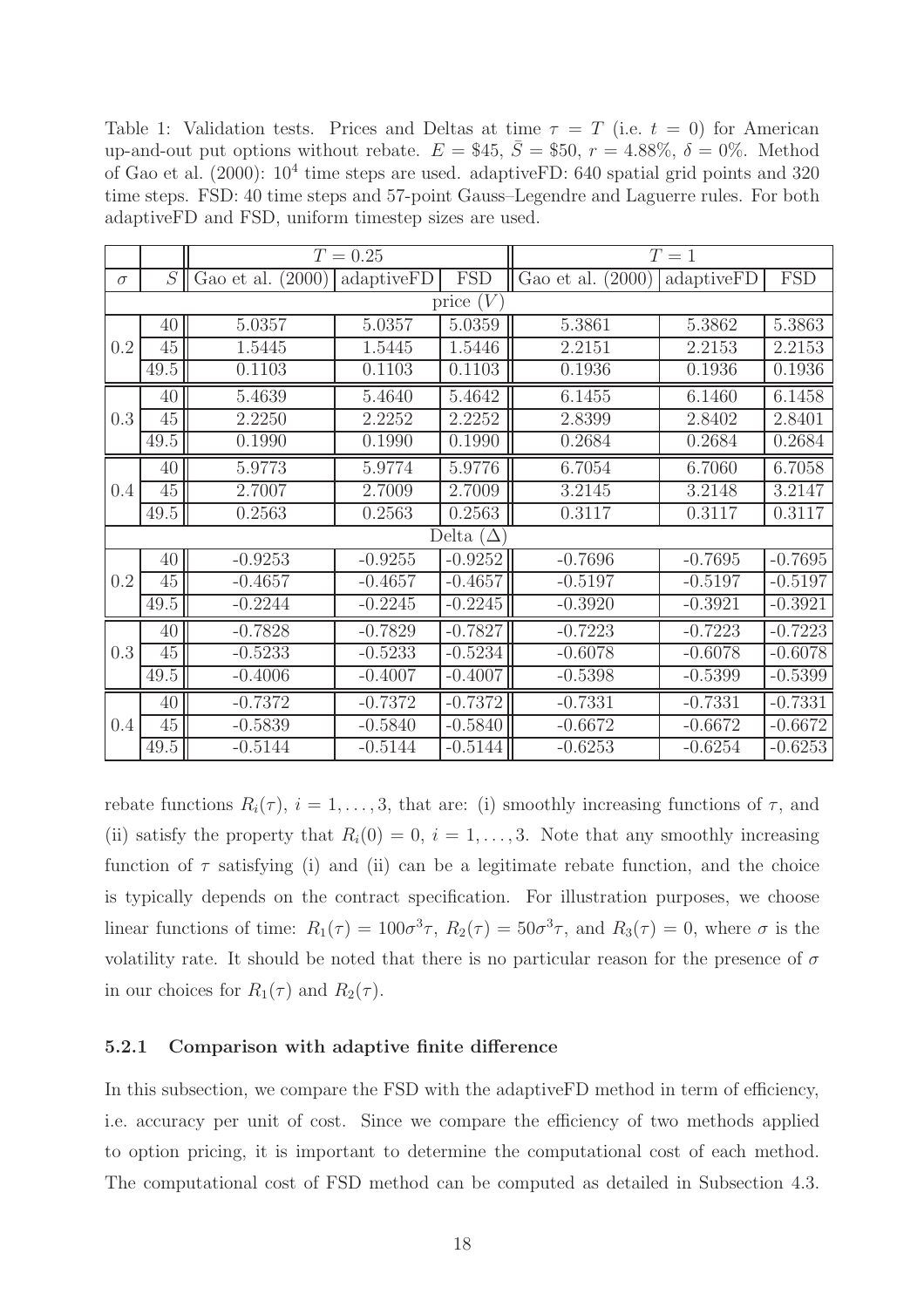Like the adaptive methods developed in Christara and Dang (2011), the complexity of adaptiveFD, at each penalty iteration, consists of solving a tridiagonal linear system of size "# S points"  $\times$  "# S points", where "# S points" denotes the number of grid points in the S-direction. Hence, the total computation cost of adaptiveFD can be modeled by the formula

total cost = 
$$
\#
$$
 penalty iter.  $\times \# S$  points (flops),

where "# penalty iter." is the total number of penalty iterations required by adaptiveFD.

Table 2: Efficiency comparison to finite difference. Prices and Deltas at time  $\tau = T$ (i.e.  $t = 0$ ) for American up-and-out put option with a rebate function  $R_1(\tau) = 100\sigma^3 \tau$ .  $E = $45, T = 1, r = 0.0488, \delta = 0, \bar{S} = $50.$  Uniform timestep sizes are used.

| adaptive FD |              |           |             |                  |           |                          |  |  |  |  |
|-------------|--------------|-----------|-------------|------------------|-----------|--------------------------|--|--|--|--|
| ${\cal S}$  | # $\tau$     | # S       | price $(V)$ | Delta $(\Delta)$ | penalty   | total                    |  |  |  |  |
|             | $\rm points$ | points    |             |                  | iter. $#$ | $cost$ (flops)           |  |  |  |  |
|             | 80           | 200       | 7.21408     | $-0.24944$       | 226       | $4.5 \times 10^{4}$      |  |  |  |  |
|             | 160          | 400       | 7.21429     | $-0.24947$       | 458       | $1.9 \times 10^{5}$      |  |  |  |  |
| 45          | 320          | 800       | 7.21438     | $-0.24949$       | 995       | $8.0 \times 10^{5}$      |  |  |  |  |
|             | 640          | 1600      | 7.21444     | $-0.24950$       | 2088      | $3.3 \times 10^{6}$      |  |  |  |  |
|             | 1280         | 3200      | 7.21448     | $-0.24951$       | 4182      | $1.4 \times 10^{7}$      |  |  |  |  |
|             | 80           | 200       | 6.46278     | $-5.53819$       | 226       | $4.5 \times 10^{4}$      |  |  |  |  |
|             | 400          | 320       | 6.46508     | $-4.36801$       | 458       | $1.9 \times 10^{5}$      |  |  |  |  |
| 49.5        | 320          | 800       | 6.46527     | $-0.21101$       | 995       | $8.0 \times 10^{5}$      |  |  |  |  |
|             | 640          | 1600      | 6.46533     | $-0.09188$       | 2088      | $3.3 \times 10^{6}$      |  |  |  |  |
|             | 1280         | 3200      | 6.46537     | $-0.09176$       | 4183      | $1.4 \times 10^{7}$      |  |  |  |  |
| <b>FSD</b>  |              |           |             |                  |           |                          |  |  |  |  |
|             | # $\tau$     | $#$ Gauss | price $(V)$ | Delta $(\Delta)$ | Newton    | total                    |  |  |  |  |
|             | points       | points    |             |                  | iter. $#$ | $(\text{flops})$<br>cost |  |  |  |  |
|             | 40           | 57        | 7.21460     | $-0.24951$       | 105       | $3.9 \times 10^5$        |  |  |  |  |
| 45          | 80           | 57        | 7.21450     | $-0.24951$       | 186       | $7.1 \times 10^{5}$      |  |  |  |  |
|             | 160          | 57        | 7.21450     | $-0.24951$       | 345       | $1.3 \times 10^{6}$      |  |  |  |  |
|             | 40           | 57        | 6.46539     | $-0.09171$       | 105       | $3.9 \times 10^{5}$      |  |  |  |  |
| 49.5        | 80           | 57        | 6.46538     | $-0.09170$       | 186       | $7.1 \times 10^{5}$      |  |  |  |  |
|             | 160          | 57        | 6.46538     | $-0.09170$       | 345       | $1.3 \times 10^{6}$      |  |  |  |  |

In Table 2, we present selected results when the rebate function is  $R_1(\tau) = 100\sigma^3\tau$ obtained by the FSD and adaptiveFD methods. We make the following observations. First, the prices (V) and Delta  $(\Delta)$  obtained by the two methods appear to converge to the same values, with the point-wise relative errors at the finest levels being less than  $0.1\%$ for both prices and Deltas. These results could serve as a validation test for accuracy of FSD in case of non-zero rebate. More importantly, FSD appears to be significantly more efficient than adaptiveFD. More specifically, when  $S = E = $45$ , to achieve 5 decimal digits of accuracy, the adaptiveFD cost seems to be 18 times more than the cost of the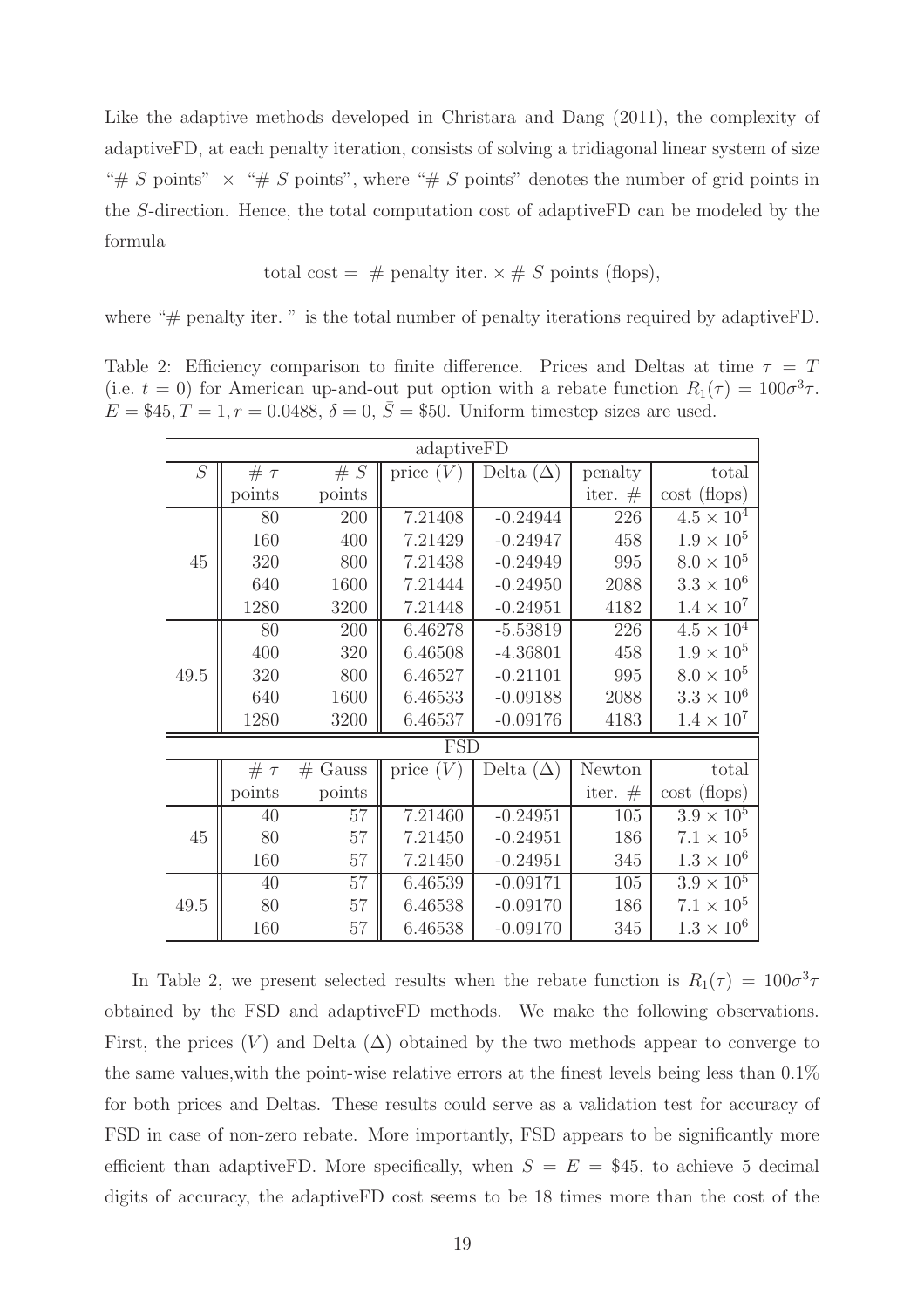FSD  $(1.4 \times 10^7 \text{ (flops)} \text{ v.s. } 7.1 \times 10^5 \text{ (flops)}).$  Particularly, when  $S = \$49.5$ , which is near the barrier, the adaptiveFD becomes even more costly than the FSD. For example, it can be seen that the Delta values computed by adaptiveFD are quite erratic, which is an expected result from a grid-based method when dealing with knock-out options with the spot asset prices being near the barrier. The accuracy and efficiency of adaptiveFD deteriorates significantly in computing Delta in this case. To achieve 4 decimal digits of accuracy in Delta the FSD needs less than  $3.9 \times 10^5$  (flops), while the adaptiveFD needs more than 35 times that cost ( $> 1.4 \times 10^7$  (flops)).

#### 5.2.2 Effects on option price and Delta

In this subsection, we study the effects of rebates on the option price and Delta. We consider all three rebate functions  $R_i(\tau)$ ,  $i = 1, 2, 3$ . It is clear from our choice that, for a given  $\tau$ ,  $R_1(\tau) > R_2(\tau) > R_3(\tau)$ . In Figure 1, we plot the resulting option price and Delta for two barrier values  $\bar{S} = \{60, 80\}$ . We make the following interesting observations. For the case of no rebate, i.e.  $R_3(\tau) = 0$  in Figures 1(a) and 1(c), V is a monotonically decreasing function of S for both  $\overline{S} = \{60, 80\}$ . This observation is consistent with the plots of Delta on Figures 1(b) and 1(d), where both the corresponding Delta curves are below zero. This behavior of  $V$  is expected since the closer  $S$  is to (the left of) the barrier  $\overline{S}$ , the more likely the option will be out-of-money and be knocked out, in which case the holder receives nothing. In other words, the holder of an American-style up-and-out put option without rebate does not benefit from increasing asset price.

However, with the presence of a rebate, the holder of an American-style up-and-out put option receives some compensation when the knock-out feature is activated. Therefore, with sufficiently large rebate, the holder can even benefit from the increase in the asset price towards the barrier. This may consequently change the monotonicity of the option price, i.e., the option price may not always be a monotonically decreasing function of S. For instance, for the case:  $R_2 = 50\sigma^3 \tau$  and  $\overline{S} = 60$ , V is always a decreasing function of S (see Figure  $1(a)$ ) and the associated Delta is always negative (see Figure 1(b)). However, for the same rebate, but with  $\overline{S} = 80, V$  in fact increases as S tends towards the barrier S (see Figure  $1(c)$ ) and the associated Delta changes sign, from negative to positive (see Figure 1(d)). More interestingly, for the case:  $R_1 = 100\sigma^3 \tau$ , V is always an increasing function of S as S tends towards  $\overline{S}$  (see both Figures 1(a)-1(c)), and the associated Delta changes sign when S sufficiently close to  $\overline{S}$  (see Figures 1(b)-1(d)).

The source of this interesting phenomenon is the combined effect of the magnitudes of the barrier and the rebate. More specifically, when  $S$  tends towards  $\overline{S}$ , the put option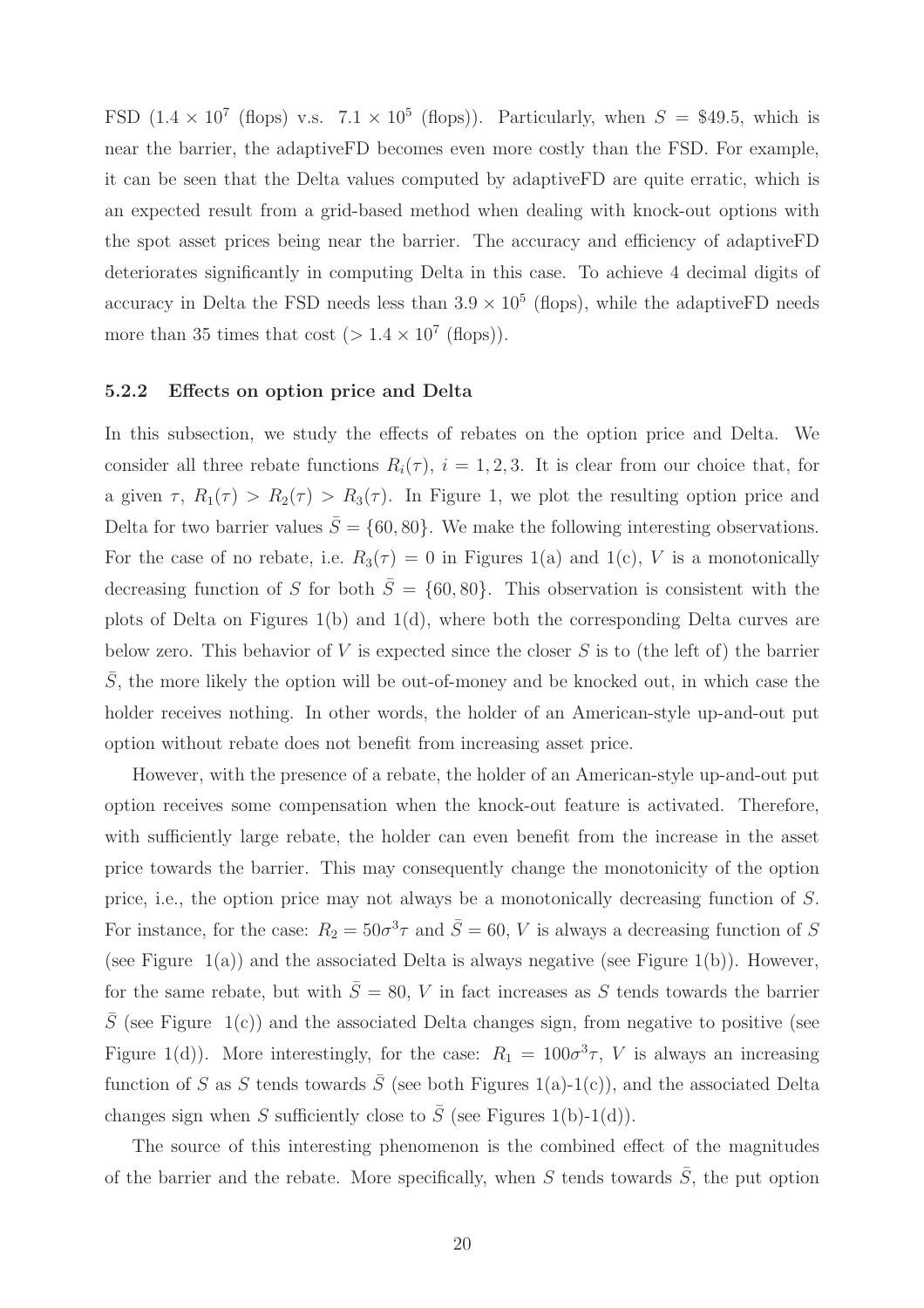

Figure 1: Prices and Deltas versus asset price at time  $\tau = T$ , i.e.  $(t = 0)$  of the American up-and-out put for different rebate functions.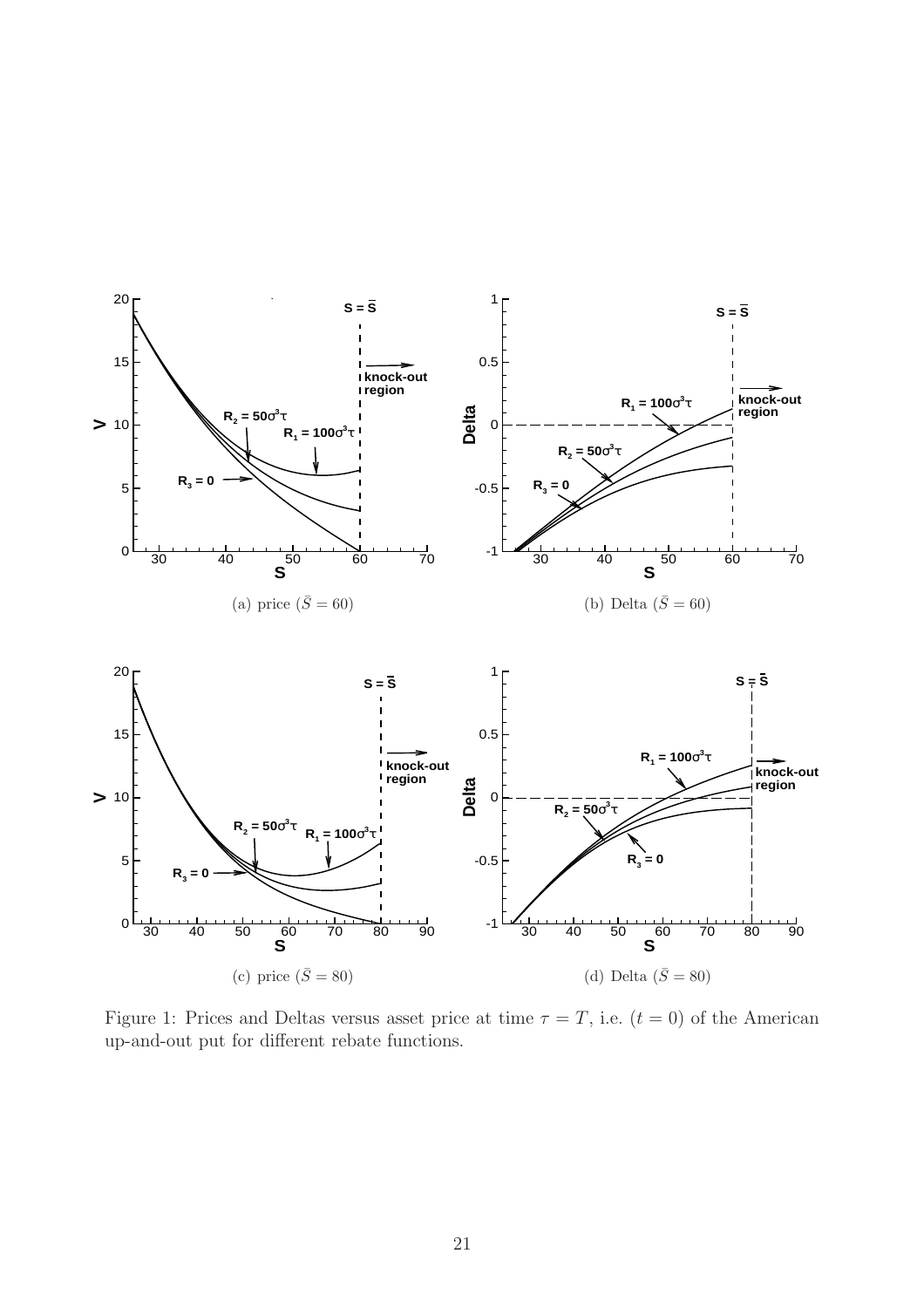becomes gradually out-of-money (recall that  $E < \overline{S}$ ). As a result, the effect of the rebate on the option price becomes more pronounced as S approaches  $\overline{S}$ . Thus, if  $\overline{S}$  is large enough compared to E (e.g.  $\bar{S} = 80$ ), the option becomes deeply out-of-money, and hence, its value mainly comes from the rebate. That is why we observe the change in the monotonicity of V for both  $R_1$  and  $R_2$  in Figure 1(c). However, if  $\overline{S}$  is not large enough compared to E (e.g.  $\overline{S}=60$ , then the rebate must be sufficiently large to affect the monotonicity of the option price. This is what we observe in Figure 1(a), where V changes it monotonicity with  $R_1$ , but not with  $R_2 < R_1$ .

To further study the effects of the rebates across different barrier values, we plot the option prices when  $\overline{S}$  = {60,80} for both  $R_1(\tau)$  and  $R_3(\tau)$  on the same figure, Figure 2. We observe from Figure 2 that for the case  $(\bar{S} = 80, R_3(\tau) = 0)$ , the option prices are always strictly greater than the those obtained with  $(\bar{S} = 60, R_3(\tau) = 0)$ . This observation is consistent with the fact that the price of an American up-and-out put without rebate is a monotonically increasing function of the barrier. However, with the presence of a fixed



Figure 2: Price at time  $\tau = T$ , i.e.  $(t = 0)$  of the American up-and-out put versus different rebate functions and barriers. Compiled plot from Figures  $1(a)-1(c)$ .

rebate, the price of an American up-and-out put associated with a lower asset barrier might be greater than that associated with a higher asset barrier, at some asset prices. In fact, we observe from Figure 2 that option prices obtained with  $(\bar{S} = 60, R_1 = 100\sigma^3 \tau)$  are indeed above those obtained with  $(\bar{S} = 80, R_1 = 100\sigma^3 \tau)$ . The presence of the rebate, which changes the monotonicity of the option, results in this interesting phenomenon.

#### 5.2.3 Effects on optimal exercise boundary

Rebates also have pronounced effects on the optimal exercise boundary  $S_b(\tau)$ . Figure 3 compares the optimal exercise boundaries of the American up-and-out put obtained with rebate functions  $R_i(\tau)$ ,  $i = 1, 2, 3$ . We show plots for two different barriers  $\bar{S} = \{60, 80\}.$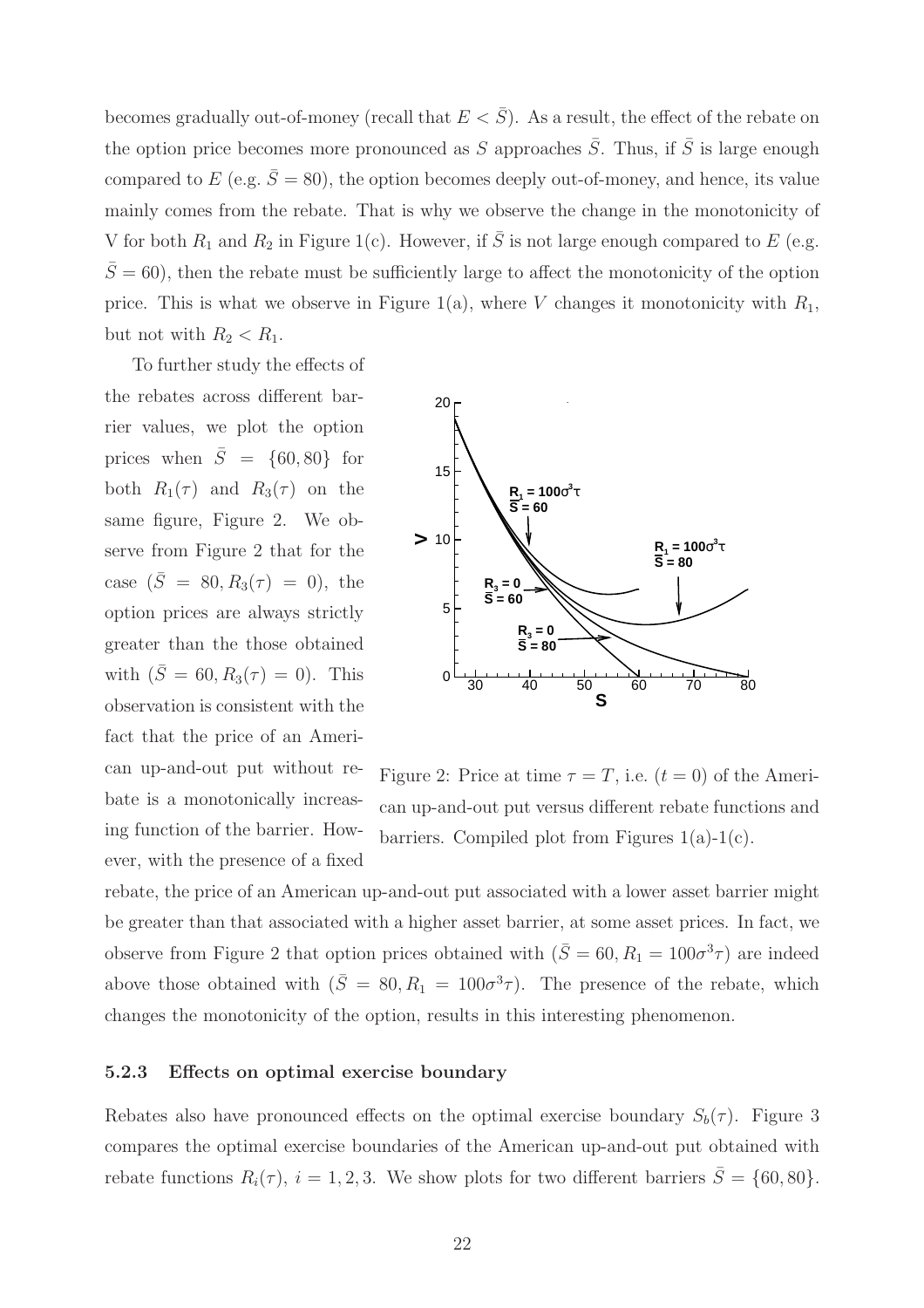

First, from Figure 3(a), it is clear that the optimal exercise boundary  $S_b(\tau)$  associated with

Figure 3: Optimal exercise boundary of an American-style up-and-out put for different rebate functions.

a larger rebate is lower than those associated with smaller rebates. This demonstrates the fact that for a fixed barrier  $\bar{S}$ , at a given time  $\tau$ ,  $S_b(\tau)$  is a decreasing function of the rebate amount  $R(\tau)$ . This can be financially explained by the fact that a larger rebate would increase the value of the barrier option, and thus the put option holder would prefer to choose a lower asset price to optimally exercise the option.

However, as we increase  $\overline{S}$ , the effects appear to diminish very quickly. This of course also depends on how large the rebate is. More precisely, for larger rebates, it might take a larger  $\bar{S}$  to diminish the effect. As shown in Figure 3(b), when  $\bar{S} = 80$ , all three optimal exercise boundaries merge into one. This phenomenon can be financially explained as follows. As  $\overline{S}$  increases, the chance that the option will be knocked out is smaller, and hence the effect of the rebate on the optimal exercise boundary is also smaller. In particular, when  $\bar{S} \to \infty$ , the behavior of  $S_b$  is the same with that of the optimal exercise boundary of the vanilla counterpart, and therefore  $S_b$  does not depend on the rebate at all.

### 6 Conclusion

This paper presents an innovative decomposition approach to price American up-and-out put options with a time-dependent rebate. A key step of our solution approach is to use the continuous FST to transform the PDE that governs the option price on a finite timedependent domain into a simple ODE. The solution of this ODE can be easily obtained in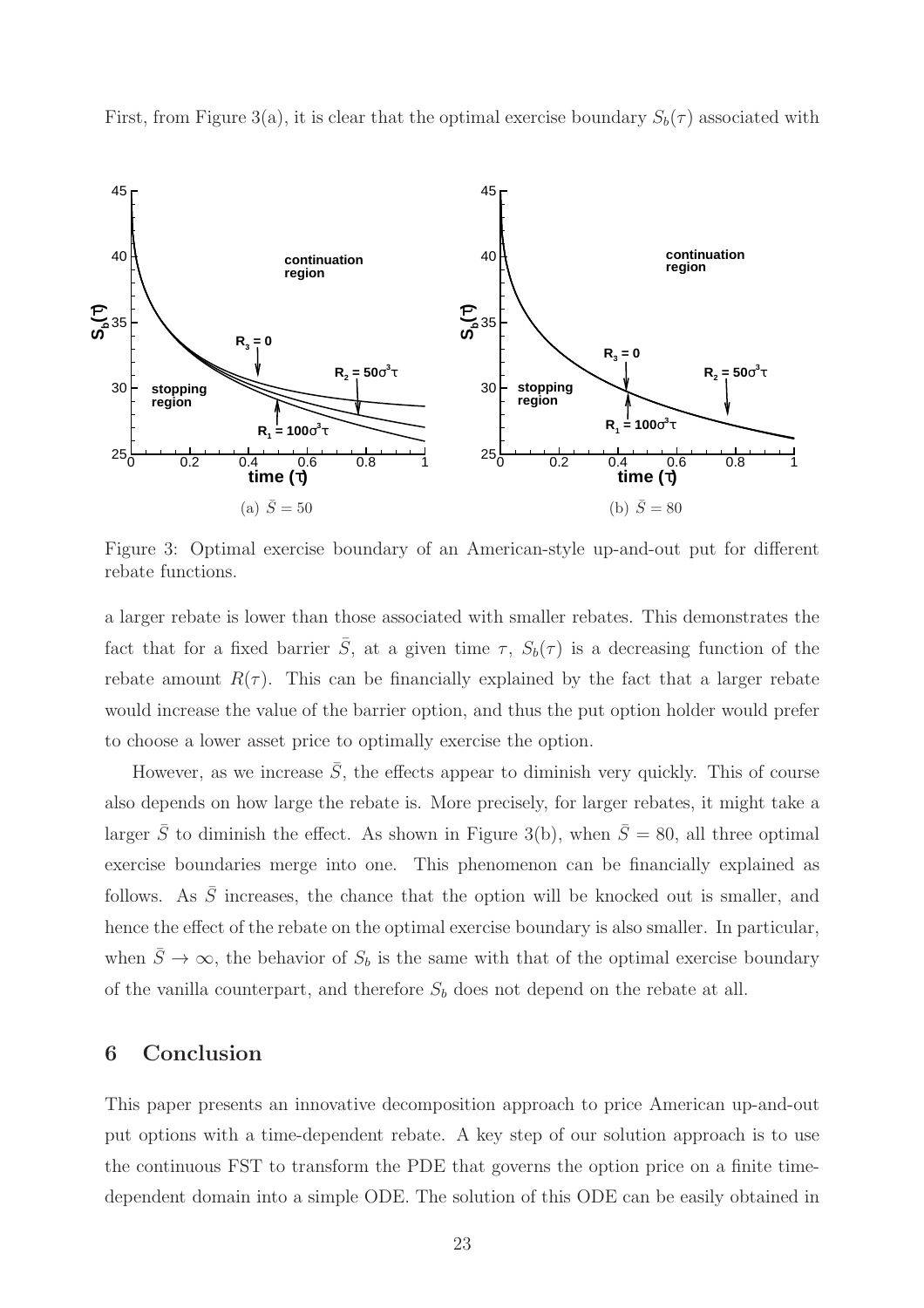the Fourier space and can be analytically converted back to the real space coordinate. As a result, we obtain an analytic representation that decomposes the price of an American up-and-out put with a time-dependent rebate into two components, namely the price of its European counterpart with the given rebate and the early exercise premium associated with the American-style early exercise right. Our decomposition results cover a number of existing decomposition formulas for some European-style and American-style options. Moreover, our proposed numerical procedure is very efficient in computing the option price and hedging parameters, even more efficient the adaptive FD method built upon Christara and Dang (2011), which are among the most efficient FD methods currently available. Furthermore, our numerical results also show that a rebate can have substantial effects on the price, the hedging parameters and the optimal exercise boundary. The numerical analysis reveal several interesting properties of the option price, hedging parameters, such as Delta, and the optimal exercise, which were not explored previously in the literature.

### Appendix A Proof of Proposition 3.1.

Taking the inverse FST of (3.16) and using Fubini's theorem, we obtain:

$$
H(x_b(l) - x)u(x, l) = \underbrace{\int_0^l \mathcal{F}_s^{-1} \left\{ g(\xi, \omega) e^{-\omega^2(l-\xi)} \right\} d\xi}_{(I)} + \underbrace{\mathcal{F}_s^{-1} \left\{ \hat{u}(\omega, 0) e^{-\omega^2 l} \right\}}_{(II)}.
$$
 (A.32)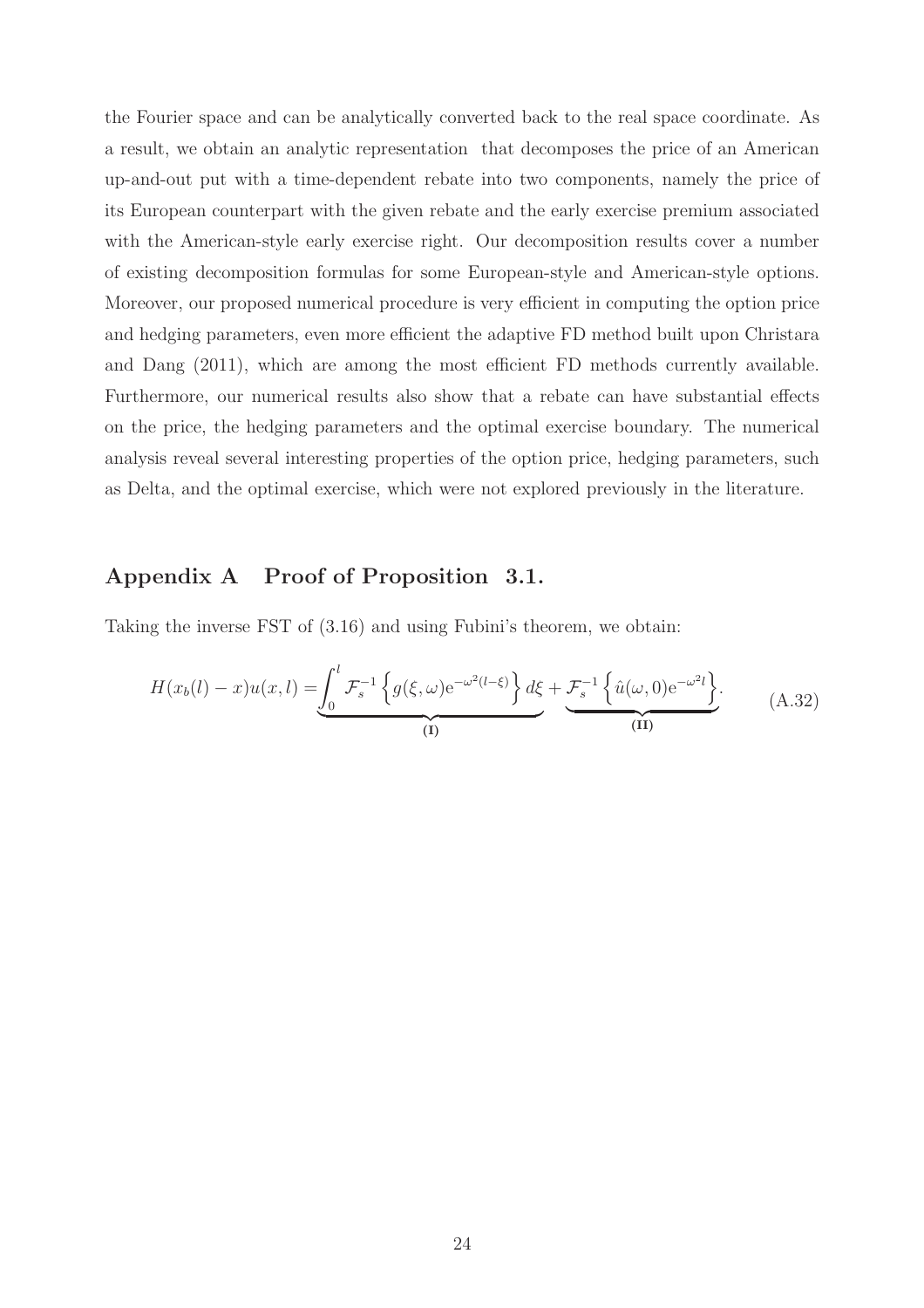Compute the term (I) of (A.32). By the basic integral formulas, the inverse FST of  $g(\omega,\xi)e^{-\omega^2(l-\xi)}$  can be calculated as:

$$
\mathcal{F}_{s}^{-1}\left\{g(\xi,\omega)e^{-\omega^{2}(l-\xi)}\right\} = \frac{2}{\pi}\int_{0}^{\infty}g(\omega,\xi)e^{-\omega^{2}(l-\xi)}\sin(x\omega)d\omega
$$
\n
$$
= \frac{2}{\pi}\left(g_{3}(x_{b}(\xi),\xi)+x'_{b}(\xi)g_{2}(x_{b}(\xi),\xi)\right)\int_{0}^{\infty}e^{-\omega^{2}(l-\xi)}\sin(x_{b}(\xi)\omega)\sin(x\omega)d\omega
$$
\n
$$
- \frac{2}{\pi}g_{2}(x_{b}(\xi),\xi)\int_{0}^{\infty}\omega e^{-\omega^{2}(l-\xi)}\cos(\omega x_{b}(\xi))\sin(x\omega)d\omega
$$
\n
$$
+ \frac{2}{\pi}g_{1}(\xi)\int_{0}^{\infty}\omega e^{-\omega^{2}(l-\xi)}\sin(\omega\omega)d\omega
$$
\n
$$
= \frac{g_{3}(x_{b}(\xi),\xi)+x'_{b}(\xi)g_{2}(x_{b}(\xi),\xi)}{2\sqrt{\pi(l-\xi)}}\left(e^{-\frac{(x-x_{b}(\xi))^{2}}{4(l-\xi)}}-e^{-\frac{(x+x_{b}(\xi))^{2}}{4(l-\xi)}}\right)+\frac{g_{1}(\xi)x e^{-\frac{x^{2}}{4(l-\xi)}}}{4\sqrt{\pi(l-\xi)^{3}}}
$$
\n
$$
- \frac{g_{2}(x_{b}(\xi),\xi)}{4\sqrt{\pi(l-\xi)^{3}}}\left((x+x_{b}(\xi))e^{-\frac{(x+x_{b}(\xi))^{2}}{4(l-\xi)}}+(x-x_{b}(\xi))e^{-\frac{(x-x_{b}(\xi))^{2}}{4(l-\xi)}}\right)e^{-\frac{(x-x_{b}(\xi))^{2}}{4(l-\xi)}}
$$
\n
$$
- \frac{\left(g_{3}(x_{b}(\xi),\xi)+x'_{b}(\xi)g_{2}(x_{b}(\xi),\xi)}{2\sqrt{\pi(l-\xi)}}-\frac{g_{2}(x_{b}(\xi),\xi)(x+x_{b}(\xi))}{4\sqrt{\pi(l-\xi)^{3}}}\right)e^{-\frac{(x+x_{b}(\xi))^{2}}{4(l-\xi)}}
$$
\n
$$
- \frac{\left(g_{3}(x_{b}(\xi),\xi)+x'_{b}(\xi)g_{2}(x_{b}(\xi),\xi)}{2\sqrt{\pi(l-\xi
$$

We now calculate  $J^-$ . Substituting  $g_2$  and  $g_3$  given in (3.8) into  $J^-$ , we can split  $J^-$  into:

$$
J^{-} = \frac{E}{\overline{S}} J_{\alpha}^{-} - J_{\alpha+1}^{-},
$$

where

$$
J_{\alpha}^{-} = \left(\frac{-\alpha + x_b'(\xi)}{2\sqrt{\pi(l-\xi)}} - \frac{x - x_b(\xi)}{4\sqrt{\pi(l-\xi)^3}}\right) e^{-\frac{(x - x_b(\xi))^2}{4(l-\xi)} - \alpha x_b(\xi) - \beta \xi}.
$$
 (A.34)

Note that the factor  $\left(\frac{-\alpha + x'_b(\xi)}{2\sqrt{\mu^2 + x'_b(\xi)}}\right)$  $\frac{-\alpha+x'_b(\xi)}{2\sqrt{\pi(l-\xi)}}-\frac{x-x_b(\xi)}{4\sqrt{\pi(l-\xi)}}$  $\frac{x}{4\sqrt{\pi (l-\xi)^3}}$  $\setminus$ and the exponent in (A.34) can be written as:

$$
\frac{-\alpha + x'_b(\xi)}{2\sqrt{\pi(l-\xi)}} - \frac{x - x_b(\xi)}{4\sqrt{\pi(l-\xi)^3}} = -\frac{1}{\sqrt{2\pi}} \frac{\partial}{\partial \xi} \left( \frac{x - x_b(\xi) - 2\alpha(l-\xi)}{\sqrt{2(l-\xi)}} \right)
$$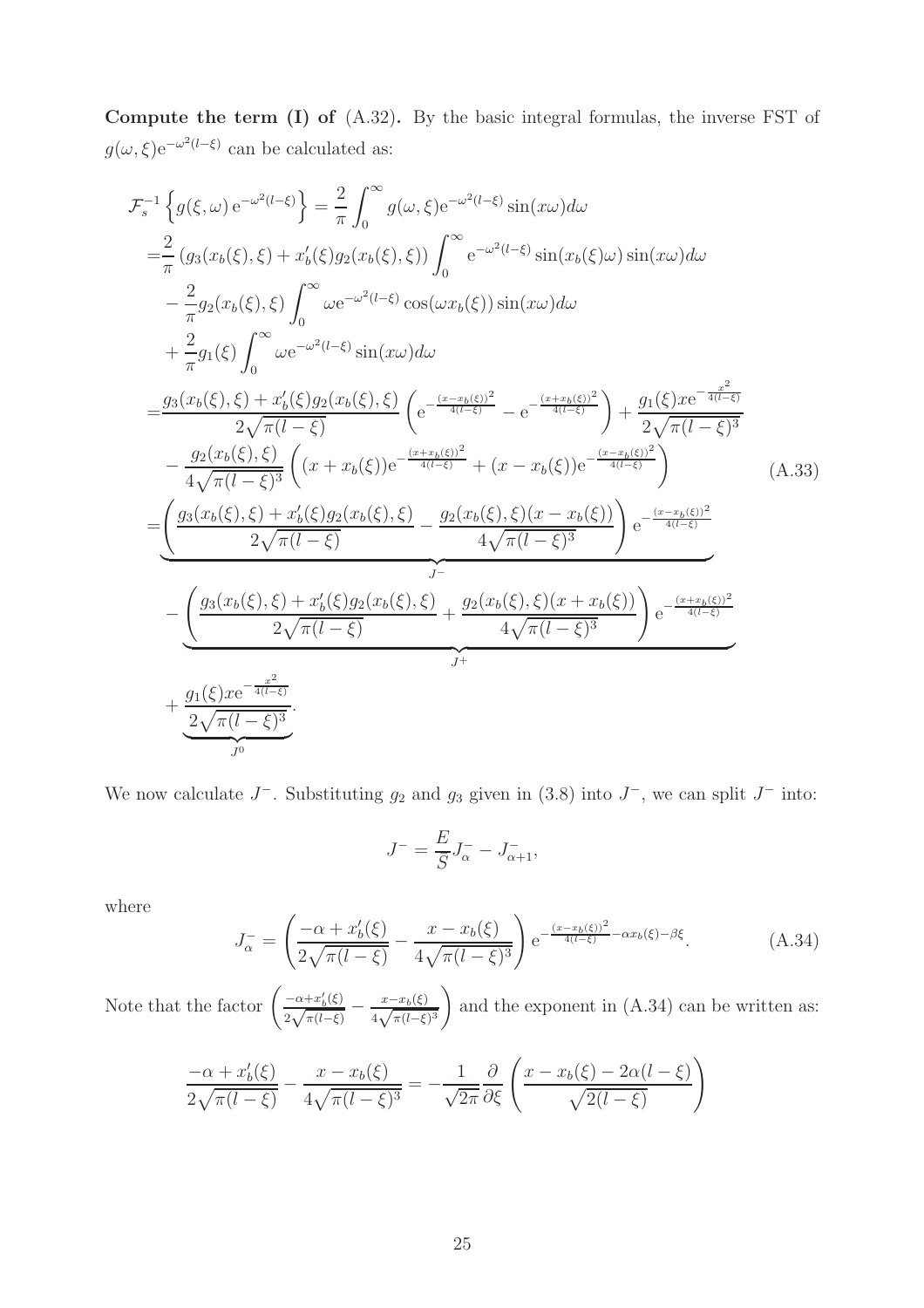and

$$
-\frac{(x-x_b(\xi))^2}{4(l-\xi)}-\alpha x_b(\xi)-\beta\xi=-\alpha x+\alpha^2l-(\alpha^2+\beta)\xi-\frac{1}{2}\left(\frac{x-x_b(\xi)-2\alpha(l-\xi)}{\sqrt{2(l-\xi)}}\right)^2,
$$

respectively. Hence,

$$
J_{\alpha}^- = -e^{-\alpha x + \alpha^2 l - (\alpha^2 + \beta)\xi} \frac{\partial}{\partial \xi} N \left( \frac{x - x_b(\xi) - 2\alpha (l - \xi)}{\sqrt{2(l - \xi)}} \right),
$$

where

$$
N(x) = \frac{1}{\sqrt{2\pi}} \int_{-\infty}^{x} e^{-a^2/2} da,
$$

which is the cumulative distribution function of the standard normal distribution. Integrating  $J_{\alpha}^-$  with respect to  $\xi$  from 0 to l and using integral by parts, we obtain:

$$
\int_0^l J_\alpha^- d\xi = -e^{-\alpha x + \alpha^2 l} \lim_{\xi \to l} e^{-(\alpha^2 + \beta)\xi} N\left(\frac{x - x_b(\xi) - 2\alpha(l - \xi)}{\sqrt{2(l - \xi)}}\right)
$$
  
+ 
$$
e^{-\alpha x + \alpha^2 l} N\left(\frac{x - x_b(0) - 2\alpha l}{\sqrt{2l}}\right)
$$

$$
- (\alpha^2 + \beta)e^{-\alpha x + \alpha^2 l} \int_0^l e^{-(\alpha^2 + \beta)\xi} N\left(\frac{x - x_b(\xi) - 2\alpha(l - \xi)}{\sqrt{2(l - \xi)}}\right) d\xi.
$$
(A.35)

Since  $x_b(\xi)$  is a C<sup>1</sup>-smooth function and  $N(0) = \frac{1}{2}$ 2 , the limit term is given by:

$$
\lim_{\xi \to l} \left( e^{-(\alpha^2 + \beta)\xi} N\left(\frac{x - x_b(\xi) - 2\alpha(l - \xi)}{\sqrt{2(l - \xi)}}\right) \right) = e^{-(\alpha^2 + \beta)l} \mathbb{I}_{x = x_b(l)}(x),
$$

where

$$
\mathbb{I}_{x=x_b(l)}(x) = \begin{cases} \frac{1}{2} & \text{if } x = x_b(l), \\ 0 & \text{if } x \neq x_b(l). \end{cases}
$$
 (A.36)

Therefore, (A.35) can be written as:

$$
\int_0^l J_\alpha^- d\xi = -e^{-\alpha x - \beta l} \mathbb{I}_{x=x_b(l)}(x) + e^{-\alpha x + \alpha^2 l} N\left(\frac{x - x_b(0) - 2\alpha l}{\sqrt{2l}}\right)
$$

$$
+ \gamma e^{-\alpha x + \alpha^2 l} \int_0^l e^{\gamma \xi} N\left(\frac{x - x_b(\xi) - 2\alpha (l - \xi)}{\sqrt{2(l - \xi)}}\right) d\xi.
$$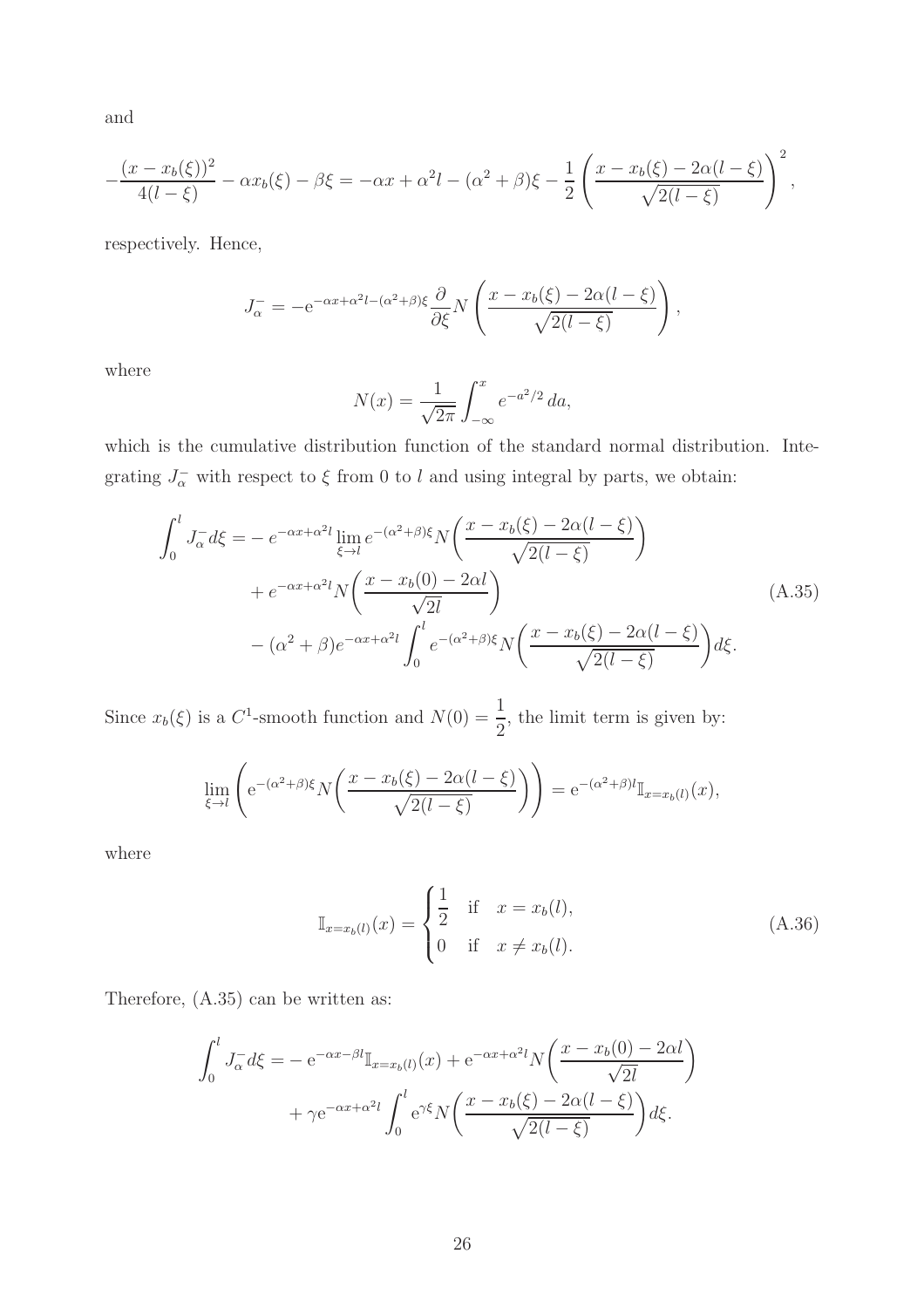For the term  $J_{\alpha+1}^-$ , we just replace  $\alpha$  by  $\alpha+1$  in  $J_{\alpha}^-$ . Therefore, the integral of  $J^-$  is expressed by:

$$
\int_{0}^{l} J^{-}d\xi = -\left(\frac{E}{\overline{S}}e^{-\alpha x - \beta l} - e^{-(\alpha+1)x - \beta l}\right) \mathbb{I}_{x=x_{b}(l)}(x) + \frac{E}{\overline{S}}e^{-\alpha x + \alpha^{2}l} N\left(\frac{x - x_{b}(0) - 2\alpha l}{\sqrt{2l}}\right) \n- e^{-(\alpha+1)x + (\alpha+1)^{2}l} N\left(\frac{x - x_{b}(0) - 2(\alpha+1)l}{\sqrt{2l}}\right) \n+ \frac{E}{\overline{S}}\gamma e^{-\alpha x + \alpha^{2}l} \int_{0}^{l} e^{\gamma \xi} N\left(\frac{x - x_{b}(\xi) - 2\alpha(l - \xi)}{\sqrt{2(l - \xi)}}\right) d\xi \n- q e^{-(\alpha+1)x + (\alpha+1)^{2}l} \int_{0}^{l} e^{q\xi} N\left(\frac{x - x_{b}(\xi) - 2(\alpha+1)(l - \xi)}{\sqrt{2(l - \xi)}}\right) d\xi.
$$
\n(A.37)

For the term  $J^+$ , we just replace x by  $-x$  in  $J^-$  with notice that the limit term is always zero since  $x \neq -x_b(l)$ , then obtain:

$$
\int_{0}^{l} J^{+} d\xi = \frac{E}{\bar{S}} e^{\alpha x + \alpha^{2}l} N \left( \frac{-x - x_{b}(0) - 2\alpha l}{\sqrt{2l}} \right) - e^{(\alpha + 1)x + (\alpha + 1)^{2}l} N \left( \frac{-x - x_{b}(0) - 2(\alpha + 1)l}{\sqrt{2l}} \right) \n+ \frac{E}{\bar{S}} \gamma e^{\alpha x + \alpha^{2}l} \int_{0}^{l} e^{\gamma \xi} N \left( \frac{-x - x_{b}(\xi) - 2\alpha (l - \xi)}{\sqrt{2(l - \xi)}} \right) d\xi \n- q e^{(\alpha + 1)x + (\alpha + 1)^{2}l} \int_{0}^{l} e^{q\xi} N \left( \frac{-x - x_{b}(\xi) - 2(\alpha + 1)(l - \xi)}{\sqrt{2(l - \xi)}} \right) d\xi.
$$
\n(A.38)

Finally, the integral of  $J^0$  with respect to  $\xi$  from 0 to l is:

$$
\int_0^l J^0 d\xi = \int_0^l \frac{xe^{-\beta\xi}e^{-\frac{x^2}{4(l-\xi)}}R(\frac{2\xi}{\sigma^2})}{2\bar{S}\sqrt{\pi(l-\xi)^3}}d\xi.
$$

Compute the term (II) of (A.32). Applying the convolution theorem for the FST:

$$
\mathcal{F}_s^{-1}\left\{\mathcal{F}_s(f)\mathcal{F}_c(g)\right\} = \frac{1}{2}\int_0^\infty f(\zeta)\left[g(|x-\zeta|) - g(|x+\zeta|)\right]d\zeta,
$$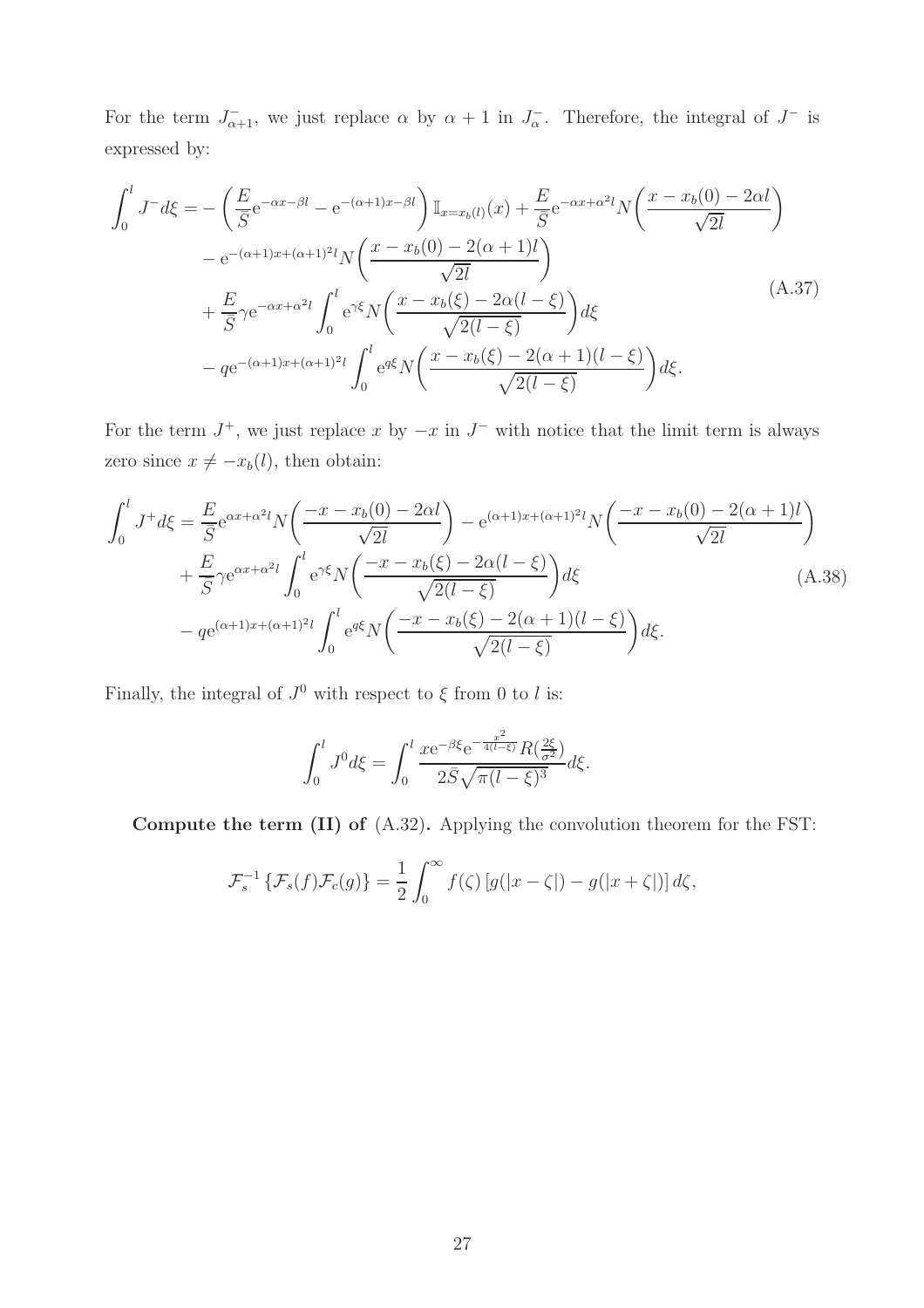it follows:

$$
\mathcal{F}_{s}^{-1}\left\{\hat{u}(\omega,0)e^{-\omega^{2}l}\right\} = \mathcal{F}_{s}^{-1}\left\{\mathcal{F}_{s}\left\{H(x_{b}(0)-x)f(x)\right\}\mathcal{F}_{c}\left\{\frac{e^{-\frac{x^{2}}{4l}}}{\sqrt{\pi l}}\right\}\right\}
$$
\n
$$
= \int_{0}^{+\infty} H(x_{b}(0)-\zeta)f(\zeta)\frac{1}{2\sqrt{\pi l}}\left(e^{-\frac{(x-\zeta)^{2}}{4l}}-e^{-\frac{(x+\zeta)^{2}}{4l}}\right)d\zeta
$$
\n
$$
= \int_{0}^{x_{b}(0)} \max\left\{\frac{E}{\overline{S}}e^{-\alpha\zeta}-e^{-(\alpha+1)\zeta},0\right\}\frac{1}{2\sqrt{\pi l}}\left(e^{-\frac{(x-\zeta)^{2}}{4l}}-e^{-\frac{(x+\zeta)^{2}}{4l}}\right)d\zeta^{4.39}
$$
\n
$$
= \frac{1}{2\sqrt{\pi l}}\int_{\ln\frac{\overline{S}}{E}}^{x_{b}(0)}\left(\frac{E}{\overline{S}}e^{-\alpha\zeta}-e^{-(\alpha+1)\zeta}\right)\left(e^{-\frac{(x-\zeta)^{2}}{4l}}-e^{-\frac{(x+\zeta)^{2}}{4l}}\right)d\zeta
$$
\n
$$
= \frac{E}{\overline{S}}K_{\alpha}^{-}-K_{\alpha+1}^{-}-\frac{E}{\overline{S}}K_{\alpha}^{+}+K_{\alpha+1}^{+}.
$$

Here,

$$
K_{\alpha}^{\pm} = \frac{1}{2\sqrt{\pi l}} \int_{\ln \frac{\bar{S}}{E}}^{x_b(0)} e^{-\alpha \zeta - \frac{(\zeta \pm x)^2}{4l}} d\zeta
$$
  
\n
$$
= \frac{1}{2\sqrt{\pi l}} e^{\pm \alpha x + \alpha^2 l} \int_{\ln \frac{\bar{S}}{E}}^{x_b(0)} e^{-\frac{1}{2} (\frac{\zeta \pm x + 2\alpha l}{\sqrt{2l}})^2} d\zeta
$$
  
\n
$$
= e^{\pm \alpha x + \alpha^2 l} \left[ N \left( \frac{x_b(0) \pm x + 2\alpha l}{\sqrt{2l}} \right) - N \left( \frac{\ln \frac{\bar{S}}{E} \pm x + 2\alpha l}{\sqrt{2l}} \right) \right]
$$
  
\n
$$
= e^{\pm \alpha x + \alpha^2 l} \left[ N \left( \frac{\mp x - \ln \frac{\bar{S}}{E} - 2\alpha l}{\sqrt{2l}} \right) - N \left( \frac{\mp x - x_b(0) - 2\alpha l}{\sqrt{2l}} \right) \right].
$$
\n(A.40)

Substituting (A.33), (A.37), (A.38) and (A.39) into (A.32), and multiplying both sides of the resulting equation with  $Se^{\alpha x+\beta l}$ , we obtain the following relation between  $u(x, l)$  and  $x_b(l)$ :

$$
\bar{S}e^{\alpha x+\beta l}H(x_b(l)-x)u(x,l) = -(E-\bar{S}e^{-x})\mathbb{I}_{x=x_b(l)}(x) + \mathcal{M}(x,l) + \int_0^l \mathcal{Q}(x,l,\xi,x_b(\xi))d\xi A.41)
$$

where

$$
\mathcal{M}(x,l) = E e^{-\gamma l} N \left( \frac{x - \ln(\frac{\bar{S}}{E}) - 2\alpha l}{\sqrt{2l}} \right) - \bar{S} e^{-ql - x} N \left( \frac{x - \ln(\frac{\bar{S}}{E}) - 2(\alpha + 1)l}{\sqrt{2l}} \right)
$$

$$
- e^{2\alpha x} \left[ E e^{-\gamma l} N \left( \frac{-x - \ln(\frac{\bar{S}}{E}) - 2\alpha l}{\sqrt{2l}} \right) - \bar{S} e^{-ql + x} N \left( \frac{-x - \ln(\frac{\bar{S}}{E}) - 2(\alpha + 1)l}{\sqrt{2l}} \right) \right],
$$
(A.42)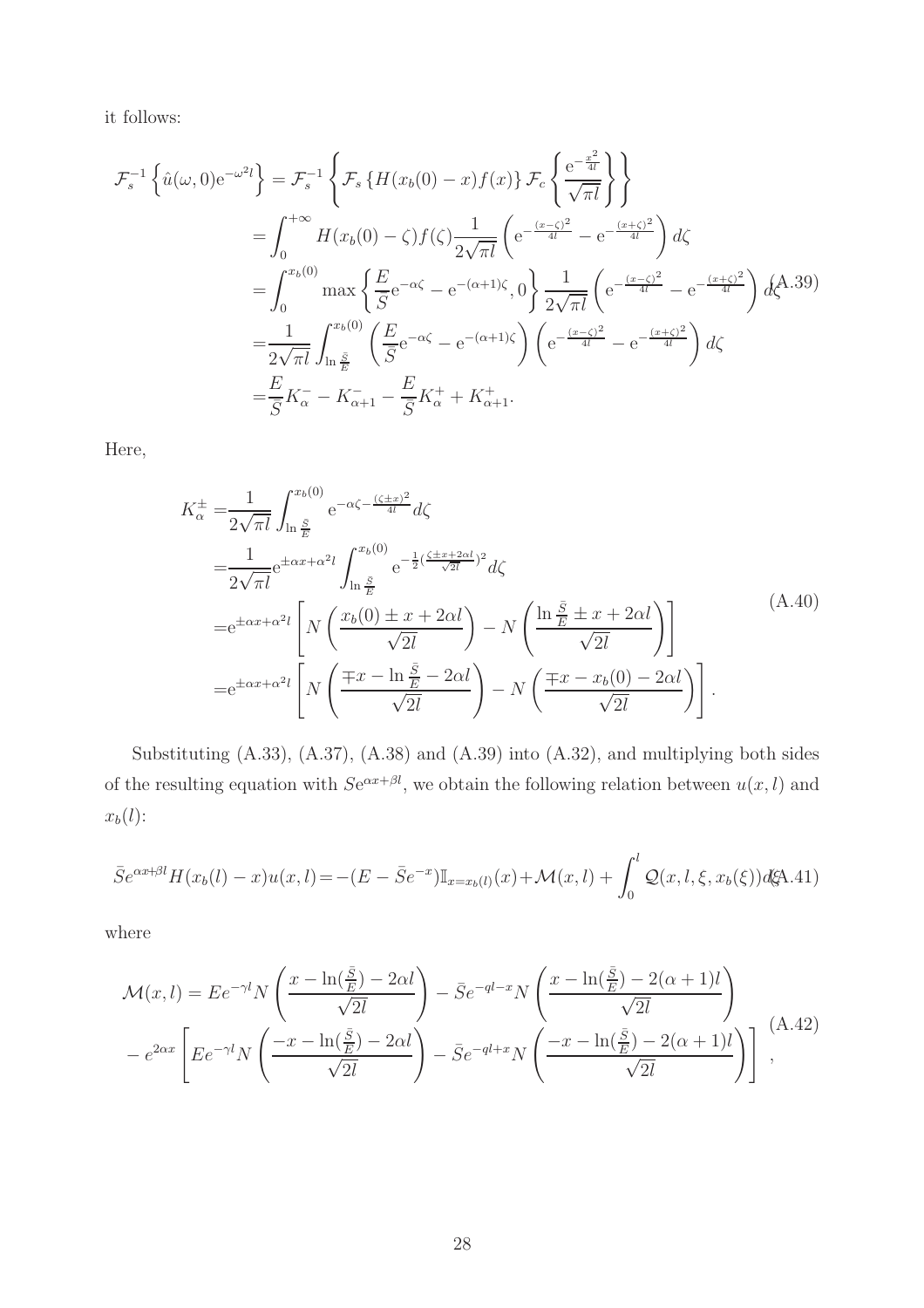and

$$
\mathcal{Q}(x,l,\xi,x_b(\xi)) = E\gamma e^{-\gamma(l-\xi)} N \left( \frac{x - x_b(\xi) - 2\alpha(l-\xi)}{\sqrt{2(l-\xi)}} \right)
$$
  
\n
$$
- q\bar{S}e^{-q(l-\xi)-x} N \left( \frac{x - x_b(\xi) - 2(\alpha+1)(l-\xi)}{\sqrt{2(l-\xi)}} \right)
$$
  
\n
$$
- e^{2\alpha x} \left[ E\gamma e^{-\gamma(l-\xi)} N \left( \frac{-x - x_b(\xi) - 2\alpha(l-\xi)}{\sqrt{2(l-\xi)}} \right) - q\bar{S}e^{-q(l-\xi)+x} N \left( \frac{-x - x_b(\xi) - 2(\alpha+1)(l-\xi)}{\sqrt{2(l-\xi)}} \right) + \frac{xR(\frac{2\xi}{\sigma^2})}{2\sqrt{\pi(l-\xi)^3}} e^{\beta(l-\xi)+\alpha x - \frac{x^2}{4(l-\xi)}}.
$$
\n(A.43)

Converting the dimensionless variables to the original variables S and  $\tau$ , one can easily obtain Proposition 3.1.

### Appendix B Proof of Proposition 3.2.

From the formulae (3.23–3.22), we can derive that,  $\forall S > S_b(\tau)$ ,

$$
\frac{\partial V}{\partial S}(S,\tau) = \frac{\partial U}{\partial S}(S,\tau) + \frac{\partial X}{\partial S}(S,\tau;S_b(\tau))
$$
\n
$$
= \frac{\partial M_1}{\partial S}(S,\tau,E) - \frac{\lambda S^{\lambda-1}}{\bar{S}^{\lambda}}M_1\left(\frac{\bar{S}^2}{S},\tau,E\right) + \left(\frac{S}{\bar{S}}\right)^{\lambda-2} \frac{\partial M_1}{\partial \frac{\bar{S}^2}{S}}\left(\frac{\bar{S}^2}{S},\tau,E\right) + \frac{\partial K_1}{\partial S}(S,\tau)
$$
\n
$$
+ \int_0^\tau \left[\frac{\partial Q_1}{\partial S}(S,\tau,s,S_b(s)) - \frac{\lambda S^{\lambda-1}}{\bar{S}^{\lambda}}Q_1\left(\frac{\bar{S}^2}{S},\tau,s,S_b(s)\right) + \left(\frac{S}{\bar{S}}\right)^{\lambda-2} \frac{\partial Q_1}{\partial \frac{\bar{S}^2}{S}}\left(\frac{\bar{S}^2}{S},\tau,s,S_b(s)\right)\right] ds,
$$

where  $K_1(x, y) = \int_0^y$  $\frac{x}{2}$  $\bar{S}$  $\int^{\frac{\lambda}{2}} K(x, y, z) dz$ , and  $K(x, y, z)$ ,  $M(x, y, z)$ ,  $Q_1(x, y, z, t)$  are defined in (3.18). Therefore, in order to prove the formula (3.25), we only need to show that

$$
\frac{\partial}{\partial x}M_1(x,y,z) = \tilde{M}_1(x,y,z), \quad \frac{\partial}{\partial x}Q_1(x,y,z,w) = \tilde{Q}_1(x,y,z,w), \quad \text{and} \quad \frac{\partial}{\partial x}K_1(x,y) = \tilde{K}_1(x,y).
$$

where  $\tilde{K}_1, \tilde{M}_1, \tilde{Q}_1$  are defined as above. Before going to the proof of these equalities, we notice that  $d_1(x, y, z) - d_2(x, y, z) = \sigma \sqrt{y}$ . This implies

$$
xe^{-\delta y} \tilde{N}(-d_1(x, y, z)) = ze^{-ry} \tilde{N}(-d_2(x, y, z)),
$$
\n(B.44)

where  $\tilde{N}(x) = \frac{1}{2}$  $2\pi$  $e^{-\frac{x^2}{2}}$ .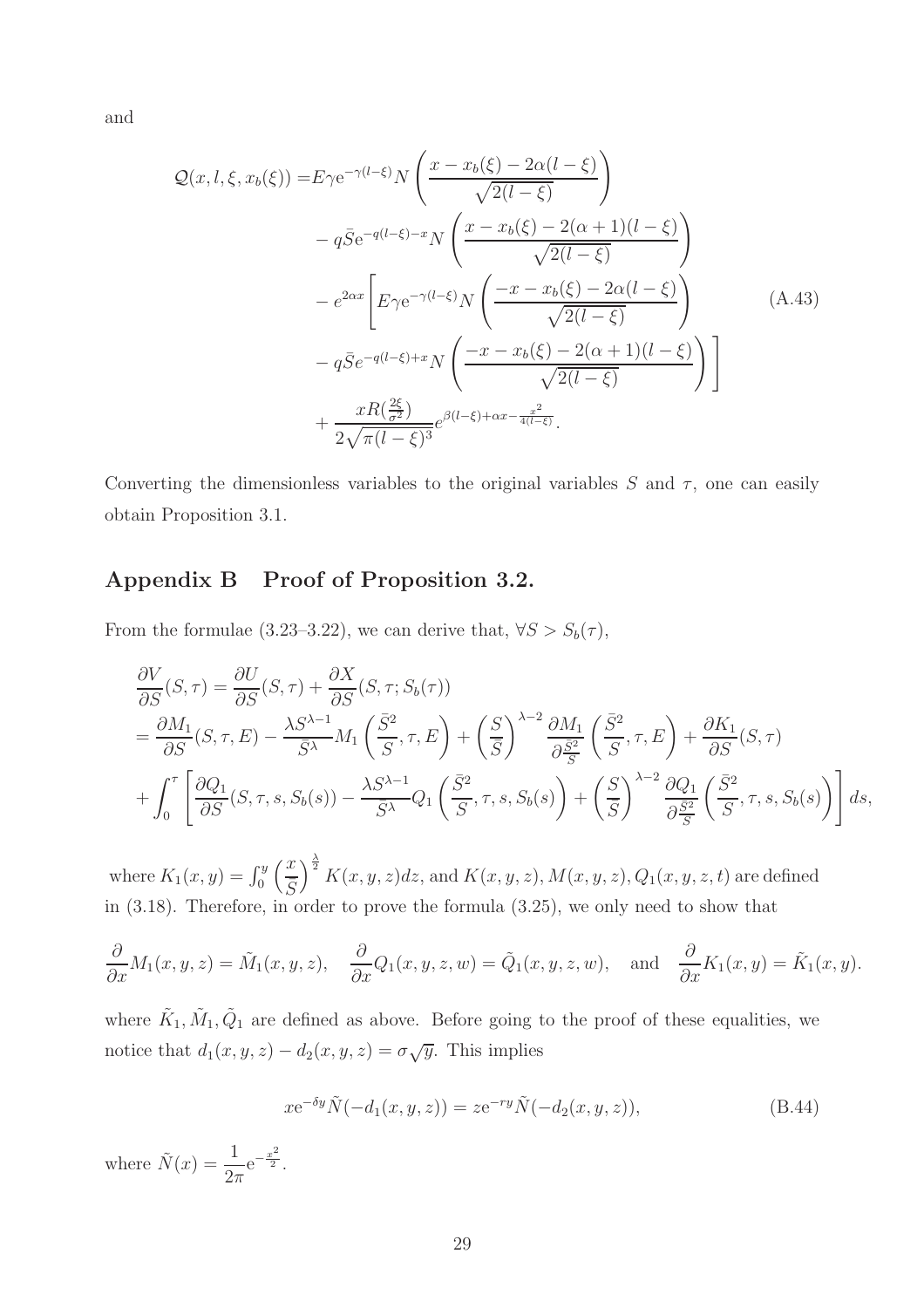*Proof of*  $\frac{\partial}{\partial x}M_1(x, y, z) = \tilde{M}_1(x, y, z)$ . We have

$$
\frac{\partial}{\partial x}M_1(x,y,z) = \frac{\partial}{\partial x} \left[ze^{-ry}N(-d_2(x,y,z)) - xe^{-\delta y}N(-d_1(x,y,z))\right]
$$
  
= 
$$
-\frac{ze^{-ry}}{x\sigma\sqrt{y}}\tilde{N}(-d_2(x,y,z)) - e^{-\delta y}N(-d_1(x,y,z)) + \frac{e^{-\delta y}}{\sigma\sqrt{y}}\tilde{N}(-d_1(x,y,z)).
$$

Using the formula (B.44), it follows

$$
-\frac{ze^{-ry}}{x\sigma\sqrt{y}}\tilde{N}(-d_2(x,y,z)) + \frac{e^{-\delta y}}{\sigma\sqrt{y}}\tilde{N}(-d_1(x,y,z)) = 0.
$$

Therefore,

$$
\frac{\partial}{\partial x}M_1(x,y,z) = -e^{-\delta y}N(-d_1(x,y,z)) = \tilde{M}_1(x,y,z).
$$

*Proof of*  $\frac{\partial}{\partial x}Q_1(x, y, z) = \tilde{Q}_1(x, y, z)$ . We have

$$
\frac{\partial}{\partial x}Q_1(x,y,z) = \frac{\partial}{\partial x} \left[ Ere^{-r(y-z)}N(-d_2(x,y-z,w)) - x\delta e^{-\delta(y-z)}N(-d_1(x,y-z,w)) \right]
$$

$$
= -\frac{Ere^{-r(y-z)}}{x\sigma\sqrt{y-z}}\tilde{N}(-d_2(x,y-z,w)) - \delta e^{-\delta(y-z)}N(-d_1(x,y-z,w))
$$

$$
+ \frac{\delta e^{-\delta(y-z)}}{\sigma\sqrt{y-z}}\tilde{N}(-d_1(x,y-z,w)).
$$

Using the formula (B.44), it follows

$$
e^{-r(y-z)}\tilde{N}(-d_2(x, y-z, w)) = \frac{xe^{-\delta(y-z)}}{w}\tilde{N}(-d_1(x, y-z, w)).
$$

Therefore,

$$
\frac{\partial}{\partial x}Q_1(x,y,z) = e^{-\delta(y-z)} \left[ -\delta N(-d_1(x,y-z,w)) + \frac{\tilde{N}(-d_1(x,y-z,w))}{\sigma\sqrt{y-z}} \left( \delta - \frac{Er}{w} \right) \right] = \tilde{Q}_1(x,y,z).
$$

*Proof of*  $\frac{\partial}{\partial x} K_1(x, y) = \tilde{K}_1(x, y)$ . Note that  $K_1(x, y) = \int_0^y \left(\frac{x}{S}\right)^{\frac{\lambda}{2}} K(x, y, z) dz$  has removable singularities at  $(\bar{S}, y)$ . In this case, in order to calculate  $\frac{\partial K_1}{\partial x}(x, y)$  when x closes to  $\bar{S}$ , we first need to remove these singularities by using the following variable transformation:

$$
\xi = \frac{\ln \bar{S} - \ln x}{\sigma \sqrt{y - z}}.
$$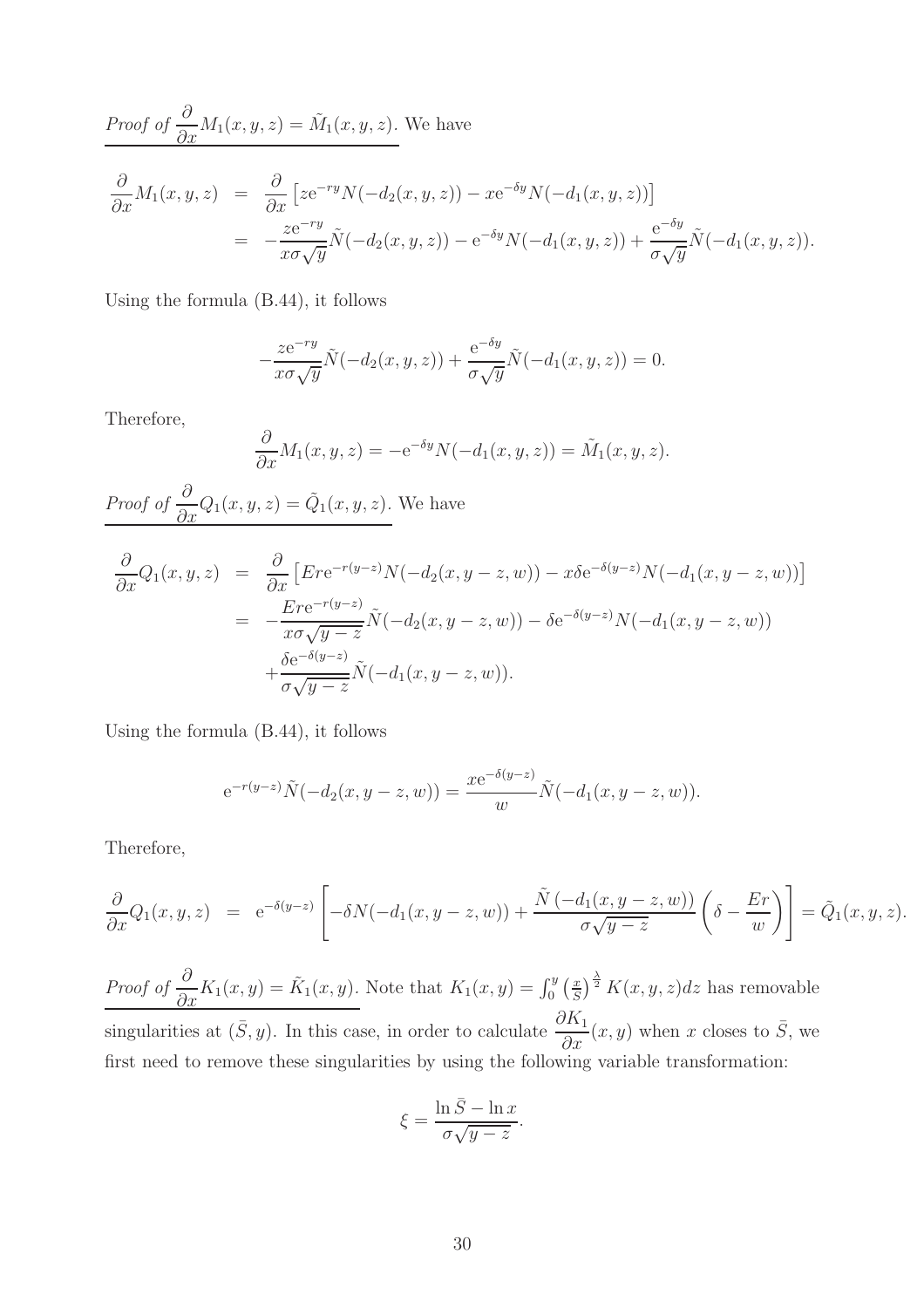As a result,

$$
K_1(x,y) = \int_{\frac{\ln \bar{S} - \ln x}{\sigma \sqrt{y}}}^{+\infty} \left(\frac{x}{\bar{S}}\right)^{\frac{\lambda}{2}} \frac{\sqrt{2}}{\sqrt{\pi}} e^{-\frac{\xi^2}{2} + \beta \frac{\sigma^2}{2} \left(\frac{\ln \bar{S} - \ln x}{\sigma \xi}\right)^2} R\left(y - \frac{(\ln \bar{S} - \ln x)^2}{\sigma^2 \xi^2}\right) d\xi.
$$

By using the Leibniz integral rule, we can calculate the derivative of the above integral. We have

$$
\frac{\partial}{\partial x} K_1(x, y) = \frac{\lambda x^{\frac{\lambda}{2}-1}}{\sqrt{2\pi \bar{S}^{\frac{\lambda}{2}}}} \int_{\frac{\ln \bar{S}-\ln x}{\sigma\sqrt{y}}}^{+\infty} e^{\left\{-\frac{\xi^2}{2} + \beta \frac{\sigma^2}{2} \frac{(\ln \bar{S}-\ln x)^2}{\sigma^2 \xi^2}\right\}} R\left(y - \frac{(\ln \bar{S}-\ln x)^2}{\sigma^2 \xi^2}\right) d\xi
$$

$$
+ \left(\frac{x}{\bar{S}}\right)^{\frac{\lambda}{2}} \frac{\sqrt{2}}{\sqrt{\pi}} \int_{\frac{\ln \bar{S}-\ln x}{\sigma\sqrt{y}}}^{+\infty} e^{\left\{-\frac{\xi^2}{2} + \beta \frac{\sigma^2}{2} \frac{(\ln \bar{S}-\ln x)^2}{\sigma^2 \xi^2}\right\}} \frac{\ln \bar{S}-\ln x}{x\xi^2}
$$

$$
\cdot \left[(-\beta)R\left(y - \frac{(\ln \bar{S}-\ln x)^2}{\sigma^2 \xi^2}\right) + \frac{2}{\sigma^2} R'\left(y - \frac{(\ln \bar{S}-\ln x)^2}{\sigma^2 \xi^2}\right)\right] d\xi.
$$

By using variable transformations  $u = \xi \ln \bar{S} - \ln x$  $\frac{\overline{S} - \ln x}{\sigma \sqrt{y}}$  and  $v = \frac{\ln \overline{S} - \ln x}{\sigma \xi}$  $\frac{m\omega}{\sigma\xi}$  for the first and second integral in the above formula of  $\frac{\partial}{\partial \theta}$  $\frac{\partial}{\partial x}K_1(x, y)$ , we obtain the following expression for ∂  $\frac{\partial}{\partial x}K_1(x,y)$ :

$$
\frac{\partial}{\partial x} K_1(x, y) = \frac{\lambda x^{\frac{\lambda}{2}-1}}{\sqrt{2\pi S^{\frac{\lambda}{2}}}} \int_{\frac{\ln \bar{S}-\ln x}{\sigma\sqrt{y}}}^{+\infty} e^{-\frac{\left(\frac{(u+\ln \bar{S}-\ln x)}{\sigma\sqrt{y}}\right)^2}{2} + \frac{\beta}{2} \left(\frac{\ln \bar{S}-\ln x}{(u+\frac{\ln \bar{S}-\ln x}{\sigma\sqrt{y}})}\right)^2} R\left(y - \left(\frac{\ln \bar{S}-\ln x}{\sigma(u+\frac{\ln \bar{S}-\ln x}{\sigma\sqrt{y}})}\right)^2\right) d\xi
$$
\n
$$
+ \left(\frac{x}{\bar{S}}\right)^{\frac{\lambda}{2}} \frac{\sqrt{2}\sigma}{\sqrt{\pi}x} \int_0^{\sqrt{y}} e^{-\frac{\left(\ln \bar{S}-\ln x\right)^2}{2\sigma^2 v^2} + \frac{\beta}{2}\sigma^2 v^2} \left[(-\beta)R(y - v^2) + \frac{2}{\sigma^2}R'(y - v^2)\right] ds
$$
\n
$$
= \tilde{K}_1(x, y).
$$

This completes the proof of Proposition (3.2).

### Appendix C Proof of Corollary 4.1.

By switching terms, the integral equation (3.24) can be rewritten as

$$
\frac{S_b(\tau)}{E} = \frac{T_1(\tau)}{T_2(\tau)},\tag{C.45}
$$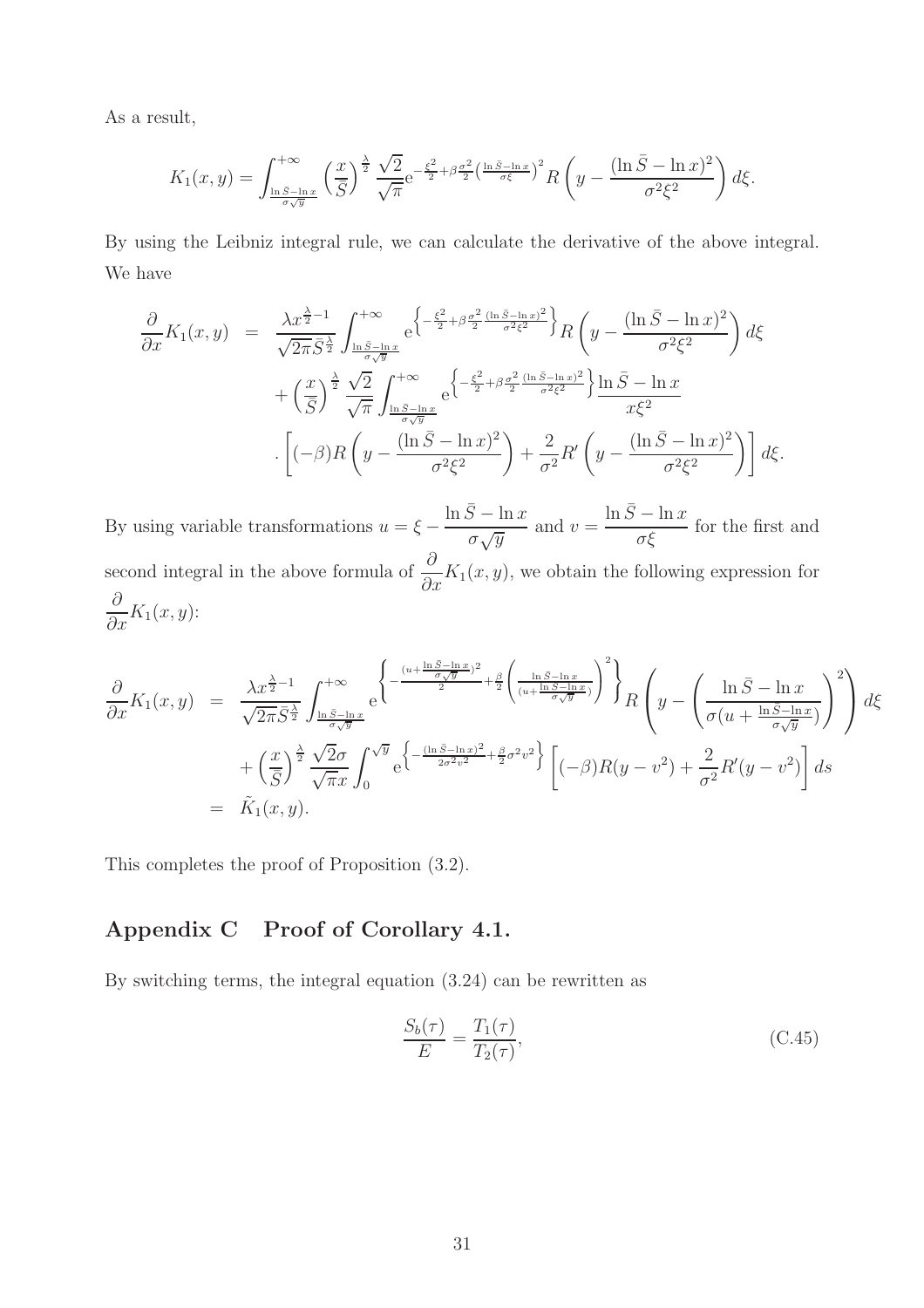where

$$
T_1(\tau) = 1 - e^{-r\tau} N(-d_2(S_b(\tau), \tau, E)) + \left(\frac{S_b(\tau)}{\overline{S}}\right)^{\lambda} e^{-r\tau} N\left(-d_2\left(\frac{\overline{S}^2}{S_b(\tau)}, \tau, E\right)\right)
$$

$$
-\int_0^{\tau} r e^{-r(\tau - u)} N\left(-d_2(S_b(\tau), \tau - u, S_b(u))\right) du
$$

$$
+\left(\frac{S_b(\tau)}{\overline{S}}\right)^{\lambda} \int_0^{\tau} r e^{-r(\tau - u)} N\left(-d_2\left(\frac{\overline{S}^2}{S_b(\tau)}, \tau - u, S_b(u)\right)\right) du,
$$

and

$$
T_2(\tau) = 1 - e^{-\delta \tau} N(-d_1(S_b(\tau), \tau, E)) + \left(\frac{S_b(\tau)}{\bar{S}}\right)^{\lambda - 2} e^{-\delta \tau} N\left(-d_1\left(\frac{\bar{S}^2}{S_b(\tau)}, \tau, E\right)\right)
$$

$$
- \int_0^{\tau} \delta e^{-\delta(\tau - u)} N(-d_1(S_b(\tau), \tau - u, S_b(u))) du
$$

$$
+ \left(\frac{S_b(\tau)}{\bar{S}}\right)^{\lambda - 2} \int_0^{\tau} \delta e^{-\delta(\tau - u)} N\left(-d_1\left(\frac{\bar{S}^2}{S_b(\tau)}, \tau - u, S_b(u)\right)\right) du
$$

$$
- \frac{S_b(\tau)^{\alpha - 1}}{\bar{S}^{\alpha}} \frac{1}{\sigma \sqrt{2\pi}} \int_0^{\tau} \frac{\ln S_b(\tau) - \ln \bar{S}}{\sqrt{(\tau - u)^3}} e^{-\frac{(\ln S_b(\tau) - \ln \bar{S})^2}{2\sigma^2(\tau - u)} + \beta \frac{\sigma^2}{2}(\tau - u)} R(u) du.
$$

Before proceeding further, we note that  $S_b(\tau) \leq E$  as the put option should be exercised only when it is in-the-money or at-the-money.

Consider the first case where  $S_b(0^+) = E$ . Taking the limit of equation (C.45) as  $\tau$  tends to  $0^+$ , we obtain  $\lim$  $\tau \rightarrow 0^+$  $S_b(\tau)$  $\frac{S(b+1)}{E} = 1$  and thus  $S_b(0^+) = E$  is one possible solution for  $S_b(0^+)$ .

Now we consider the second case where  $S_b(0^+) < E$ . As  $\lim_{\varepsilon \to 0}$  $\tau \rightarrow 0^+$  $T_1(\tau) = \lim_{\Omega}$  $\tau \rightarrow 0^+$  $T_2(\tau ) = 0,$ the limit of equation (C.45) is an indeterminate form which can be resolved by using L'Hospital's rule. However, before applying L'Hospital's rule, we should eliminate "redundant terms" in  $T_1$  and  $T_2$ . For  $T_1$ , we have the following claim.

**Claim.** When  $\tau \to 0^+$ , we have

(a) 
$$
\left(\frac{S_b(\tau)}{\bar{S}}\right)^{\lambda} e^{-r\tau} N\left(-d_2\left(\frac{\bar{S}^2}{S_b(\tau)}, \tau, E\right)\right)
$$
 is eliminated by  $1 - e^{-r\tau} N\left(-d_2\left(S_b(\tau), \tau, E\right)\right)$ ,  
\n(b)  $\left(\frac{S_b(\tau)}{\bar{S}}\right)^{\lambda} \int_0^{\tau} r e^{-r(\tau-u)} N\left(-d_2\left(\frac{\bar{S}^2}{S_b(\tau)}, \tau-u, S_b(u)\right)\right) du$  is eliminated by  $\int_0^{\tau} r e^{-r(\tau-u)} N\left(-d_2\left(S_b(\tau), \tau-u, S_b(u)\right)\right) du$ .

*Proof of Claim*  $(a)$ *.* It is straightforward to see that

$$
\lim_{\tau \to 0^+} \frac{1 - e^{-r\tau} N(-d_2(S_b(\tau), \tau, E))}{\tau} = \lim_{\tau \to 0^+} \frac{1 - e^{-r\tau}}{\tau} = r.
$$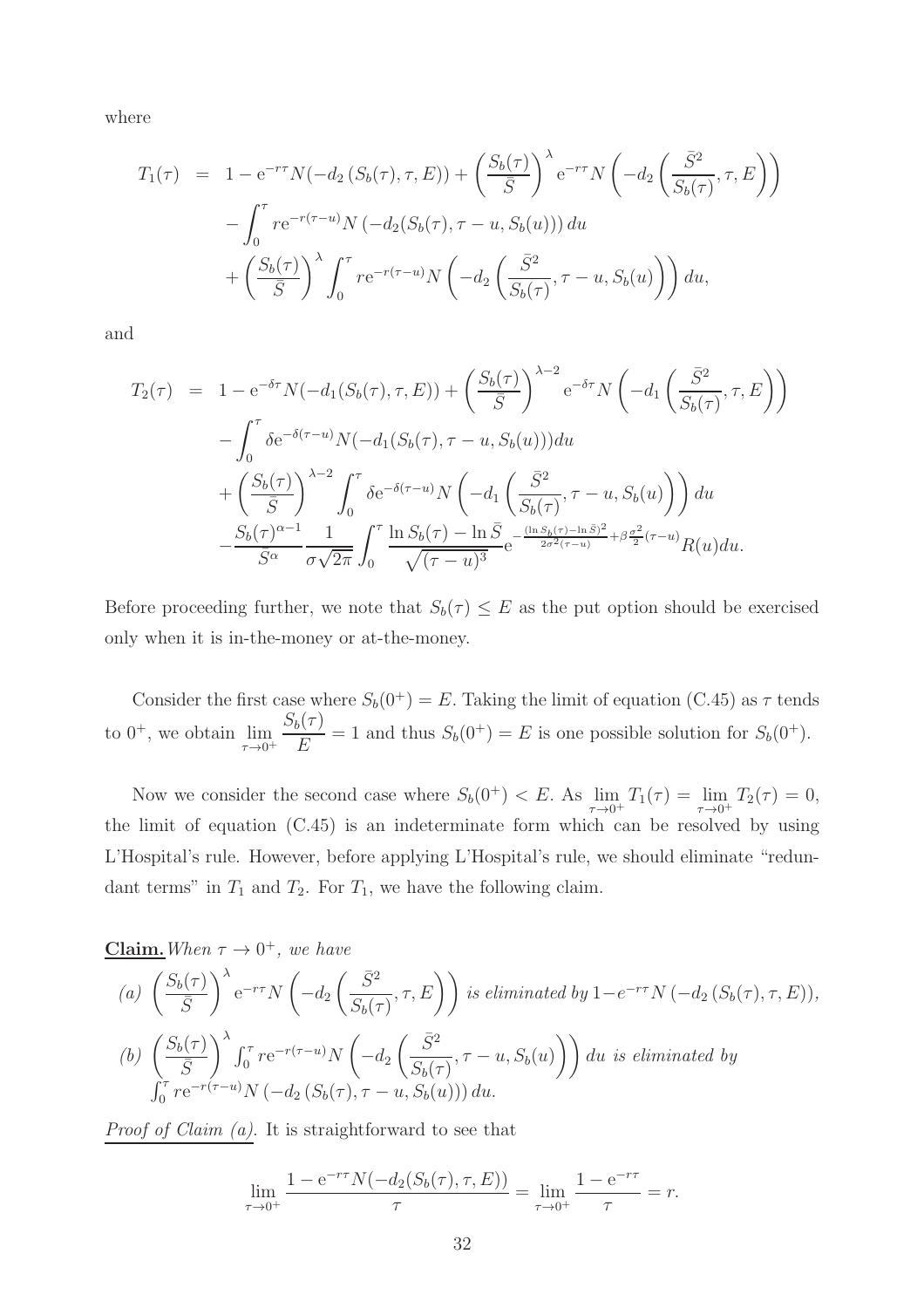Thus  $1 - e^{-r\tau} N(-d_2(S_b(\tau), \tau, E)) \subseteq r\tau$  as  $\tau \to 0$ , where the notation  $\sim$  denotes the equivalence of two infinitesimal functions of  $\tau$ . Moreover, as  $\tau \to 0$ , we have

$$
N\left(-d_2\left(\frac{\bar{S}^2}{S_b(\tau)}, \tau, E\right)\right) \sim N\left(\frac{1}{\sqrt{\tau}}\right) \sim \int_{-\infty}^{\frac{1}{\sqrt{\tau}}} e^{-\frac{t^2}{2}} dt
$$

$$
\lim_{\tau \to 0^+} \frac{\int_{-\infty}^{\frac{1}{\sqrt{\tau}}} e^{-\frac{t^2}{2}} dt}{\tau} = \lim_{\tau \to 0^+} \frac{e^{-\frac{1}{2\tau}}}{\tau} = 0.
$$

Therefore, the term  $\left(\frac{S_b(\tau)}{\bar{S}}\right)$  $\bar{S}$  $\setminus^{\lambda}$  $e^{-r\tau}N$  $-d_2$  $\sqrt{S^2}$  $\left(\frac{\bar{S}^2}{S_b(\tau)}, \tau, E\right)$  decays to 0, as  $\tau \to 0$ , at a faster rate than the term  $1 - e^{-r\tau} N(-d_2(S_b(\tau), \tau, E)).$ *Proof of Claim*  $(b)$ *.* We have

$$
\lim_{u \to \tau} \left( \frac{S_b(\tau)}{\overline{S}} \right)^{\lambda} N \left( -d_2 \left( \frac{\overline{S}^2}{S_b(\tau)}, \tau - u, S_b(u) \right) \right) = 0,
$$
  

$$
\lim_{u \to \tau} N \left( -d_2 \left( S_b(\tau), \tau - u, S_b(u) \right) \right) = \frac{1}{2}.
$$

Therefore, the terms  $\left(\frac{S_b(\tau)}{\bar{S}}\right)$  $\bar{S}$  $\bigwedge^{\lambda}$   $\int^{\tau}$  $\theta$  $re^{-r(\tau-u)}N$  $-d_2$  $\sqrt{S^2}$  $\left(\frac{\bar{S}^2}{S_b(\tau)}, \tau - u, S_b(u)\right) du$  decays to 0, as  $\tau \to 0$ , at a faster rate than the term  $\int_0^{\tau} r e^{-r(\tau-u)} N(-d_2(S_b(\tau), \tau-u, S_b(u)))du$ . The proof of the claim is complete.

From the claim, we conclude that as  $\tau \to 0$ 

$$
T_1 \backsim T_3 = 1 - e^{-r\tau} N(-d_2(S_b(\tau), \tau, E)) - \int_0^{\tau} r e^{-r(\tau - u)} N(-d_2(S_b(\tau), \tau - u, S_b(u))) du.
$$

Similarly, we have

$$
T_2 \backsim T_4 = 1 - e^{-\delta \tau} N(-d_1(S_b(\tau), \tau, E)) - \int_0^{\tau} \delta e^{-\delta(\tau - u)} N(-d_1(S_b(\tau), \tau - u, S_b(u))) du.
$$

Chiarella et al. (2004) shows that  $\lim_{\tau \to 0}$  $T_3(\tau)$  $T_4(\tau)$ = r  $\delta$ . Therefore,

$$
\lim_{\tau \to 0^+} \frac{S_b(\tau)}{E} = \lim_{\tau \to 0^+} \frac{T_1(\tau)}{T_2(\tau)} = \lim_{\tau \to 0^+} \frac{T_3(\tau)}{T_4(\tau)} = \frac{r}{\delta}.
$$
\n(C.46)

Combining the results of the two cases, we obtain

$$
S_b(0^+) = \min\left(E, \frac{rE}{\delta}\right).
$$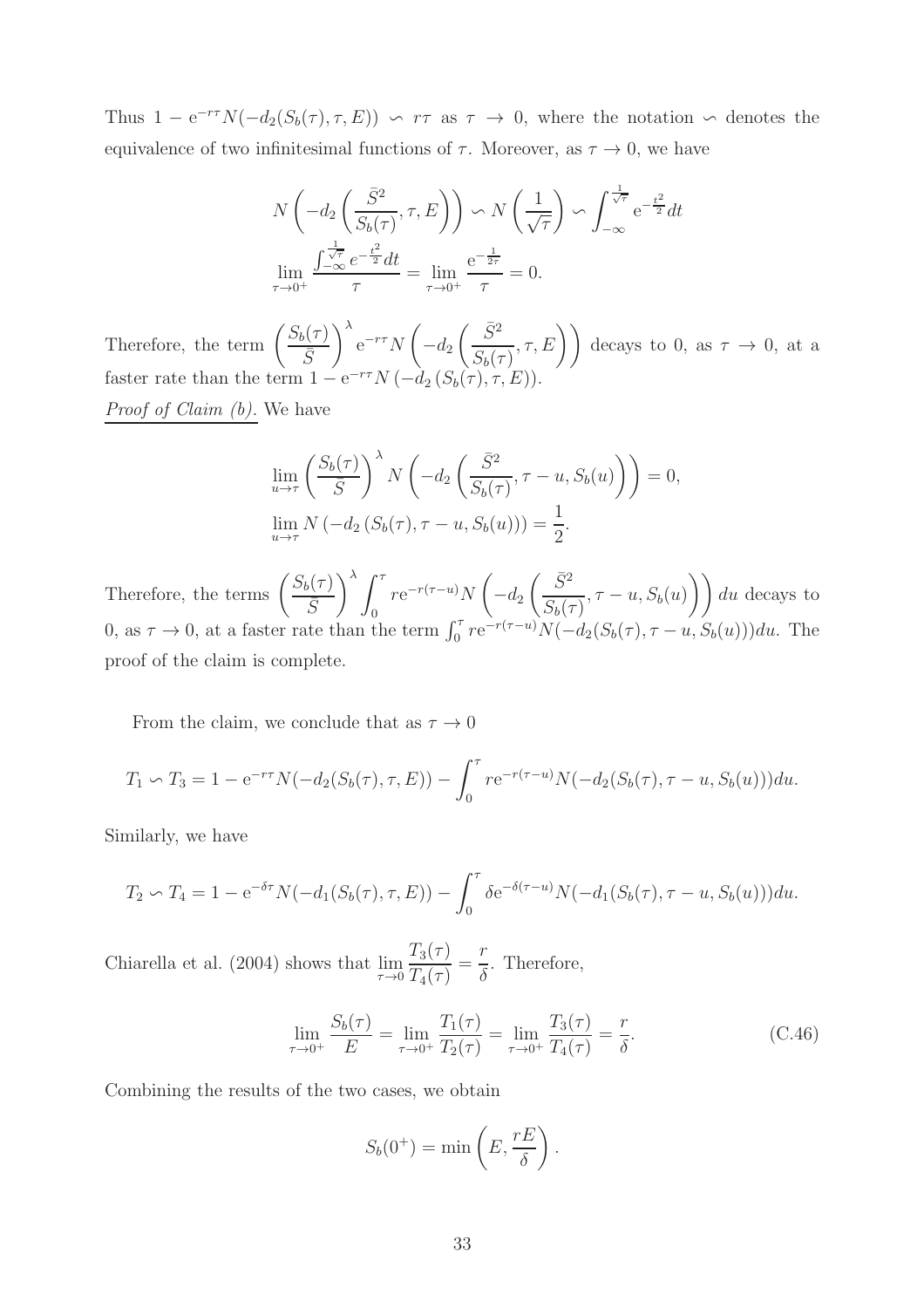This completes the proof of Corollary 4.1.

### References

- Boyle, P. and S. H. Lau (1994). Bumping up against the barrier with the binomial method. The Journal of Derivatives 1(4), 6–14.
- Boyle, P. and Y. Tian (1999). Pricing lookback and barrier options under the CEV process. Journal of Financial and Quantitative Analysis 34(2), 241–264.
- Burdzy, K., Z.-Q. Chen, and J. Sylvester (2003). The heat equation and reflected Brownian motion in time-dependent domains. II. Singularities of solutions. J. Funct. Anal. 204(1), 1–34.
- Burdzy, K., Z.-Q. Chen, and J. Sylvester (2004a). The heat equation and reflected Brownian motion in time-dependent domains. Annals Probability 31(1B), 775–804.
- Burdzy, K., Z.-Q. Chen, and J. Sylvester (2004b). The heat equation in time dependent domains with insulated boundaries. J. Math. Anal. Appl. 294(2), 581–595.
- Chen, X., J. Chadam, L. Jiang, and W. Zheng (2008). Convexity of the exercise boundary of the American put option on a zero dividend asset. Mathematical Finance 18(1), 185–197.
- Cheuk, T. H. and T. C. Vorst (1996). Complex barrier options. The Journal of Derivatives 4(1), 8–22.
- Chiarella, C., A. Kucera, and A. Ziogas (2004). A survey of the integral representation of American option prices. Technical report, Quantitative Finance Research Centre, University of Technology, Sydney.
- Christara, C. and D. M. Dang (2011). Adaptive and high-order methods for valuing American options. Journal of Computational Finance 14(4), 73–113.
- Detemple, J. (2010). American-style derivatives: Valuation and computation. CRC Press.
- Farid, A., I. Lorens, and L. T. Leung (2003). Fast and accurate valuation of American barrier options. Journal of Computational Finance 7(1), 129–145.
- Figlewski, S. and B. Gao (1999). The adaptive mesh model: a new approach to efficient option pricing. Journal of Financial Economics 53(3), 313–351.